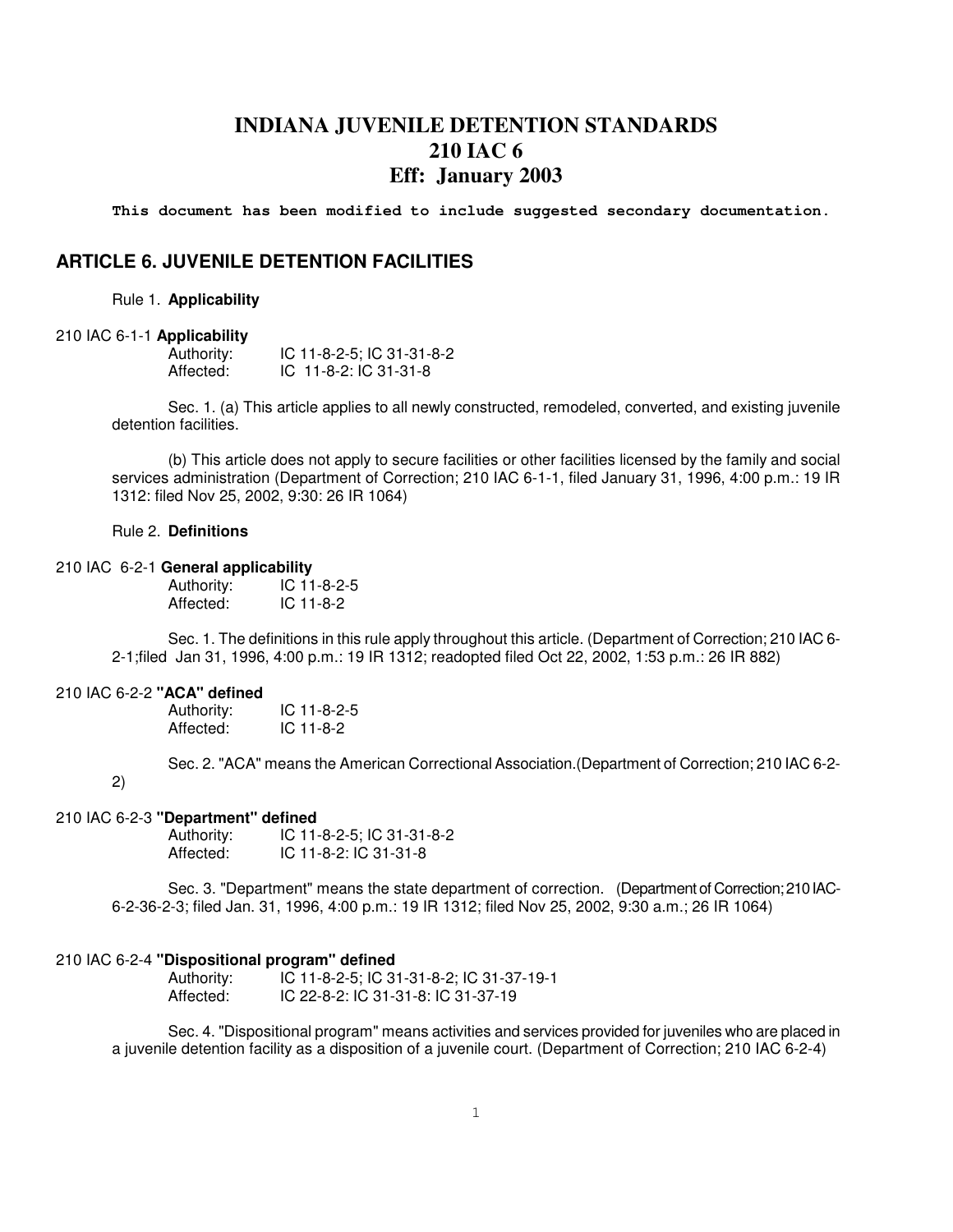#### 210 IAC 6-2-5 **"Existing facility" defined**

| Authority: | IC 11-8-2-5; IC 31-31-8-2 |
|------------|---------------------------|
| Affected:  | IC 11-8-2;; IC 31-31-8    |

Sec. 5. "Existing facility" means any juvenile detention facility in use prior to March 1, 1006. ((Department of Correction; 210 IAC 6-2-5)

#### 210 IAC 6-2-6 **"Full compliance" defined**

| Authority: | IC 11-8-2-5 |
|------------|-------------|
| Affected:  | $IC$ 11-8-2 |

Sec. 6. "Full compliance" means that a detention facility is found by the department to conform to all mandatory standards and a minimum of ninety percent (90%) of recommended standards. (Department of Correction; 210 IAC 6-2-6; filed Jan 31, 1996, 4:00 p.m.: 19 IR 1312; readopted filed Oct 22, 2002, 1:53 p.m.; 26 IR 882)

#### 210 IAC 6-2-7 **"Inspection" defined**

| Authority: | $IC$ 11-8-2-5 |
|------------|---------------|
| Affected:  | IC 11-8-2     |

Sec. 7. "Inspection" means an on-site viewing and assessment of existing conditions, policies, and procedures and their relationship to minimum standards. (Department of Correction; 210 IAC 6-2-7)

#### 210 IAC 6-2-8 **"Juvenile detention facility" defined**

| Authority: | $IC$ 11-8-2-5 |
|------------|---------------|
| Affected:  | $IC$ 11-8-2   |

Sec. 8. "Juvenile detention facility" means any public or privately operated, secure center, place, institution, or part thereof, that is used for the lawful custody and treatment of adjudicated delinquents and juveniles alleged to be delinquent. (Department of Correction; 210 IAC 6-2-8)

# 210 IAC 6-2-9 **"Mandatory standard" defined**

Authority: IC 11-8-2-5<br>Affected: IC 11-8-2 IC 11-8-2

Sec. 9. "Mandatory standard" means:

(1) a standard which has been determined to be essential to ensure the life, health, and safety of juveniles and personnel; and

(2) with which a juvenile detention facility must conform to achieve compliance.

With the exception of ACA standard 4C-23 and subject to modifications noted in 210 IAC 6-3, standards considered as mandatory by ACA are mandatory under this article. (Department of Correction; 210 IAC 6-2-9)

#### 210 IAC 6-2-10 **"Provisional compliance" defined**

| Authority: | $IC$ 11-8-2-5 |
|------------|---------------|
| Affected:  | $IC$ 11-8-2   |

 Sec. 10. "Provisional compliance" means that a detention facility conforms to all mandatory standards and the minimum percentage of recommended standards required in the specified time frame. (Department of Correction; 210 IAC 6-2-10)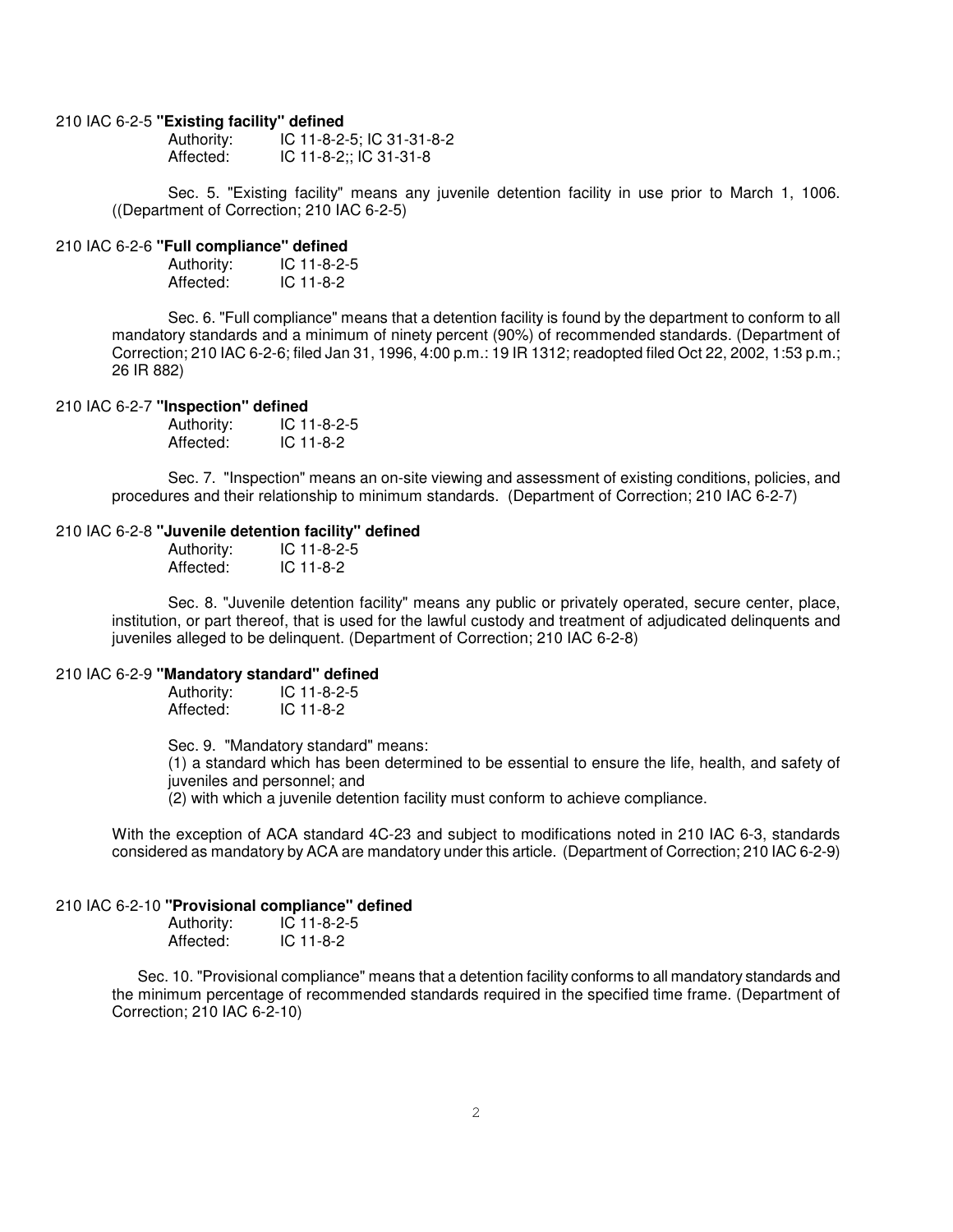#### 210 IAC 6-2-11 **"Recommended standard" defined**

| Authority: | $IC$ 11-8-2-5 |
|------------|---------------|
| Affected:  | $IC$ 11-8-2   |

Sec. 11. "Recommended standard" is a standard that deals with issues not directly affecting the life, health, and safety of juveniles and personnel. Those standards adopted as part of this article that are not mandatory are included in this section. (Department of Correction; 210 IAC 6-2-11)

# 210 IAC 6-2-12 **"Secure" defined**

IC 11-8-2-5 Affected: IC 11-8-2

Sec. 12. "Secure" means a facility that is designed and operated to ensure that all entrances and exists are under the exclusive control of the staff, thereby not allowing a juvenile to leave the facility unsupervised or without permission. (Department of Correction; 210 IAC 6-2-12)

#### 210 IAC 6-2-13 **"Standard" defined**

| Authority: | $IC$ 11-8-2-5 |
|------------|---------------|
| Affected:  | $IC$ 11-8-2   |

Sec. 13. "Standard" means one (1) of the minimum standards produced by the ACA and contained in the publication, Standards for Juvenile Detention Facilities, Third Edition, May, 1991 and all amendments or editions published through 1995 consistent with 210 IAC 6-3-1 through IAC 6-3-9. (Department of Correction; 210 IAC 6-2-13; filed Jan 31, 1996, 4:00 p.m.: 19 IR 1313; filed Nov. 25, 2002, 9:30 a.m.; 26 IR 1064)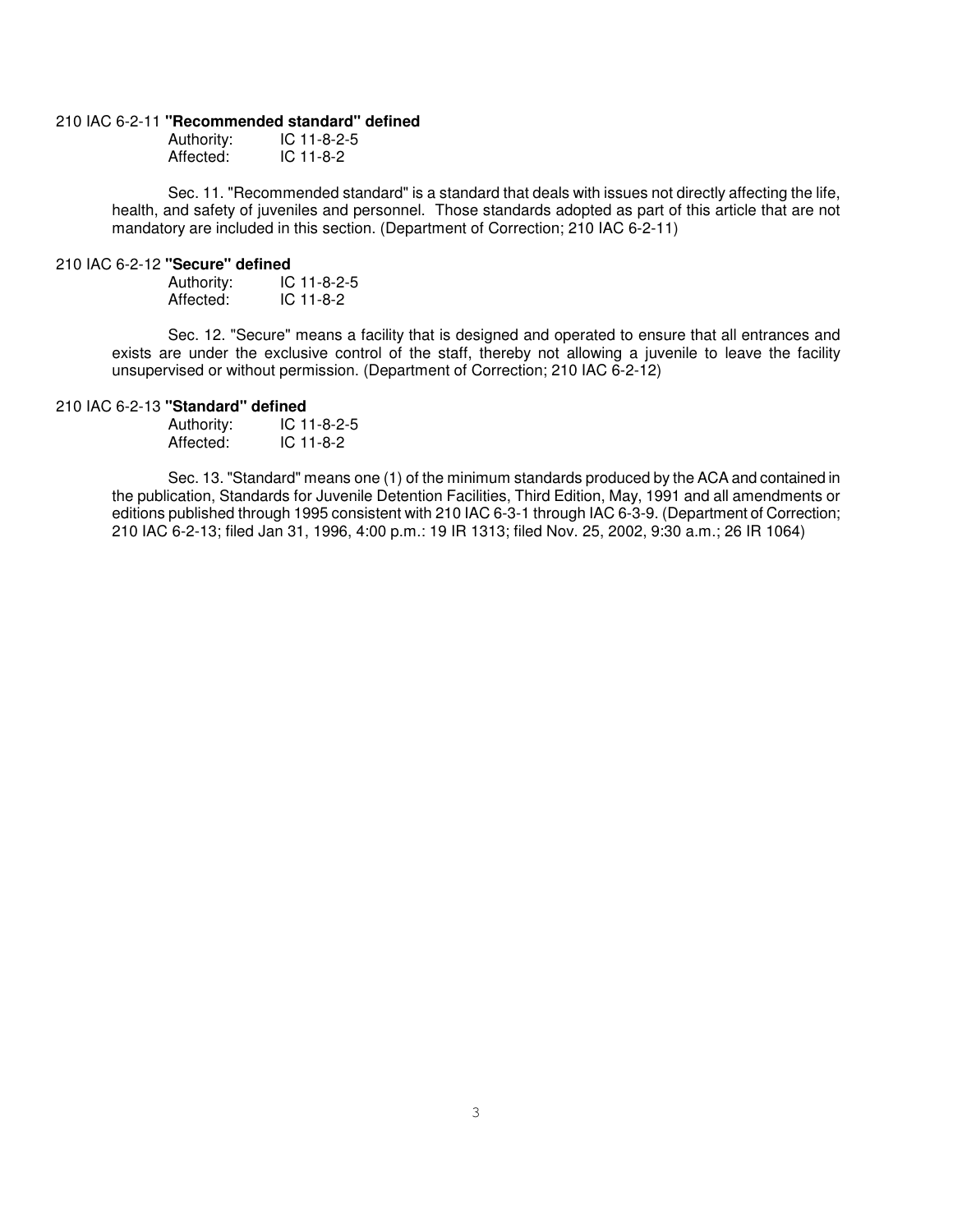## **Administration and Management**

# 210 IAC 6-3-1 **General provisions**

IC 11-8-2-5; IC 31-31-8-2 Affected: IC 11-8-2: IC 31-31-8

210 IAC 6-3-1.1 The public or private agency operating a detention facility is a legal entity or part of a legal entity.(ACA-1A-01)

**SUGGESTED DOCUMENTS:** Applicable statute, articles of incorporation.

210 IAC 6-3-1.2 Written policy, procedure, and practice provide that the program meets applicable licensing requirements of the jurisdiction in which it is located. (ACA-1A-02)

**SUGGESTED DOCUMENTS:** Applicable licensing requirements, inspection reports.

210 IAC 6-3-1.3 There is a written statement that describes the philosophy, goals, and purposes of the facility. This statement is reviewed at least annually and updated as needed. (ACA-1A-04)

**SUGGESTED DOCUMENTS:** Goal and philosophy statement, annual reports, documentation of annual review.

210 IAC 6-3-1.4 Written policy and procedure provide for guidelines for the collection and retention of information pertaining to the detained juveniles. (ACA 1A-06)

**SUGGESTED DOCUMENTS:** Written policy and procedure, juvenile case records.

210 IAC 6-3-1.5 Written policy, procedure, and practice provide that if services for adult and juvenile offenders are provided for by the same agency, statements of philosophy, policy, program, and procedure distinguish between criminal codes and the statutes that establish and give direction to programs for juveniles. (ACA-1A-07)

> **SUGGESTED DOCUMENTS:** Applicable codes, program descriptions, statements of philosophy, organizational charts, budget requests, operating budgets.

210 IAC 6-3-1.6 Written agency policy prohibits the confinement of any offender in the facility unless it is clearly shown that secure placement is essential.(ACA-1A-09)

> **SUGGESTED** DOCUMENTS: Written policy, detention criteria, administrative rules and regulations, population reports.

210 IAC 6-3-1.7 Written policy, procedure, and practice provide that the facility and its programs are managed by a single administrative officer to whom all employees or units of management are responsible. (ACA-1A-11)

**SUGGESTED DOCUMENTS:** Organizational chart, written policy, written job description of facility administrator.

210 IAC 6-3-1.8 Written policy, procedure, and practice provide that there exists a community advisory committee, representative of the community, that serves as a link between the program and the community. (ACA-1A-12)

> **SUGGESTED DOCUMENTS:** Written policy and procedure, documentation of participation of community agencies, agency by-laws, written reports, minutes of meetings.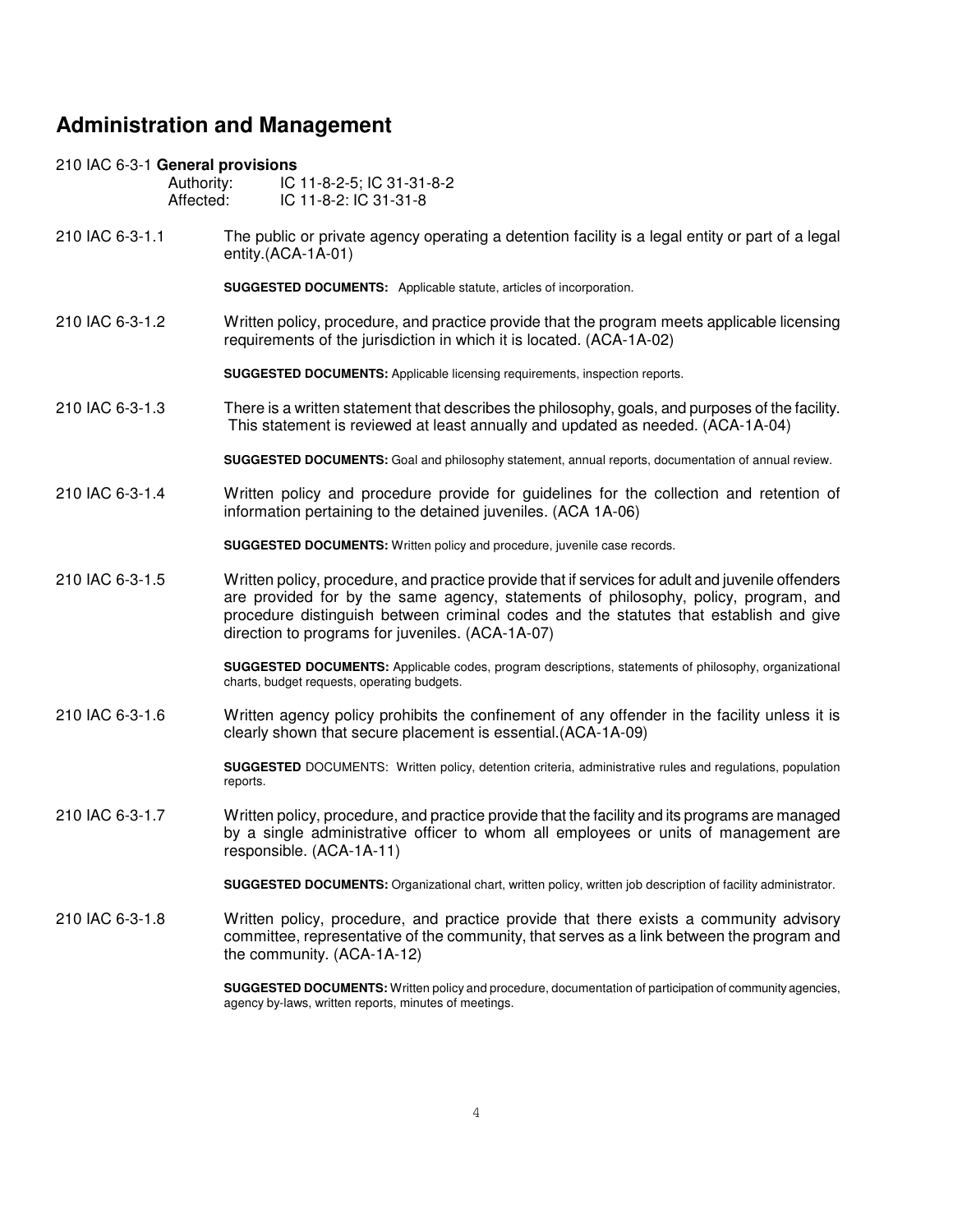210 IAC 6-3-1.9 Written policy, procedure, and practice demonstrate that employees participate in the formulation of policies, procedures, and programs. (ACA-1A-13)

> **SUGGESTED DOCUMENTS:** Written policy and procedure, minutes of staff meetings, agency budget requests, planning documents.

210 IAC 6-3-1.10 The qualifications for the position of facility administrator include at a minimum the following: A Bachelor's Degree in an appropriate discipline; two years of related administrative experience; and demonstrated administrative ability and leadership. The degree requirement may be satisfied by completion of a career development program that includes work-related experience, training, or college credits at a level of achievement equivalent to the Bachelor's Degree. (ACA-IA-16)

> **SUGGESTED DOCUMENTS:** Written job description of facility administrator, personnel record, description of career development program.

210 IAC 6-3-1.11 There is a written document describing the facility's organization that includes an organizational chart grouping similar functions, services, and activities in administrative subunits. The document is reviewed annually and updated as needed. (ACA-1A-18)

**SUGGESTED DOCUMENTS:** Organizational chart, agency by-laws, written job descriptions.

10 IAC 6-3-1.12 The role and functions of employees of public or private agencies providing a service to the facility are covered by written policy and procedure that specify their relation to the authority and responsibility of the facility administrator. These policies and procedures are reviewed at least annually and updated as needed. (ACA-1A-19)

> **SUGGESTED DOCUMENTS:** Written policy and procedure, letters of agreement or contracts with service providers, description of services offered, documentation of annual review.

210 IAC 6-3-1.13 Written policy, procedures, and practice provide for regular meetings and case conferences between the staff of probation agencies, shelter facilities, the court, the local law enforcement agency, and the detention facility staff to develop and maintain sound interagency policies and procedures.(ACA-1A-20)

> **SUGGESTED DOCUMENTS:** Written policy and procedure, minutes of meetings; agendas of meetings; correspondence with staff or probation agencies, shelter agencies, courts, and law enforcement agencies; internal memoranda.

210 IAC 6-3-1.14 The policies and procedures for operating and maintaining the facility and its satellites are specified in a manual that is accessible to all employees and the public. This manual is reviewed at least annually and updated as needed. (ACA-A1-21)

**SUGGESTED DOCUMENTS:** Agency operations manual, documentation of availability.

210 IAC 6-3-1.15 Written policy, procedure, and practice provide that new or revised policies and procedures are disseminated to designated staff and volunteers and, when appropriate, to juveniles prior to implementation. (ACA-1A-22)

**SUGGESTED DOCUMENTS:** Written policy and procedure, documentation of availability.

210 IAC 6-3-1.16 Written policy, procedure, and practice provide for a system of two-way communications between all levels of staff and juveniles. (ACA-1A-24)

> **SUGGESTED DOCUMENTS:** Written policy, juvenile handbook, juvenile case records, visual observation, staff and juvenile interviews.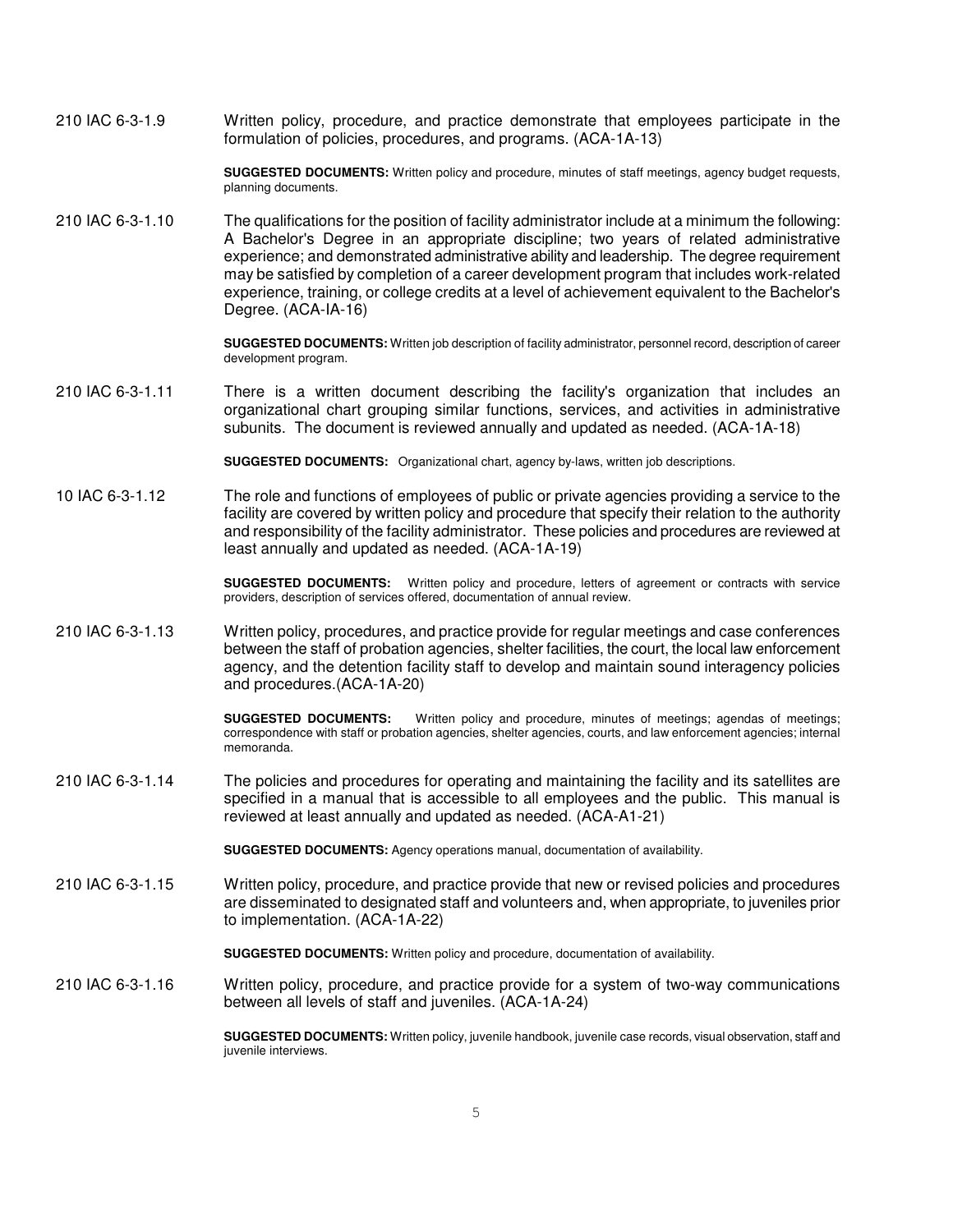210 IAC 6-3-1.17 Written policy and procedure provide a mechanism for communication with executive, legislative, and judicial bodies at all governmental levels. (ACA-1A-26)

> **SUGGESTED DOCUMENTS:** Written policy and procedure, correspondence with executive, legislative and judicial bodies, public information plan.

210 IAC 6-3-1.18 The governing authority holds meetings at least annually with the facility administrator.(ACA-1A-27)

> **SUGGESTED DOCUMENTS:** Agency by-laws, minutes of meetings, agendas of meetings, list of governing authority members.

210 IAC 6-3-1.19 Written policy, procedure, and practice demonstrate that the facility administrator submits a written report of the facility's activities at least quarterly to the parent agency. These reports include major developments in each department or administrative unit: Major incident; population data; assessment of staff and juvenile morale; and major problems and plans for solving them. (ACA-1A-29)

> **SUGGESTED DOCUMENTS:** Written annual reports, written policy, agency, agency budget requests, description of agency programs, written policy and procedure, quarterly reports to parent agency.

210 IAC 6-3-1.20 Written policy, procedure, and practice provide for a public information program that encourages interaction with the public and the media. (ACA-1A-30)

> **SUGGESTED DOCUMENTS:** Written policy and procedure, description of public information program, annual reports, written job description of public information officer, documentation of annual review.

210 IAC 6-3-1.21 Written policy, procedure, and practice grant representatives of the media access to the facility consistent with preserving juveniles' rights to privacy and maintaining order and security. (ACA-1A-31)

> **SUGGESTED DOCUMENTS:** Written policy and procedure, verification of media visits to the facility, visiting rules and regulations, applicable statutes on confidentiality.

210 IAC 6-3-1.22 Written policy, procedure, and practice specify the circumstances and methods for the facility administrator and other staff to obtain legal assistance as needed in the performance of their duties. (ACA-1A-32)

> **SUGGESTED DOCUMENTS:** Written policy and procedure, documentation of availability of legal assistance, juvenile case records, correspondence with agency attorneys.

210 IAC 6-3-1.23 There is a written policy regarding campaigning, lobbying, and political practices. This policy conforms to governmental statutes and regulations, and is known and available to all employees. (ACA-1A-33)

> **SUGGESTED DOCUMENTS:** Written policy, applicable statutes, administrative rules and regulations, employee code of conduct, personnel rules and regulations.

210 IAC 6-3-1.24 Service personnel other than facility staff perform work in the facility only under direct and continuous supervision of facility staff in those areas permitting contact with juveniles. (ACA-1A-34)

> **SUGGESTED DOCUMENTS:** Written policy, staffing pattern and program staff work schedule, description of work assignments, visual observation.

## **Fiscal Management**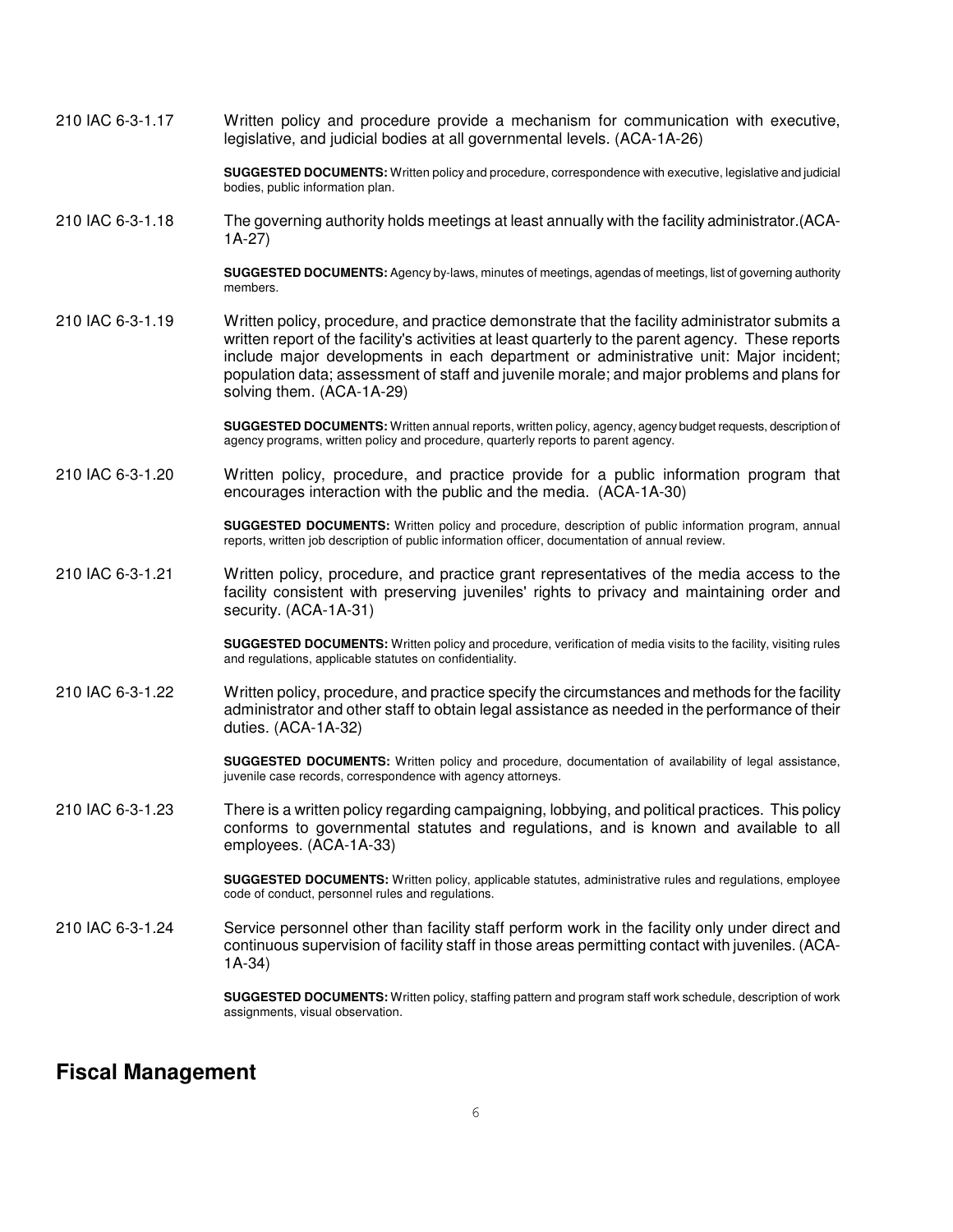210 IAC 6-3-1.25 Written policy, procedure, and practice provide that the facility administrator is responsible for fiscal management and control. Management of fiscal operations may be delegated to a designated staff person. (ACA-1B-01)

> **SUGGESTED DOCUMENTS:** Written policy and procedure, description of public information program, annual reports, written job description of public information officer,. Documentation of annual review.

210 IAC 6-3-1.26 Written policy, procedure, and practice cover at a minimum the following fiscal areas: Internal controls, petty cash, bonding for all appropriate staff, signature control on checks, and the issuing or use of vouchers. (ACA-1B-03)

**SUGGESTED DOCUMENTS:** Written policy and procedure, forms and records for each item in standard.

210 IAC 6-3-1.27 Written policy, procedure, and practice provide that the facility's budget request complies with the policies, procedures, and instructions of the jurisdiction of which the facility is a part. Facility staffs' participation in preparing the facility's written budget request is encouraged. (ACA-1B-05)

**SUGGESTED DOCUMENTS:** Written budget policies, job description of facility administrator, budget requests.

210 IAC 6-3-1.28 The facility administrator participates in budget deliberations conducted by the parent agency of the next higher level of government. This participation includes: Requesting funds for maintaining the facility's daily operations; financing capital projects; and supporting longrange objectives, program development and additional staff requirements. (ACA-1B-06)

> **SUGGESTED DOCUMENTS:** Job description of facility administrator, written budget policies, documentation of administrator participation in budget reviews, minutes of budget meetings.

210 IAC 6-3-1.29 Written policy, procedure, and practice provide for budget revisions. (ACA-1B-07)

**SUGGESTED DOCUMENTS:** Written policy and procedure, budget revisions, agency operating budgets.

210 IAC 6-1-1.30 Written policy, procedure, and practice demonstrate that the procedures for the collection, safeguarding, and disbursement of monies comply with the accounting procedures established by the state board of accounts and local policies. These procedures shall be reviewed annually and updated as needed. (ACA-1B-08)

**SUGGESTED DOCUMENTS:** Written policy and procedure, accounting records, income and expenditure reports.

210 IAC 6-3-1.31 Written policy, procedure, and practice provide that reports of all monies collected and disbursed are distributed to the parent agency and other designated authorities.(ACA-1B-11)

**SUGGESTED DOCUMENTS:** Written policy and procedure, financial reports, accounting records, distribution lists.

210 IAC 6-3-1.32 Written policy, procedure, and practice govern inventory control of property, supplies, and other assets. Inventories are conducted at time periods stipulated by applicable statutes but at least every two years. (ACA-1B-14)

**SUGGESTED DOCUMENTS:** Written policy and procedure, inventory control lists.

210 IAC 6-3-1.33 Written policy, procedure, and practice govern the requisition and purchase of supplies and equipment, including at a minimum the purchasing procedures and criteria for the selection of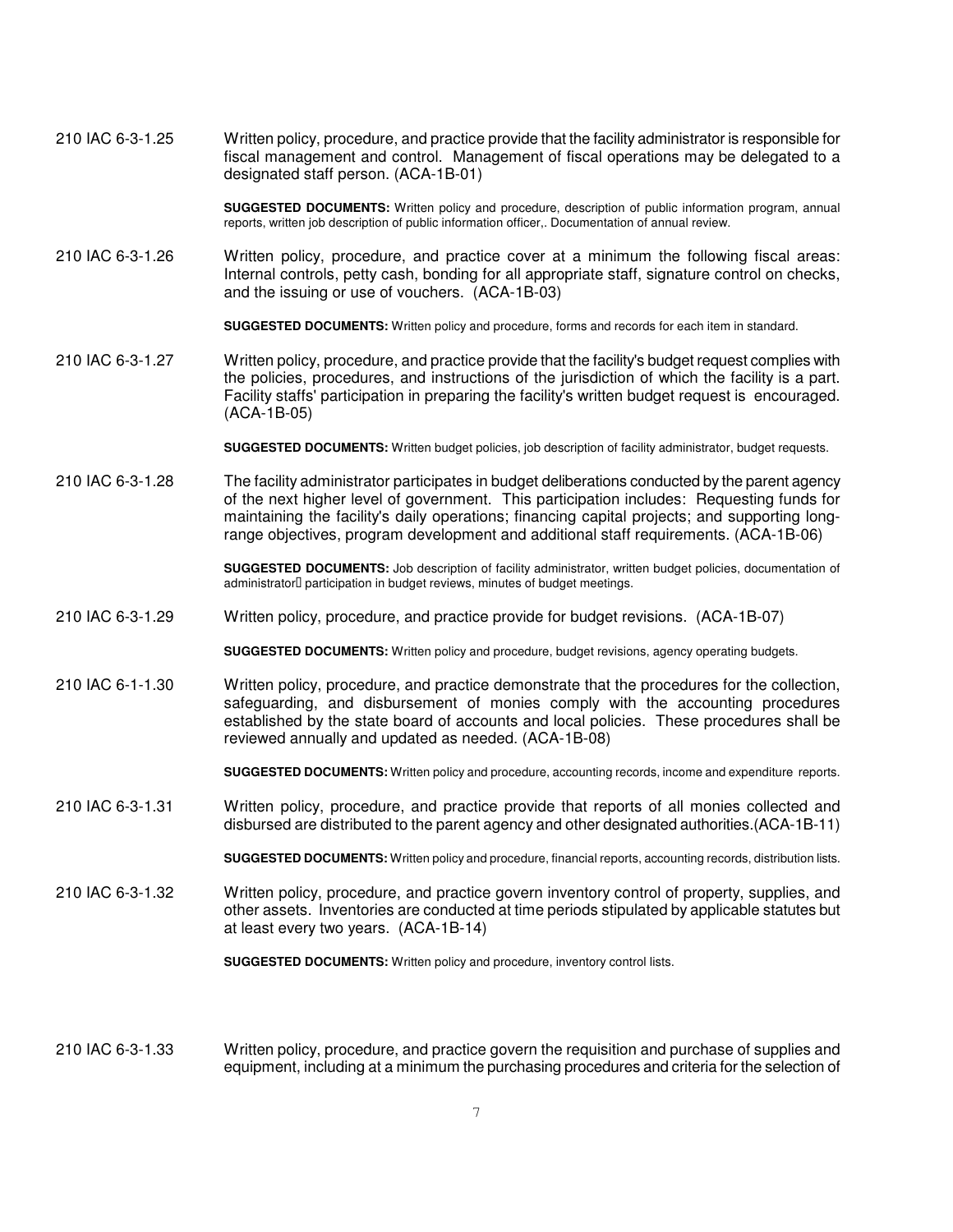bidders and vendors. (ACA-1B-15)

**SUGGESTED DOCUMENTS:** Written policy and procedure, purchase orders, bid specifications, purchase requisitions, purchasing manual.

210 IAC 6-3-1.34 If there is a commissary or canteen, strict controls are maintained over its operation and regular accounting procedures are followed: (ACA-1B-18)

**SUGGESTED DOCUMENTS:** Written policy, financial records, visual observation.

210 IAC 6-3-1.35 Juveniles' personal funds held by the facility are controlled by accepted accounting procedures. (ACA-1B-19)

**SUGGESTED DOCUMENTS:** Financial records, written policy, accounting ledgers.

210 IAC 6-3-1.36 Written policy, procedure, and practice provide that any financial transactions permitted between juveniles, juveniles and staff, and juveniles and volunteers be approved by designated staff. (ACA-1B-21)

> **SUGGESTED DOCUMENTS:** Written policy and procedure, approval documentation of juvenile financial transactions.

## **Personnel**

- 210 IAC 6-3-1.37 Written policy, procedure, and practice provide that a personnel policy manual is available for employee reference and covers at a minimum the following areas:
	- organization chart (table of organization)
	- recruitment and promotion, including equal employment opportunity provisions
	- iob descriptions and qualifications, including salary determinations and physical fitness policy
	- benefits, holidays, leave, and work hours
	- personnel records and employee evaluation
	- staff development, including in-service training
	- retirement, resignation, and termination
	- employee/management relations, including disciplinary procedures and grievance and appeals procedures
	- statutes relating to political activities
	- insurance/professional liability requirements (ACA-1C-01)

**SUGGESTED DOCUMENTS:** Personnel manual, personnel rules and regulations, written grievance procedures, employee handbooks, records of grievances filed by employees, documentation of approval by parent agency.

210 IAC 6-3-1.38 Written policy, procedure, and practice provide that each employee signs a statement acknowledging access to the personnel policies and regulations and his or her responsibility for being aware of the contents. (ACA-1C-02)

> **SUGGESTED DOCUMENTS:** Written policy and procedure, personnel manual, employee handbook, documentation of availability to all employees, signed employee statements, employee interviews.

210 IAC 6-3-1.39 The staffing requirements for all categories of personnel are determined to ensure that juveniles have access to staff, programs, and services. (ACA-1C-04)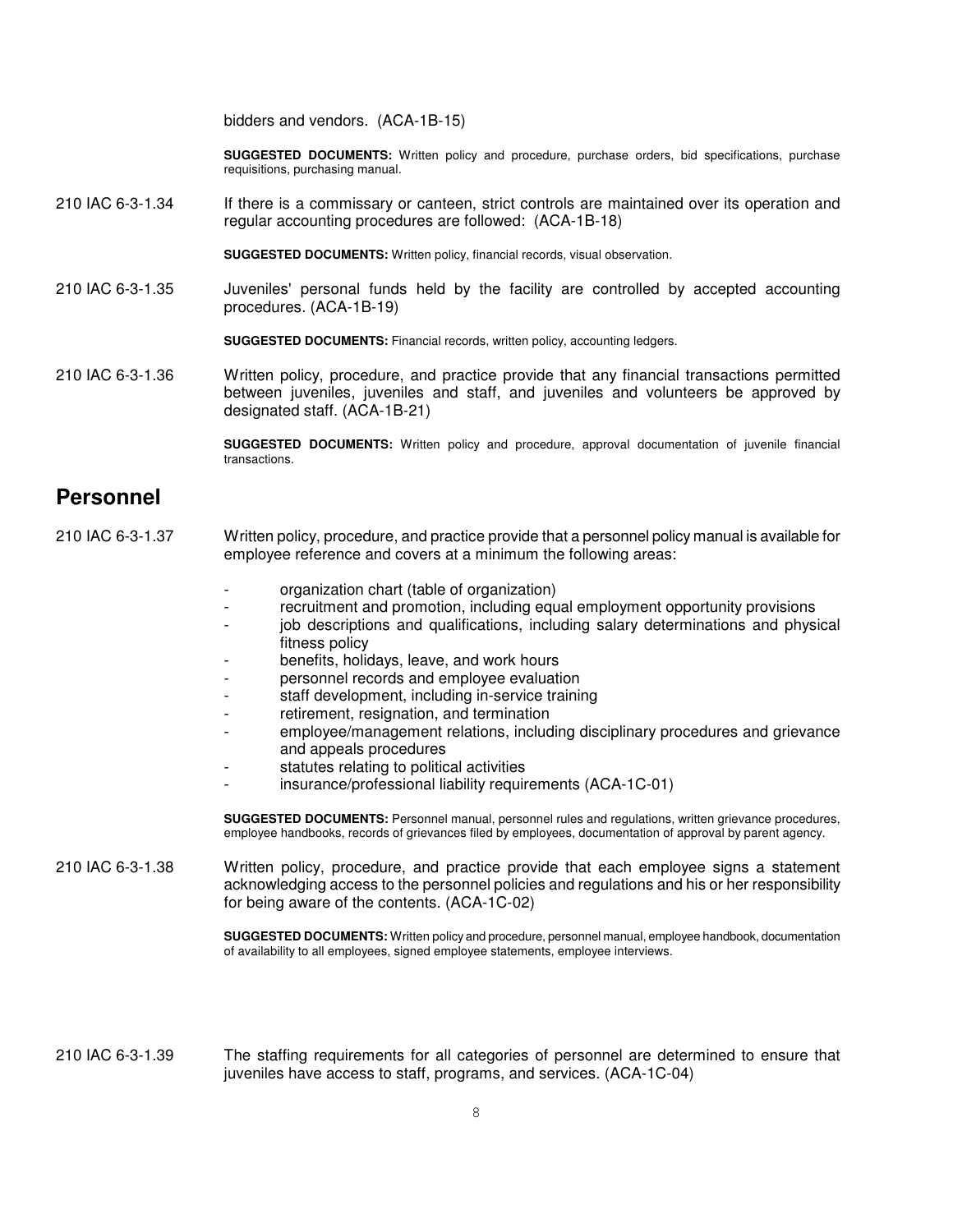|                                   | SUGGESTED DOCUMENTS: Agency budget requests, facility staffing pattern, organizational charts, documentation<br>of annual review.                                                                                                                                                                                                                            |
|-----------------------------------|--------------------------------------------------------------------------------------------------------------------------------------------------------------------------------------------------------------------------------------------------------------------------------------------------------------------------------------------------------------|
| 210 IAC 6-3-1.40                  | Written policy, procedure, and practice specify that equal employment opportunities exist for<br>all positions. (ACA-1C-05)                                                                                                                                                                                                                                  |
|                                   | SUGGESTED DOCUMENTS: Affirmative action program, job announcements, documentation of annual review,<br>written policy.                                                                                                                                                                                                                                       |
| 210 IAC 6-3-1.41                  | Written policy, procedure, and practice provide for promotion from within the facility and from<br>other sources. (ACA-1C-07)                                                                                                                                                                                                                                |
|                                   | SUGGESTED DOCUMENTS: Written policy and procedure, personnel rules and regulations, personnel records.                                                                                                                                                                                                                                                       |
| 210 IAC 6-3-1.42                  | Written policy, procedure, and practice require that all professional specialist are qualified in<br>their fields. (ACA-1C-08)                                                                                                                                                                                                                               |
|                                   | <b>SUGGESTED DOCUMENTS:</b> Written policy and procedure, written qualifications, of professional specialists,<br>personnel records.                                                                                                                                                                                                                         |
| 210 IAC 6-3-1.43                  | Written policy, procedure, and practice provide for provisional appointments to ensure that<br>short-term personnel, both full-time and part-time, can be available during emergencies.<br>(ACA-1C-12)                                                                                                                                                       |
|                                   | SUGGESTED DOCUMENTS: Written policy and procedure, personnel rules and regulations, personnel records.                                                                                                                                                                                                                                                       |
| Updated 1/03)<br>210 IAC 6-3-1.44 | A criminal record and sex offender registry check is conducted on all new employees in<br>accordance with state and federal statutes. (ACA-1C-13)                                                                                                                                                                                                            |
|                                   | SUGGESTED DOCUMENTS: Written policy and procedure, personnel rules and regulations, correspondence with<br>law enforcement agencies, personnel records.                                                                                                                                                                                                      |
| 210 IAC 6-3-1.45                  | Written policy, procedure, and practice provide that employees who have direct contact with<br>juveniles receive a physical examination prior to job assignment. Employees receive re-<br>examinations according to a defined need or schedule. (ACA-1C-14)                                                                                                  |
|                                   | <b>SUGGESTED DOCUMENTS:</b> Written policy and procedure, documentation of physical examinations, personnel<br>records.                                                                                                                                                                                                                                      |
| 210 IAC 6-3-1.46                  | There is a written policy and procedure that specifies support for a drug-free work place for<br>all employees. This policy, which is reviewed at least annually, includes at a minimum the<br>following:                                                                                                                                                    |
|                                   | prohibition of the use of illegal drugs<br>prohibition of possession of any illegal drug except in the performance of official<br>duties<br>the procedure to be used to ensure compliance                                                                                                                                                                    |
|                                   | the opportunities available for treatment and/or counseling for drug abuse<br>the penalties for violation of the policy (ACA-1C-15)                                                                                                                                                                                                                          |
| 210 IAC 6-3-1.47                  | SUGGESTED DOCUMENTS: Written policy and procedure, documentation of annual review, description of<br>counseling/treatment programs.<br>Written policy, procedure, and practice provide for an annual written performance review of<br>each employee. The review is based on defined criteria and the results are discussed with<br>the employee. (ACA-1C-16) |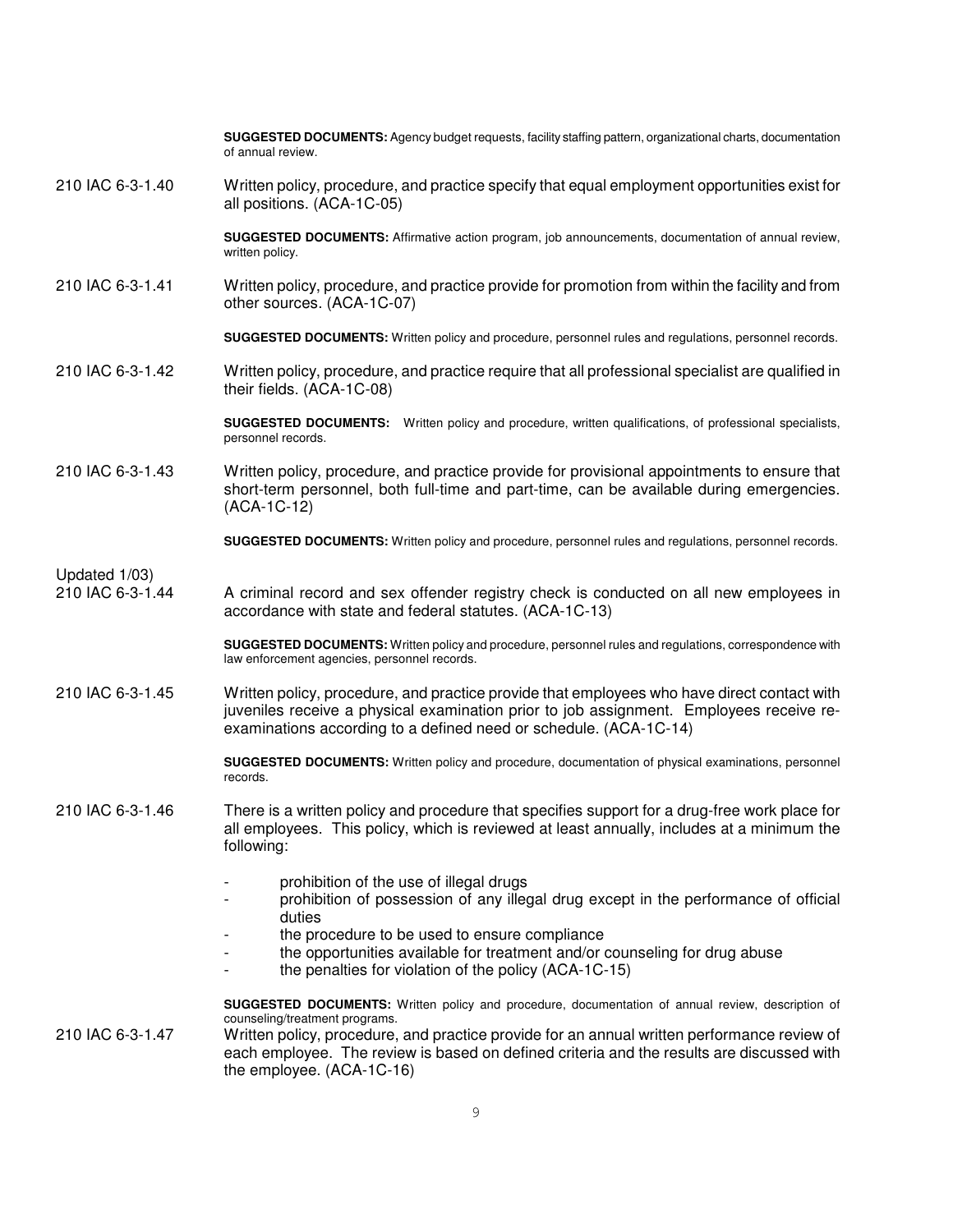|                  | SUGGESTED DOCUMENTS: Written policy and procedure, personnel rules and regulations, criteria for performance<br>evaluations, completed performance evaluations, documentation of employee review, personnel records.                                                                    |
|------------------|-----------------------------------------------------------------------------------------------------------------------------------------------------------------------------------------------------------------------------------------------------------------------------------------|
| 210 IAC 6-3-1.48 | Compensation and benefit levels for all facility personnel are comparable to those for similar<br>occupational groups in the state or region. (ACA-1C-17)                                                                                                                               |
|                  | <b>SUGGESTED DOCUMENTS:</b> Salary schedules, benefit program descriptions, comparative data from similar<br>occupational groups.                                                                                                                                                       |
| 210 IAC 6-3-1.49 | Written policy, procedure, and practice provide that the facility maintains a current, accurate,<br>confidential personnel record on each employee. (ACA-1C-19)                                                                                                                         |
|                  | SUGGESTED DOCUMENTS: Written policy and procedure, personnel records, personnel rules and regulations.                                                                                                                                                                                  |
| 210 IAC 6-3-1.50 | Written policy, procedure, and practice provide that employees may challenge the information<br>in their personnel file and have it corrected or removed if it is proved inaccurate. (ACA-1C-20)                                                                                        |
|                  | SUGGESTED DOCUMENTS: Written procedure, personnel rules and regulations, personnel records, records of<br>information challenges.                                                                                                                                                       |
| 210 IAC 6-3-1.51 | A written code of ethics prohibits employees from using their official positions to secure<br>privileges for themselves or others and from engaging in activities that constitute a conflict of<br>interest. This code is available to all employees. (ACA-1C-21)                       |
|                  | SUGGESTED DOCUMENTS: Employee code of ethics, written policy, employee handbook, personnel rules and<br>regulations, documentation of availability to all employees.                                                                                                                    |
| Updated 1/03     |                                                                                                                                                                                                                                                                                         |
| 210 IAC 6-3-1.52 | Written policy, procedure, and practice provide that employees, consultants, volunteers and<br>contract personnel who work with juveniles are informed in writing about the facility's policies<br>on confidentiality of information and agree to abide by them in writing. (ACA-1C-22) |
|                  | SUGGESTED DOCUMENTS: Written policy and procedure, written policy on confidentiality, contractual agreements<br>or signed statements from consultants and contract personnel, personnel rules and regulations.                                                                          |
| 210 IAC 6-3-1.53 | Written policy, procedure, and practice provide for an employee assistance program that is<br>approved by the parent agency. (ACA-1C-23)                                                                                                                                                |
|                  | SUGGESTED DOCUMENTS: Written policy and procedure, description of employee assistance program, parent<br>agency approval.                                                                                                                                                               |
|                  |                                                                                                                                                                                                                                                                                         |

## **Training and Staff Development**

210 IAC 6-3-1.54 Written policy, procedure, and practice provide that the facility's employee staff development and training program is planned, coordinated, and supervised by a qualified supervisory employee. The training plan is reviewed annually. (ACA-1D-01)

> **SUGGESTED DOCUMENTS:** Written policy and procedure, descriptions of facility programs, organizational chart, training and personnel records of trainer, documentation of annual review.

210 IAC 6-3-1.55 Library and reference services are available to complement the staff development and training program. (ACA-1D-04)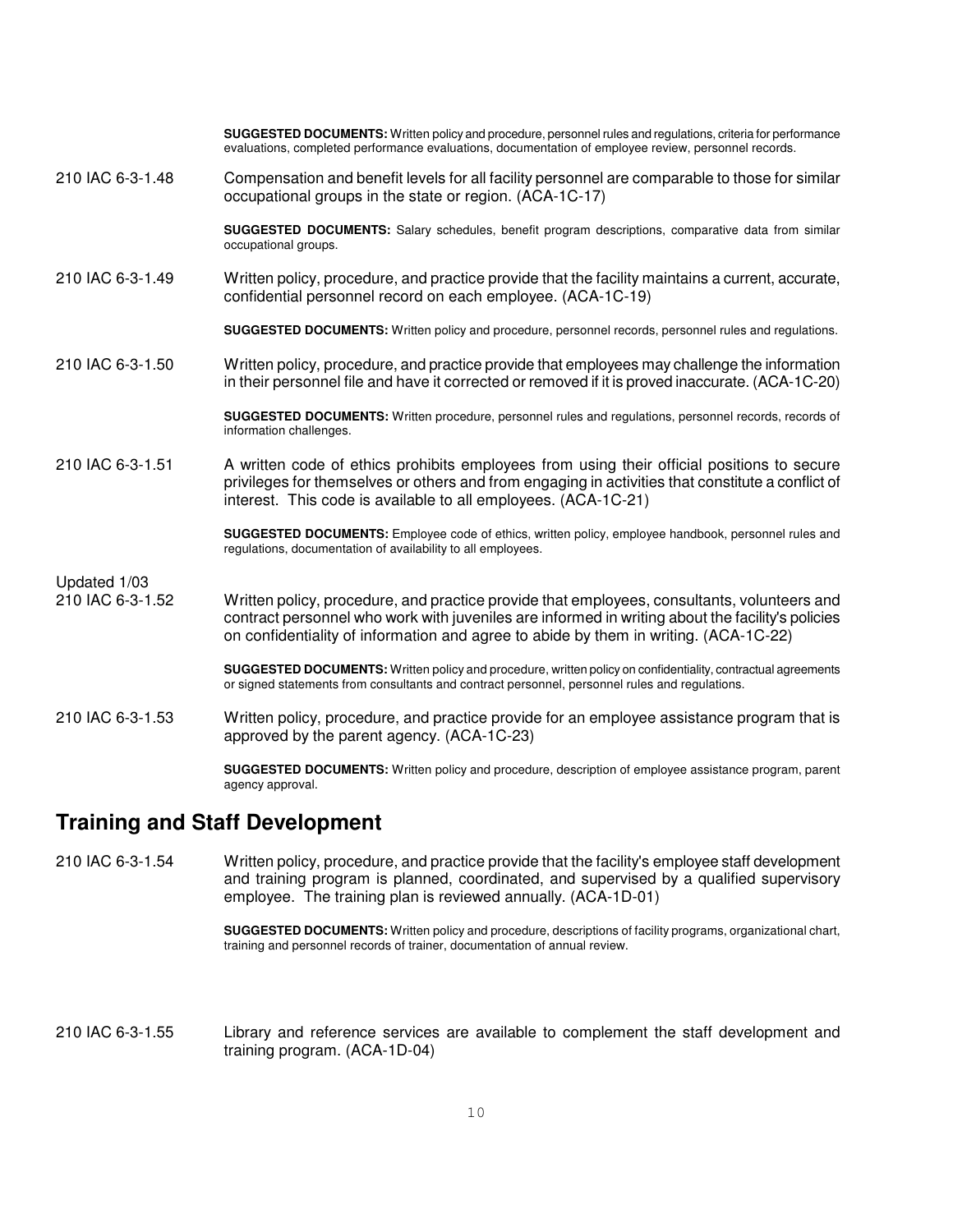**SUGGESTED DOCUMENTS:** Descriptions of training and staff development programs, staff training materials. Reference materials listing.

210 IAC 6-3-1.56 The necessary space and equipment for the training and staff development program are available. (ACA-1D-05)

**SUGGESTED DOCUMENTS:** Floor plan of facility training area, equipment inventory, visual observation.

210 IAC 6-3-1.57 Written policy, procedure, and practice provide that all new full-time employees receive 40 hours of orientation training before undertaking their assignments. This training includes at a minimum the following: Orientation to the purpose, goals, policies, and procedures of the institution and parent agency; working conditions and regulations; employees' rights and responsibilities; and an over-view of the correctional field. Depending on the employee(s) and the particular job requirements, orientation training may include preparatory instruction related to the particular job. (ACA-1D-07)

> **SUGGESTED DOCUMENTS:** Written policy and procedure, description of orientation training programs, orientation curriculum, documentation of credit for prior training received, training records.

Updated 1/03

210 IAC 6-3-1.58 Written policy, procedure, and practice provide that all managerial staff receive 40 hours of training in addition to orientation training during their first year of employment and 40 hours of training each year thereafter. This training covers at a minimum the following areas:

- general management
- labor law
- staff/management relations
- the juvenile justice system
- relationships with other service agencies (ACA-1D-08)

**SUGGESTED DOCUMENTS:** Written policy and procedure, description of training program for administrative and managerial staff, training curriculum, training records for administrative and managerial staff.

Updated 1/03<br>210 IAC 6-3-1.59

Written policy, procedure, and practice provide that all new juvenile staff careworkers receive an additional 120 hours of training during their first year of employment. At a minimum this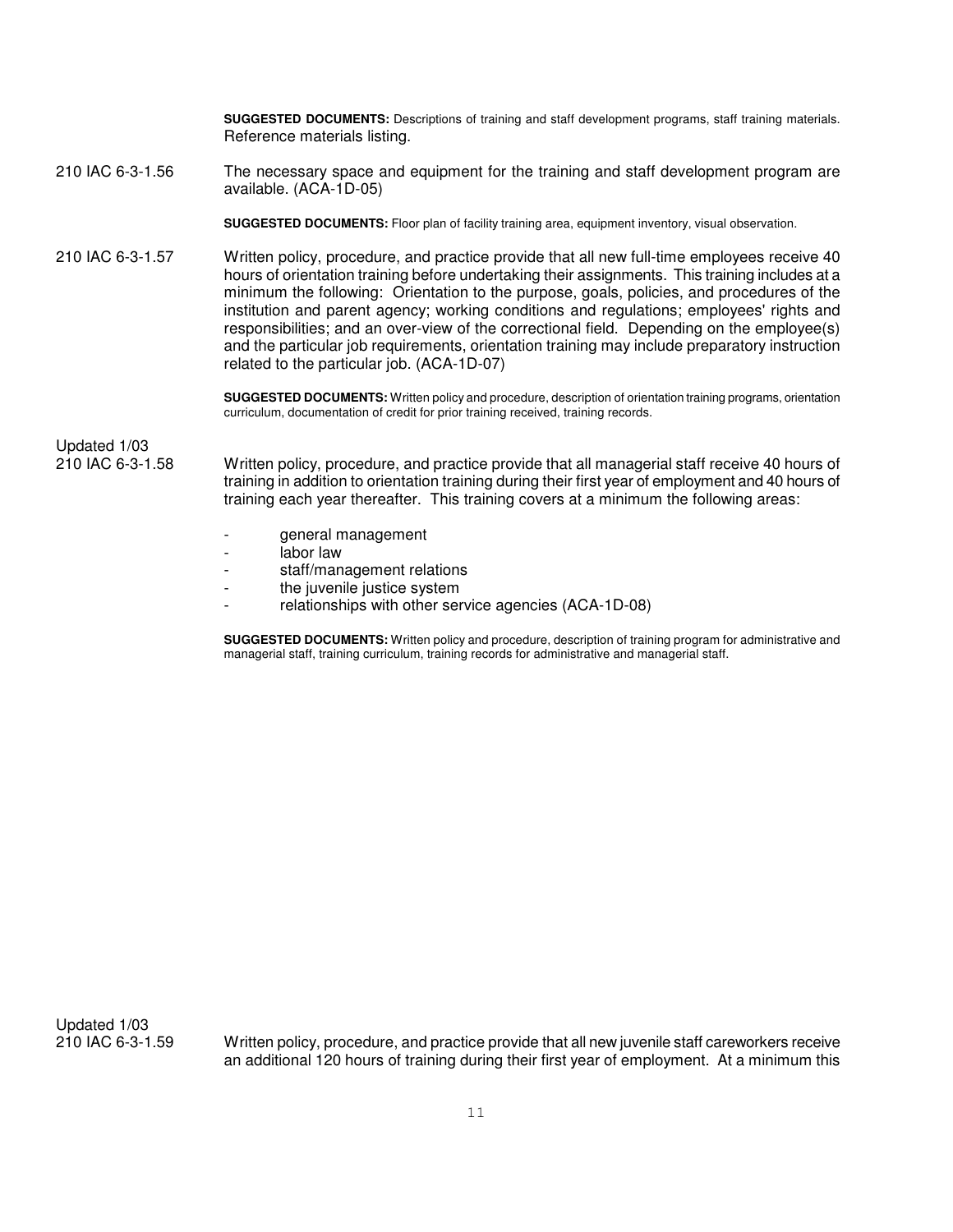training covers the following areas:

- security procedures
- supervision of juveniles
- signs of suicide risks
- suicide precautions
- use-of-force regulations and tactics
- report writing
- juvenile rules of conduct
- rights and responsibilities of juveniles
- fire and emergency procedures
- safety procedures
- key control
- interpersonal relations
- social/cultural lifestyles of the juvenile population
- communication skills
- first aid/CPR
- counseling techniques (ACA-1D-09)

**SUGGESTED DOCUMENTS:** Written policy and procedure, description of orientation training programs, orientation curriculum, documentation of credit for prior training received, training received, training records.

| Added 1/03<br>210 IAC 6-3-1.59A  | Written policy, procedure and practice provide that all juvenile staff careworkers receive an<br>additional 40 hours of training each calendar year.                                                        |
|----------------------------------|-------------------------------------------------------------------------------------------------------------------------------------------------------------------------------------------------------------|
|                                  | SUGGESTED DOCUMENTS: Written policy and procedure, description of training programs, training<br>received, training records.                                                                                |
| Updated 1/03<br>210 IAC 6-3-1.60 | All part-time staff, volunteers, support and administrative staff and contract personnel receive<br>formal orientation appropriate to their assignments and additional training as needed. (ACA-<br>$1D-13$ |
|                                  | <b>SUGGESTED DOCUMENTS:</b> Written policy, description of training program, training curriculum, training records of<br>part-time and volunteer staff.                                                     |
| 210 IAC 6-3-1.61                 | The institution encourages and provides administrative leave and/or reimbursement for<br>employees attending approved professional meetings, seminars, and similar work-related<br>activities. (ACA-1D-14)  |

**SUGGESTED DOCUMENTS:** Written policy and procedure, administrative leave policy, personnel rules and regulations, expense reimbursement records, program agendas from professional meetings and seminars.

## **Juvenile Records**

210 IAC 6-3-1.62 Written policy, procedure, and practice govern case record management, including at a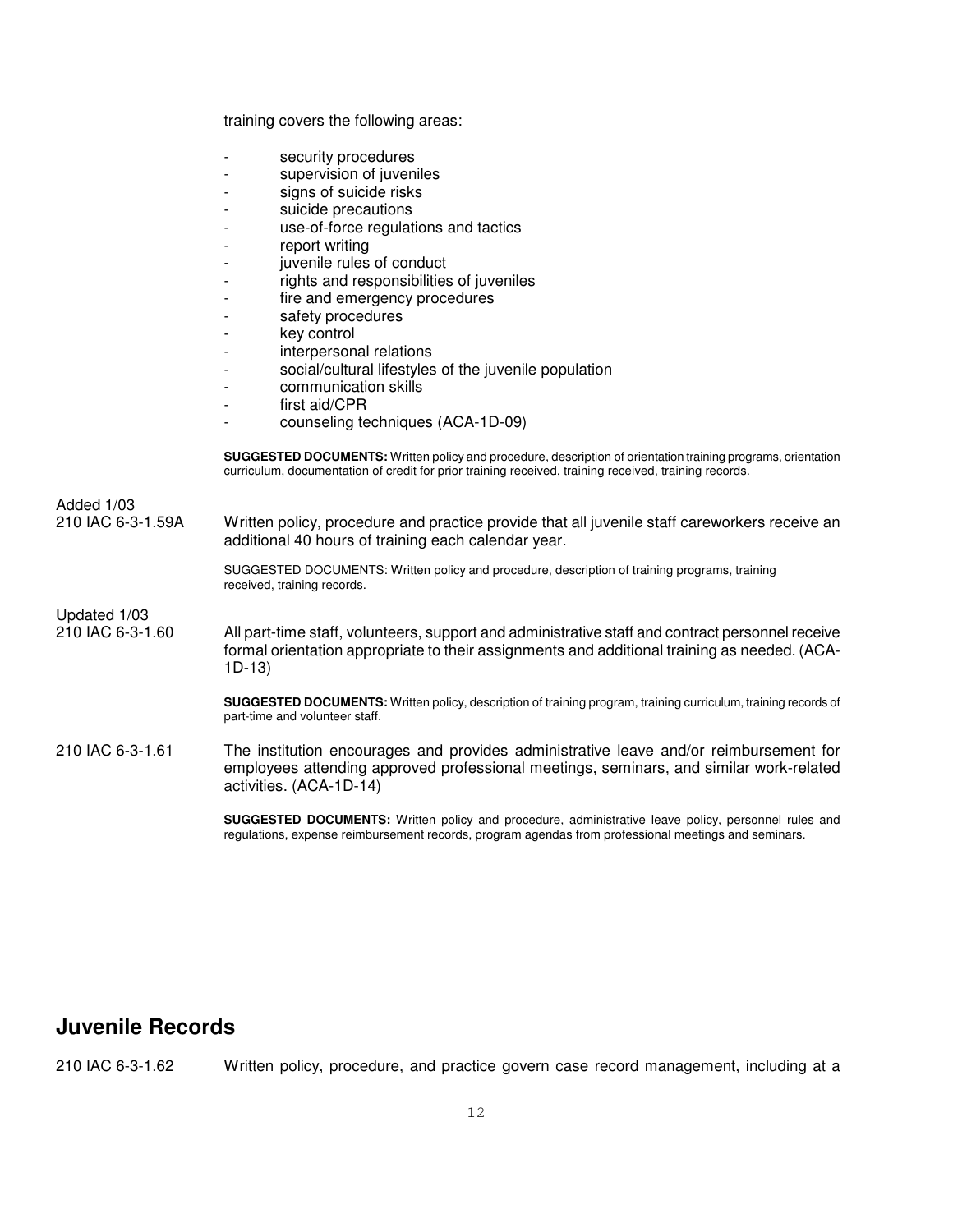minimum the following areas: The establishment, use, and content of juvenile records; right to privacy; secure placement and preservation of records; and schedule for retiring or destroying inactive records. The policies and procedures are reviewed annually. (ACA-1E-01)

**SUGGESTED DOCUMENTS:** Written policy and procedure, policy on destruction of inactive case records, juvenile case records, documentation of annual review.

210 IAC 6-3-1.63 The facility administration maintains a record on each juvenile that is available in a master file and includes at a minimum the following information:

- name, age, sex, place of birth, and race or nationality
- initial intake information form
- authority to accept juvenile
- referral source
- case history/social history
- medical consent form
- name, relationship, address, and phone number of parent(s)/guardians(s) and person(s) juvenile resides with at time of admission
- driver's license, social security, and Medicaid numbers, when applicable
- court and disposition
- individual plan or program
- signed release-of-information forms, when required
- progress reports on program involvement
- program rules and disciplinary policy signed by juvenile grievance and disciplinary record, if applicable
- referrals to other agencies
- final discharge or transfer report (AC-1E-02)

**SUGGESTED DOCUMENTS:** Written policy, admission form, juvenile case records.

210 IAC 6-3-1.64 Written policy, procedure, and practice provide for a daily population report on every juvenile in detention, including the day admitted; accumulated days of stay; and probation officer assigned. The report is provided to the court, the Chief Probation Officer of each jurisdiction using the facility, and the parent agency.(ACA-1E-03)

> **SUGGESTED DOCUMENTS:** Written policy and procedure, daily population reports, documentation of availability to courts, probation officers and parent agency.

210 IAC 6-3-1.65 Written policy, procedure and practice provide that an updated case file for any juvenile transferred form one facility to another is transferred simultaneously or, at the latest, within 72 hours. (ACA-1E-04)

**SUGGESTED DOCUMENTS:** Written policy and procedure, transfer records, juvenile case records.

210 IAC 6-3-1.66 The administration uses a consent form that complies with applicable federal or state regulations. The juvenile signs a release-of-information consent form prior to the release of information as required by statute or regulation, and a copy of the form is maintained in the juvenile's record. (ACA-1E-05)

> **SUGGESTED DOCUMENTS:** Written policy, applicable statute, administrative rules and regulations, release of information consent forms, applicable federal and state regulations, documentation of juvenile signature, juvenile case records.

#### 210 IAC 6-3-1.67 The contents of records are identified and separated according to an established format. (ACA-1E-06)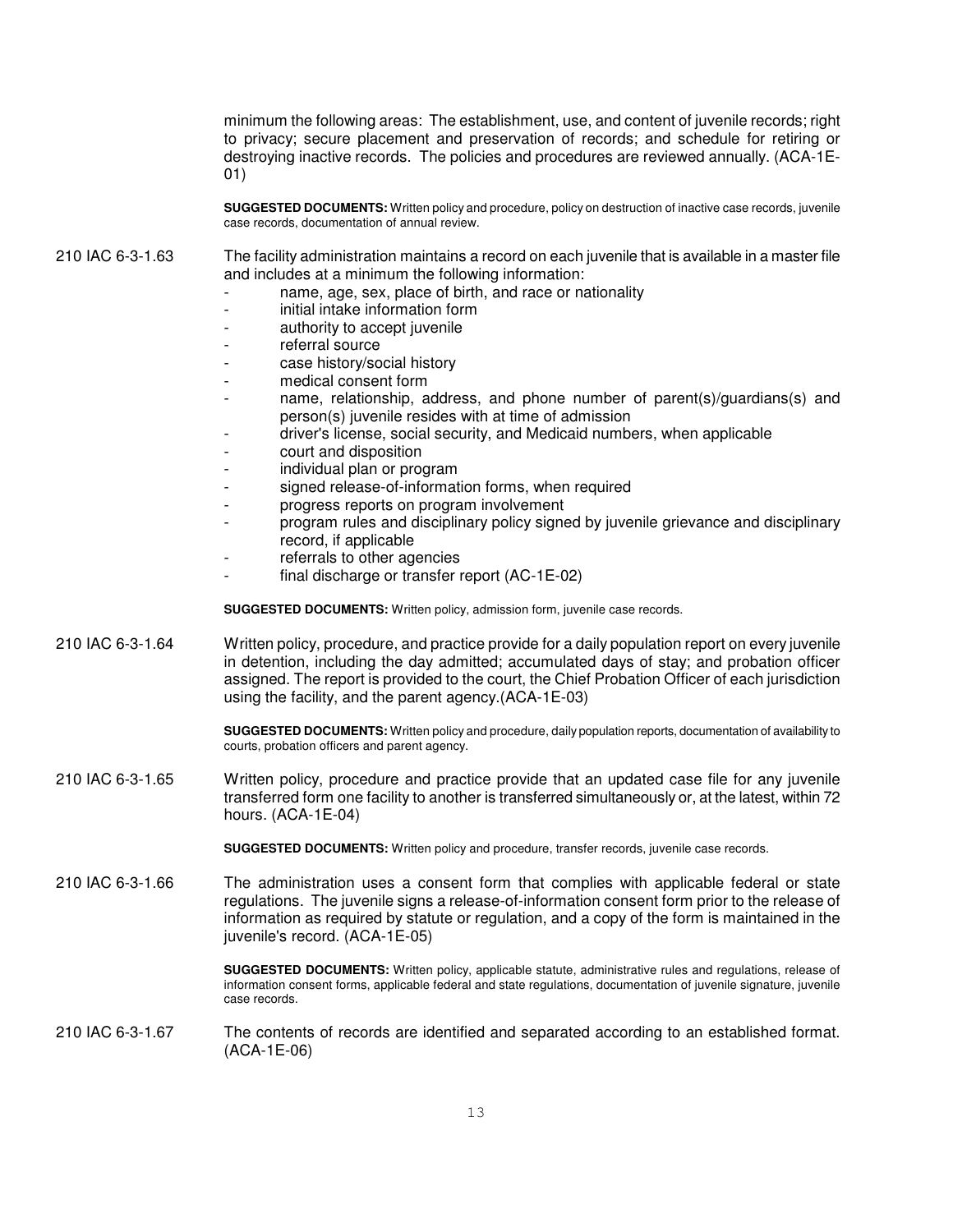**SUGGESTED DOCUMENTS:** Written policy, case record format, juvenile case records.

210 IAC 6-3-1.68 Written policy, procedure, and practice require that all entries in the master file are dated and identified. (ACA-1E-07)

**SUGGESTED DOCUMENTS:** Written policy and procedure, juvenile case records, visual observation.

210 IAC 6-3-1.69 Written policy, procedure, and practice provide that records are safeguarded from unauthorized and improper disclosure. Manual records are marked "confidential." Written policy and procedure provide that when any part of the information system is computerized, security ensures confidentiality. (ACA-1E-08)

**SUGGESTED DOCUMENTS:** Written policy, juvenile case records, visual observation.

## **Information System**

210 IAC 6-3-1.70 The facility contributes to, has access to, and uses an organized system of information storage, retrieval, and review. The information system is part of an overall research and decision-making capacity relating to both juvenile and operational needs. (ACA-1F-01)

> **SUGGESTED DOCUMENTS:** Management information program description, research program description, planning documents.

210 IAC 6-3-1.71 The facility or parent agency supports, engages, and uses research activities relevant to its programs, services, and operations. (ACA-1F-03)

> **SUGGESTED DOCUMENTS:** Description of research programs, completed research reports, operating budget for research projects.

210 IAC 6-3-1.72 The facility administrator reviews and approves all facility research projects prior to implementation to ensure that they conform with the policies of the parent agency. (ACA-1F-05)

> **SUGGESTED DOCUMENTS:** Written policy, documentation of research design reviews, documentation of approval, completed research reports.

210 IAC 6-3-1.73 Consistent with statutes, written policy, procedure, and practice provide that individuals and agencies may have access to records for the purpose of research, evaluation, and statistical analysis in accordance with a formal written agreement that authorizes access, specifies use of data, and ensures confidentiality. (ACA-1F-06)

> **SUGGESTED DOCUMENTS:** Written policy and procedure, applicable statutes, administrative rules and regulations, written agreements, juvenile case records.

210 IAC 6-3-1.74 The facility or parent agency collaborates with juvenile justice and service agencies in information gathering, exchange, and standardization. (ACA-1F-07)

**SUGGESTED DOCUMENTS:** Correspondence with juvenile justice service agencies.

210 IAC 6-3-1.75 Written policy, procedure, and practice govern the voluntary participation of juveniles in nonmedical, nonpharmaceutical, and noncosmetic research programs. (ACA-1F-08)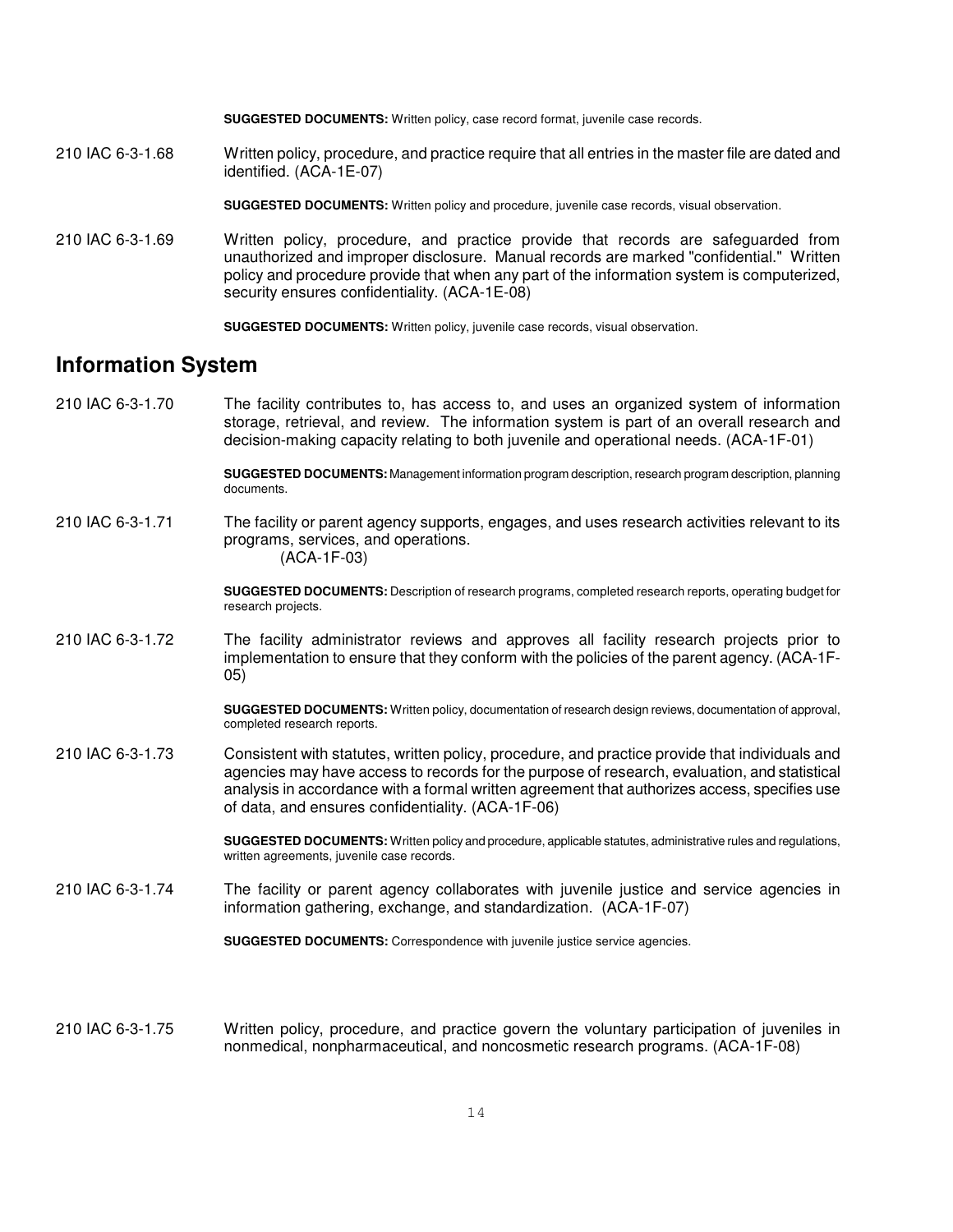**SUGGESTED DOCUMENTS:** Written policy and procedure, completed research reports.

## **Citizen Involvement and Volunteers**

210 IAC 6-3-1.76 There is a staff member who is responsible for operating a citizen involvement and volunteer service program for the benefit of juveniles. (ACA-1G-01)

**SUGGESTED DOCUMENTS:** Organizational chart, written jib description, description of volunteer services program, personnel records of volunteer coordinator.

210 IAC 6-3-1.77 Written policy, procedure, and practice specify the lines of authority, responsibility, and accountability for the facility's citizen involvement and volunteer services program. (ACA-1G-02)

> **SUGGESTED DOCUMENTS:** Written policy and procedure, description of volunteer services program, organizational chart.

210 IAC 6-3-1.78 The screening and selection of volunteers allows for recruitment from all cultural and socioeconomic parts of the community. (ACA-1G-03)

> **SUGGESTED DOCUMENTS:** Written policy and procedure, volunteer recruitment plan, list of volunteers used, applications or resumes of potential volunteers.

210 IAC 6-3-1.79 Written policy, procedure, and practice provide that the program director curtails, postpones, or terminates the services of a volunteer or volunteer organization when their is a reason for doing so. (ACA-1G-04)

> **SUGGESTED DOCUMENTS:** Written policy and procedure, volunteer program description, written justification for discontinuation.

210 IAC 6-3-1.80 There is an official registration and identification system for volunteers. (ACA-1G-05) **SUGGESTED DOCUMENTS:** Written policy and procedure, visual observation.

Deleted 1/03

Deleted 1/03<br>210 IAC 6-3-1.81 Written policy, procedure, and practice provide that each volunteer completes an appropriate, documented orientation and/or training program prior to assignment. (ACA-1G-07)

> **SUGGESTED DOCUMENTS:** Description of volunteer training and orientation program, volunteer training records, training curriculum.

- 210 IAC 6-3-1.82 Volunteers agree in writing to abide by facility policies, particularly those relating to the security and confidentiality of information. (ACA-1G-08)
	- **SUGGESTED DOCUMENTS:** Written policy, facility rules and regulations, signed agreements.
- 210 IAC 6-3-1.83 There is provision for volunteers to contribute suggestions regarding the establishment of policy and procedure for the volunteer service program. (ACA-1G-09)

**SUGGESTED DOCUMENTS:** Written policy, description of volunteer services program, interviews with volunteers.

#### 210 IAC 6-3-2 **Physical Plant**

| Authority: | IC 11-8-2-5; IC 31-6-9-5 |
|------------|--------------------------|
| Affected:  | $IC$ 31-6-9              |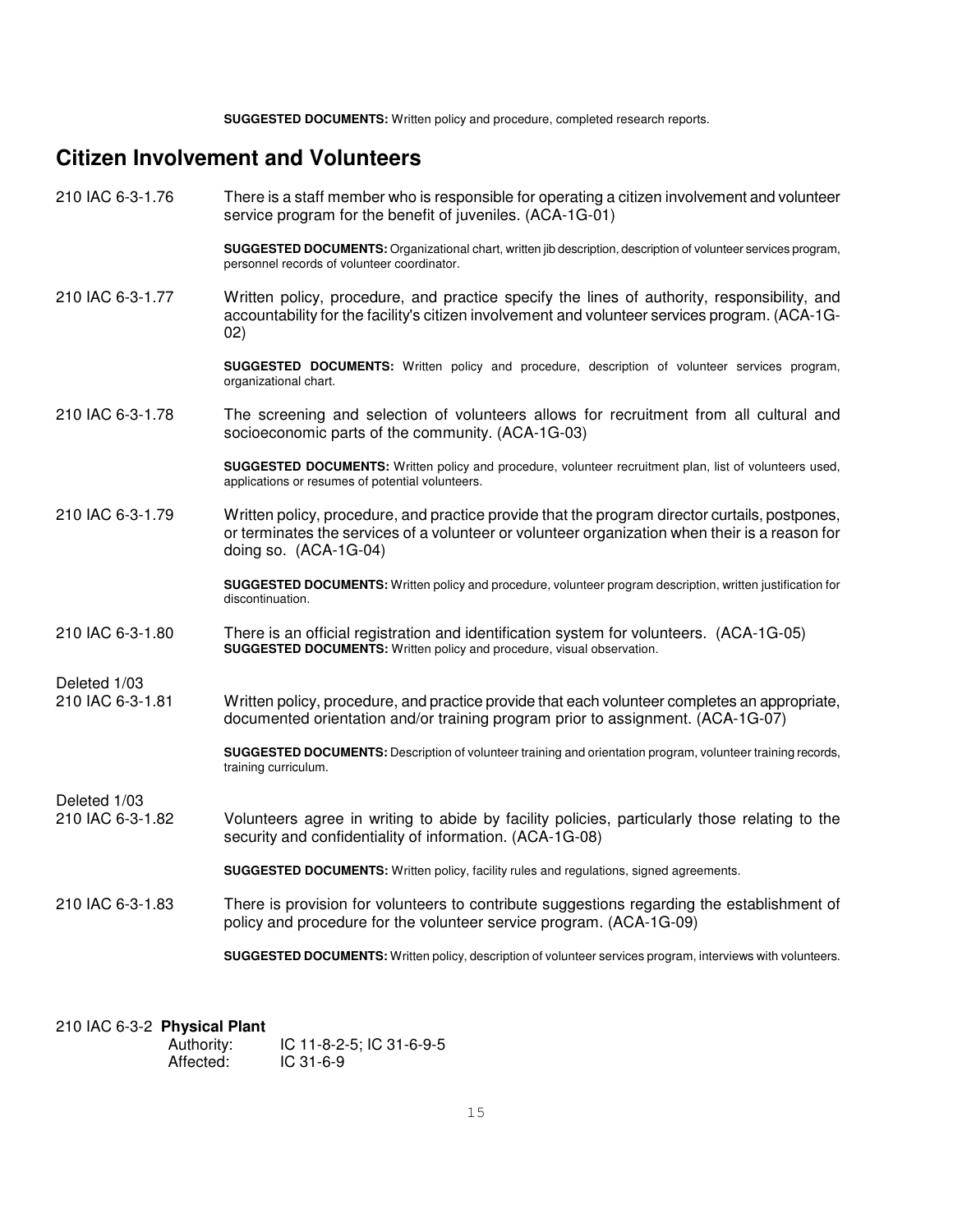## **Building And Safety Codes**

210 IAC 6-3-2.84 The facility conforms to applicable federal, state, and/or local building codes. (ACA-2A-01)

**SUGGESTED DOCUMENTS:** Applicable state and local coders, reports, license, or certification from applicable building code agencies, inspection reports.

210 IAC 6-3-2.85 The facility conforms to applicable zoning ordinances or, through legal means, is attempting to comply with or change such laws, codes, or zoning ordinances. (ACA-2A-02)

> **SUGGESTED DOCUMENTS:** Reports or certificates from governing agencies, applicable zoning ordinances, documentation of legal assistance.

**210 IAC 6-3-2.86 The facility conforms to applicable federal, state, and/or local fire safety codes.**  Compliance is documented by the authority having jurisdiction. A fire alarm and **automatic ,detection system are required, as approved by the authority having jurisdiction, or there is a plan for addressing these or other deficiencies within a reasonable time period. The authority approves any variances, exceptions, or equivalencies that do not constitute a serious life safety threat to the occupants of the facility. (ACA-2A-03)** 

> **SUGGESTED DOCUMENTS:** Applicable fire safety codes, inspection reports, visual observation, documentation of fire alarm and detection system.

**210 IAC 6-3-2.87 There is documentation by a qualified source that the interior finishing materials MANDATORY in juvenile living areas, exit areas, and places of public assembly are in accordance with applicable codes. (ACA-2A-04)**

> **SUGGESTED DOCUMENTS:** Applicable fire safety codes, license or certification from independent, qualified source, purchase orders.

## **Size, Organization and Location**

210 IAC 6-3-2.88 Physical plant design facilitates personal contact and interaction between staff and juveniles. (ACA-2B-01)

**SUGGESTED DOCUMENTS:** Facility floor plans, architectural drawings.

210 IAC 6-3-2.89 If the facility is on the grounds of any other type of corrections facility, it is a separated, selfcontained unit. (ACA-2B-03)

**SUGGESTED DOCUMENTS:** Schematic drawings, visual observations.

Updated 1/03

210 IAC 6-3-2.90 Written policy and procedure provide that a replacement detention facility be constructed or an existing facility be expanded only after a needs evaluation study has been completed by the parent agency or other appropriate agency. A copy of this study must accompany blueprints submitted tot he department for review. (ACA-2B-04)

**SUGGESTED DOCUMENTS:** Written policy and procedure, needs evaluation study.

210 IAC 6-3-2.91 The facility location is selected with participation from the community in which it is to be located. (ACA-2B-05)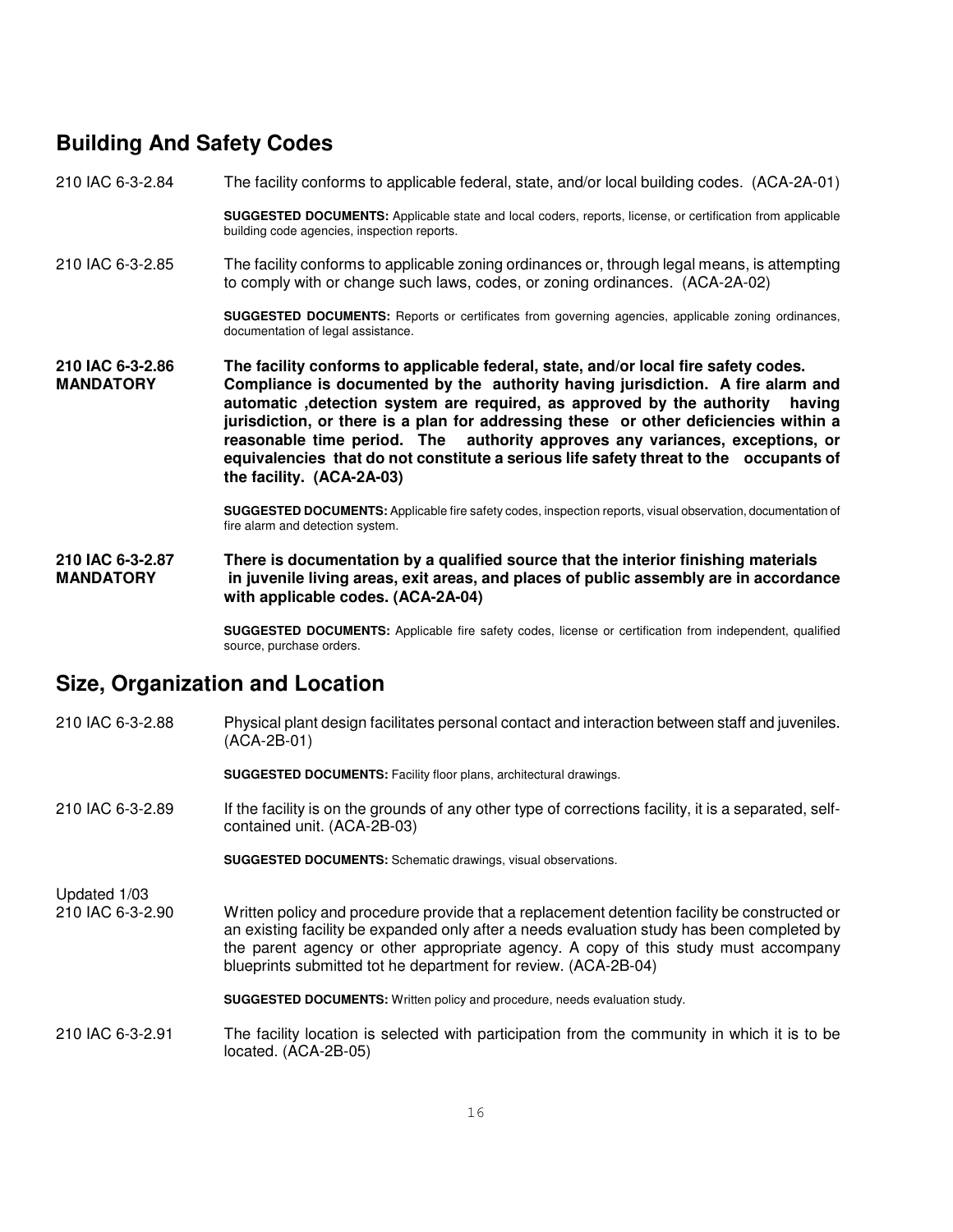**SUGGESTED DOCUMENTS:** Site selection criteria, minutes of meetings of site selection committee, correspondence with government officials, correspondence with community agencies.

210 IAC 6-3-2.92 The number of juveniles does not exceed the facility's rated bed capacity. (ACA-2B-06)

**SUGGESTED DOCUMENTS:** Facility design capacity, daily population reports, visual observation.

210 IAC 6-3-2.93 The facility is located to facilitate use of community-based services and continued contact between juveniles and family. (ACA-2B-07)

**SUGGESTED DOCUMENTS:** City or county maps, city directory.

## **Juvenile Housing**

210 IAC 6-3-2.94 Living units are primarily designed for single occupancy sleeping rooms; multiple occupancy rooms do not exceed 20 percent of the bed capacity of the unit. (ACA-2C-01)

> **SUGGESTED DOCUMENTS:** Facility floor plan. Juvenile room assignments, dialy population reports, visual observation, architectural drawing, visual observation.

210 IAC 6-3-2.95 Rooms or sleeping areas in which juveniles are confined conform with the following requirements:

| NUMBER OF OCCUPANTS | AMOUNT OF UNENCUMBERED SPACE                   |
|---------------------|------------------------------------------------|
| $2 - 50$            | 35 square feet<br>35 square feet per occupant* |

Sleeping area partitions required if more than four people in one sleeping area.

"Unencumbered space" is usable space that is not encumbered by furnishings or fixtures. At least one dimension of the unencumbered space is no less than seven feet. All fixtures must be in operational position. (ACA-2C-02) **SUGGESTED DOCUMENTS:** Floor plan of sleeping rooms, activity schedule.

# Updated 1/03

210 IAC 6-3-2.96 Each sleeping room has at a minimum the following facilities and conditions:

- sanitation facilities, including access to toilet facilities that are available for use without staff assistance 24 hours
- a wash basin with hot and cold running water
- a bed, desk, and seating
- natural light
- temperatures that are appropriate to the summer and winter comfort zones. (ACA-2C-03)

**SUGGESTED DOCUMENTS:** Floor plans of sleeping rooms, visual observation.

210 IAC 6-3-2.97 Dayrooms with space for varied juvenile activities are situated immediately adjacent to the juvenile sleeping areas but are separated from them by a floor-to-ceiling wall. Dayrooms provide a minimum of 35 square feet of space per juvenile (exclusive of lavatories, showers,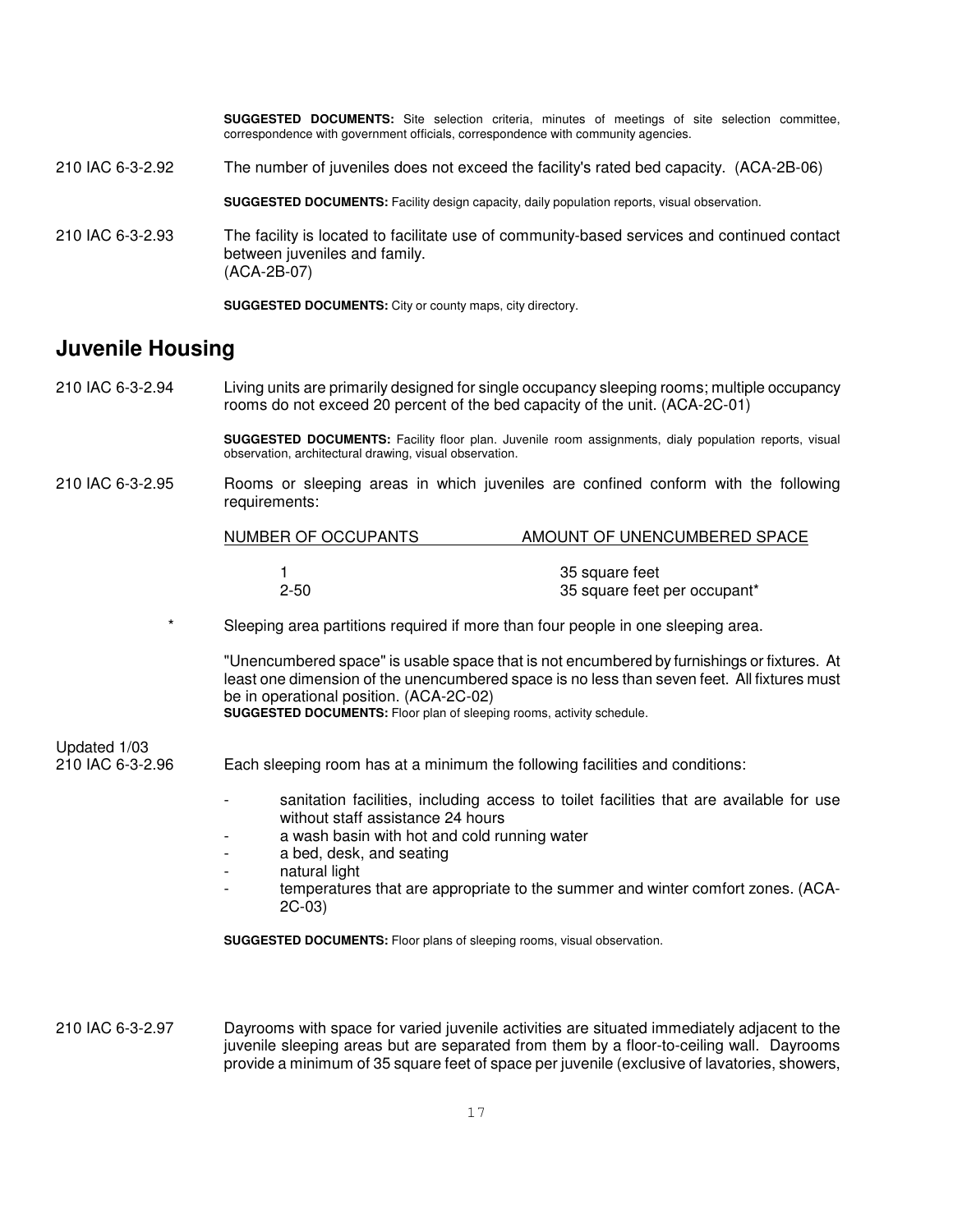|                   | and toilets) for the maximum number expected to use the dayroom at one time. (ACA-2C-04)                                                                                                                                                                                                                                                                           |
|-------------------|--------------------------------------------------------------------------------------------------------------------------------------------------------------------------------------------------------------------------------------------------------------------------------------------------------------------------------------------------------------------|
|                   | SUGGESTED DOCUMENTS: Facility floor plan, daily population reports, visual observation.                                                                                                                                                                                                                                                                            |
| 210 IAC 6-3-2.98  | Dayrooms provide sufficient seating and writing surfaces for every juvenile using the dayroom<br>at one time. Furnishings are consistent with the security needs of the assigned juveniles.<br>(ACA-2C-05)                                                                                                                                                         |
|                   | SUGGESTED DOCUMENTS: Facility floor plan, visual observation.                                                                                                                                                                                                                                                                                                      |
| 210 IAC 6-3-2.99  | Toilets are provided at a minimum ratio of one for every 12 juveniles in male facilities and one<br>for every eight juveniles in female facilities. Urinals may be substituted for up to one-half of<br>the toilets in male facilities. All housing units with five or more juveniles have a minimum of<br>two toilets. (ACA-2C-06)                                |
|                   | <b>SUGGESTED DOCUMENTS:</b> Floor plans of housing areas, visual observation.                                                                                                                                                                                                                                                                                      |
| 210 IAC 6-3-2.100 | Juveniles have access to operable wash basins with hot and cold running water in the<br>housing units at a minimum ratio of one basin for every 12 occupants. (ACA-2C-07)                                                                                                                                                                                          |
|                   | SUGGESTED DOCUMENTS: Floor plans of housing area, visual observation.                                                                                                                                                                                                                                                                                              |
| 210 IAC 6-3-2.101 | Juveniles have access to operable showers with temperature-controlled hot and cold running<br>water at a minimum ratio of one shower for every eight juveniles. Water for showers is<br>thermostatically controlled to temperatures ranging from 100 to 120 degrees Fahrenheit to<br>ensure the safety of juveniles and to promote hygienic practices. (ACA-2C-08) |
|                   | SUGGESTED DOCUMENTS: Floor plans, visual observation.                                                                                                                                                                                                                                                                                                              |
| 210 IAC 6-3-2.102 | Handicapped juveniles are housed in a manner that provides for their safety and security.<br>Rooms or housing units used by the handicapped are designed for their use and provide for<br>integration with the general population. Appropriate facility programs and activities are<br>accessible to handicapped juveniles confined in the facility. (ACA-2C-09)   |
|                   | SUGGESTED DOCUMENTS: Floor plan, facility housing assignment, description of activities and programs, daily<br>activity schedule.                                                                                                                                                                                                                                  |
| 210 IAC 6-3-2.103 | When there is a security room separate from the living unit, it is equipped with plumbing and<br>security furniture. (ACA-2C-10)                                                                                                                                                                                                                                   |
|                   | SUGGESTED DOCUMENTS: Floor plan, visual observation.                                                                                                                                                                                                                                                                                                               |
| 210 IAC 6-3-2.104 | If the facility houses male and female juveniles, space is provided for coeducational activities.<br>(ACA-2C-11)                                                                                                                                                                                                                                                   |
|                   | SUGGESTED DOCUMENTS: Floor plan, daily population reports, daily activity schedule.                                                                                                                                                                                                                                                                                |
| 210 IAC 6-3-2.105 | Male and female juveniles do not occupy the same sleeping room. (ACA-2C-12)                                                                                                                                                                                                                                                                                        |
|                   | SUGGESTED DOCUMENTS: Written policy, juvenile room assignments, visual observation.                                                                                                                                                                                                                                                                                |

## **Environmental Conditions**

210 IAC 6-3-2.106 Written policy, procedure, and practice require that all housing areas provide at a minimum the following: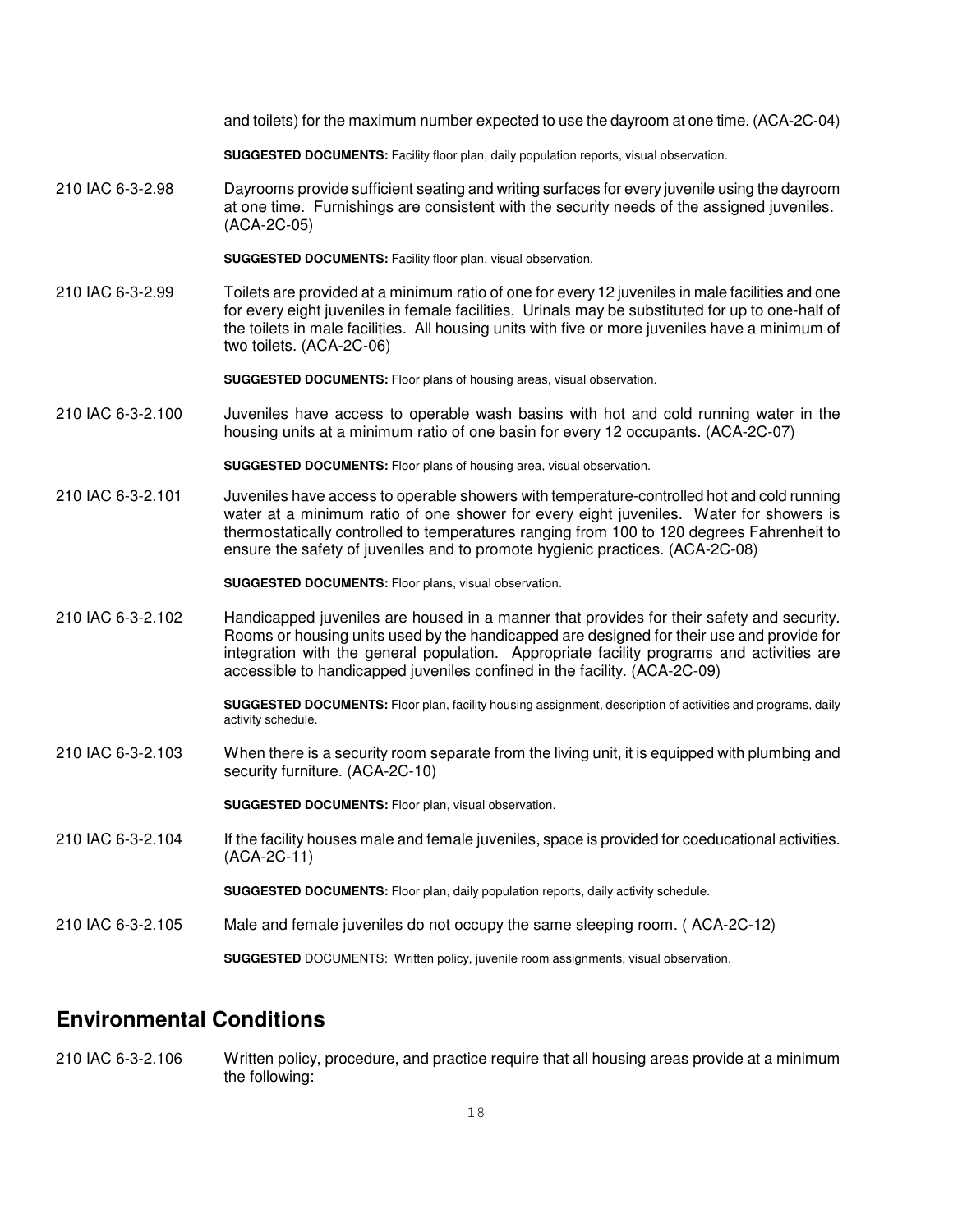- lighting of at least 20 foot candles at desk level and in the personal grooming area
	- natural light available from an opening or window that has a view to the outside, or from a source within 20 feet of the room
- other lighting requirements for the facility determined by tasks to be performed
- access to drinking fountain
- heating, ventilation, and acoustical systems to ensure healthful and comfortable living and working conditions for juveniles and staff. (ACA-2D-01)

**SUGGESTED DOCUMENTS:** Written policy and procedure, floor plan of housing areas, visual observation.

Deleted 1/03<br>210 IAC 6-3-2.107 Ventilation is available in the event of a power failure. (ACA-2D-02)

**SUGGESTED DOCUMENTS:** Emergency energy backup plan, visual observation.

210 IAC 6-3-2.108 Temperatures in indoor living and work areas are appropriate to the summer and winter comfort zones. (ACA-2D-03)

**SUGGESTED DOCUMENTS:** Physical plant design, facility floor plan, visual observation.

## **Program and Service Areas**

210 IAC 6-3-2.109 The total indoor activity area, which includes the gymnasium, multi-purpose room(s), library, arts and crafts room(s), and all other leisure areas outside the living unit, provides space equivalent to a minimum of 100 square feet per juvenile. (ACA-2E-01)

**SUGGESTED DOCUMENTS:** Floor plan of indoor activity area, daily population reports, visual observation.

210 IAC 6-3-2.110 Outdoor and covered/enclosed exercise areas for general population juveniles are provided in sufficient number to insure that each juvenile is offered at least one hour of access daily. (ACA-2E-02)

> **SUGGESTED DOCUMENTS:** Physical plant diagram, floor plan, population reports, schedule of daily activities, visual observation, staff and juvenile interviews.

210 IAC 6-3-2.111 Sufficient space is provided for a visiting room or areas for contact visiting. There is adequately designed space to permit screening and searching of both juveniles and visitors. Space is provided for the proper storage of visitors' coats, handbags, and other personal items not allowed into the visiting area. (ACA-2E-03)

**SUGGESTED DOCUMENTS:** Floor plan of visitation area, visitation schedule visual observation.

210 IAC 6-3-2.112 There is interview space available in or near the living unit. (ACA-2E-04)

**SUGGESTED DOCUMENTS:** Floor plan, visual observation.

210 IAC 6-3-2.113 School classrooms are designed in conformity with local or state educational requirements. (ACA-2E-05)

> **SUGGESTED DOCUMENTS:** Applicable local or state educational requirements, floor plans of classrooms, visual observation.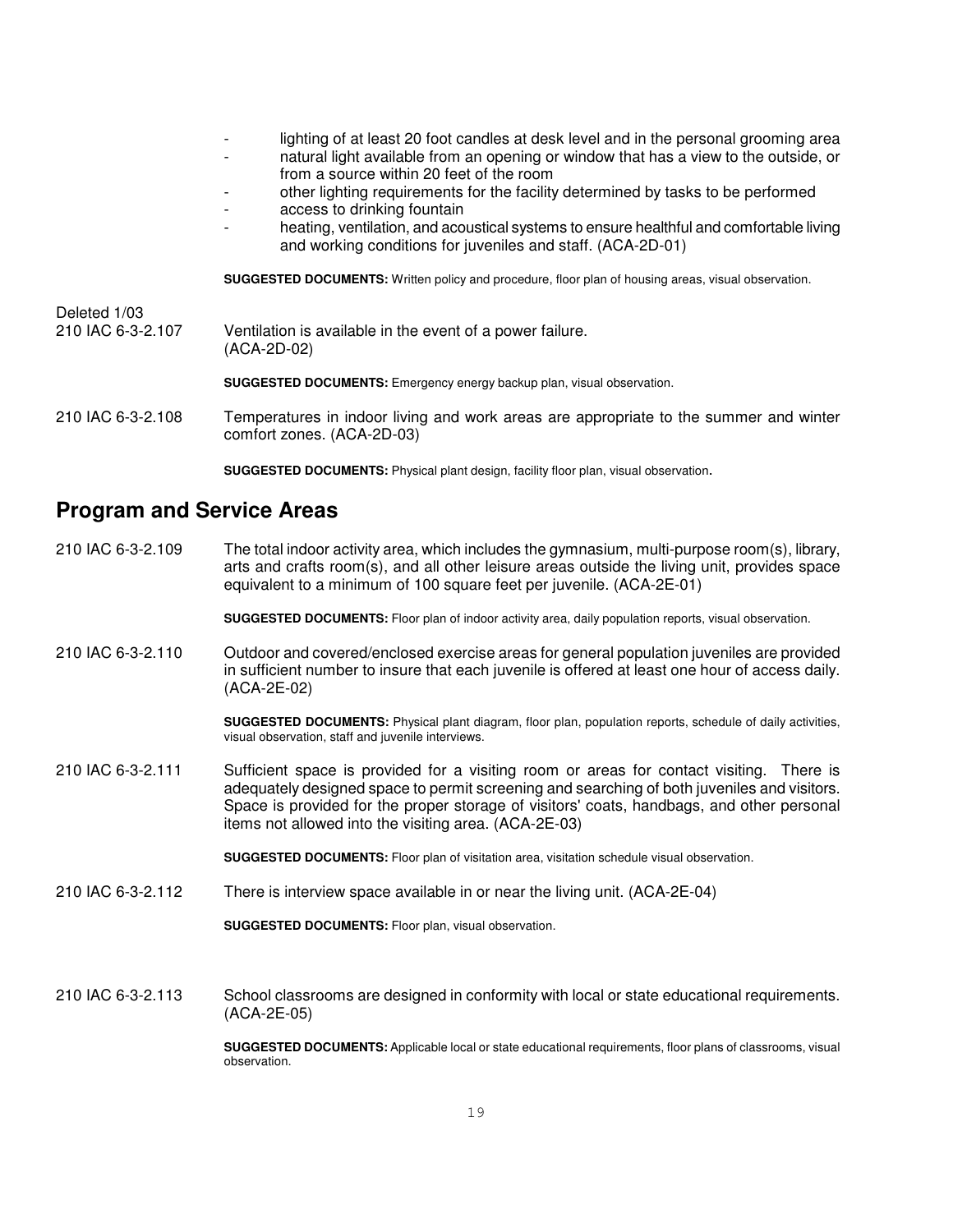210 IAC 6-3-2.114 There is at least 15 square feet of floor space per person using the dining room or dining area; space is provided for group dining except where security or safety considerations justify otherwise. (ACA-2E-06)

**SUGGESTED DOCUMENTS:** Floor plan of dining areas, meal schedules, visual observation.

210 IAC 6-3-2.115 The food preparation area includes a space for food preparation based on population size, type of food preparation, and methods of meal service. (ACA-2E-07)

**SUGGESTED DOCUMENTS:** Floor plan of kitchen, visual observation.

210 IAC 6-3-2.116 There are provisions for adequate storage and loading areas and garbage disposal facilities. (ACA-2E-08)

**SUGGESTED DOCUMENTS:** Facility floor plan, visual observation.

210 IAC 6-3-2.117 Toilet and wash basin facilities are available to food service personnel and juveniles in the vicinity of the food preparation area. (ACA-2E-09)

**SUGGESTED DOCUMENTS:** Floor plans, visual observation.

210 IAC 6-3-2.118 Adequate space is provided for janitorial closets that are accessible to the living and activity areas. Each closet is equipped with a sink, cleaning implements, and a system of ventilation. (ACA-2E-10)

**SUGGESTED DOCUMENTS:** Floor plans, visual observation

210 IAC 6-3-2.119 Space is provided in the facility to store and issue clothing, bedding, cleaning supplies, and other items required for daily operations. (ACA-2E-11)

**SUGGESTED DOCUMENTS:** Floor plans, visual observation

210 IAC 6-3-2.120 Space is provided for storing the personal property of juveniles safely and securely. (ACA-2E-12)

**SUGGESTED DOCUMENTS:** Floor plans, visual observation

210 IAC 6-3-2.121 Separate and adequate space is provided for mechanical and electrical equipment. (ACA-2E-13)

**SUGGESTED DOCUMENTS:** Floor plans, visual observation

## **Administrative and Staff Areas**

210 IAC 6-3-2.122 Adequate space is provided for administrative, security, professional, and clerical staff. This space includes conference rooms, storage room for records, a public lobby, and toilet facilities. (ACA-2F-01)

**SUGGESTED DOCUMENTS:** Physical plant diagram, facility floor plan, visual observation.

210 IAC 6-3-2.123 All parts of the facility that are accessible to the public are accessible to and usable by handicapped staff and visitors. (ACA-2F-02)

**SUGGESTED DOCUMENTS:** Floor plan, architectural drawing.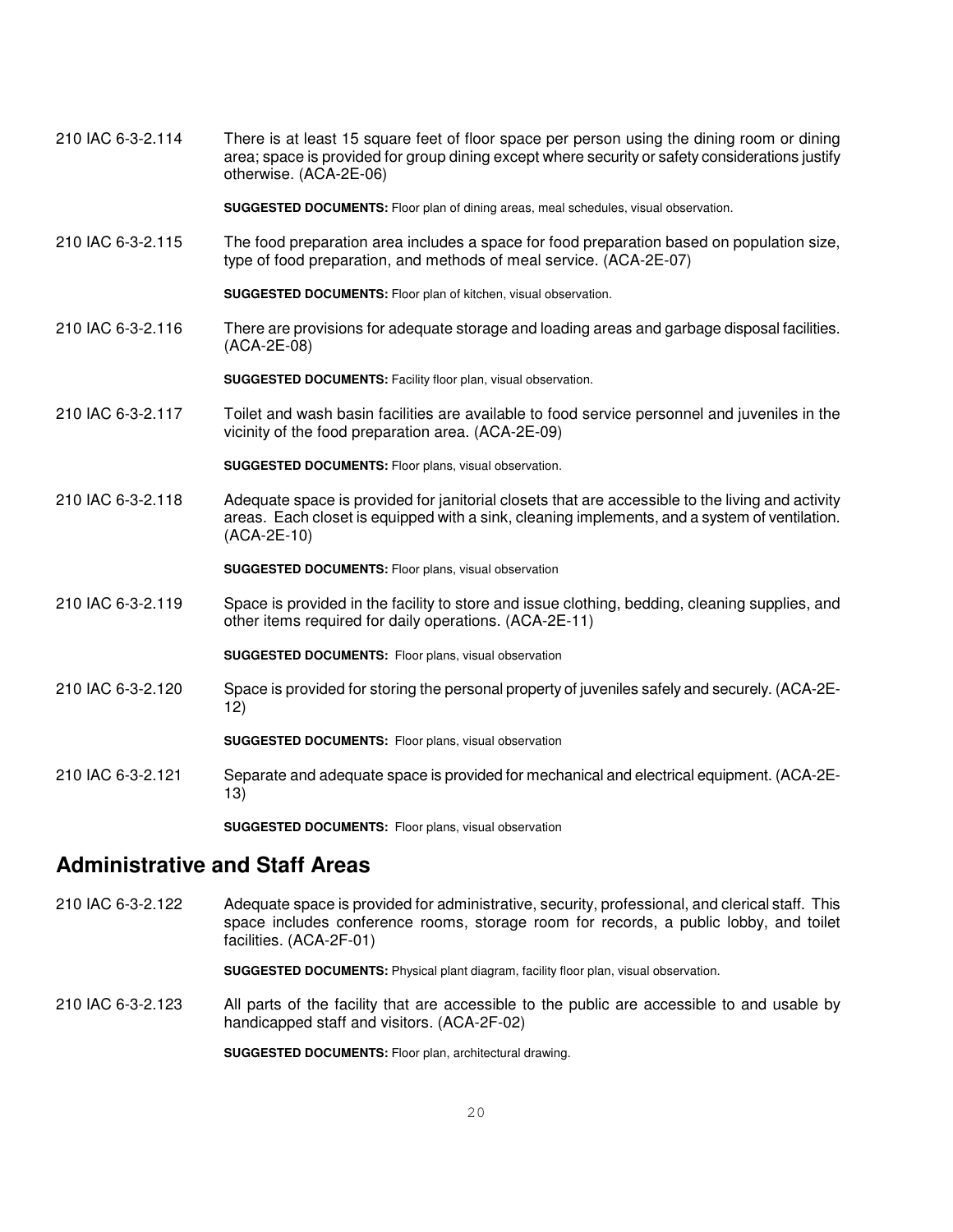## **Security**

210 IAC 6-3-2.124 In secure facilities, space is provided for a 24-hour control center for monitoring and coordinating the facility's security, safety, and communications systems. The control center provides access to wash basin and toilet. (ACA-2G-01)

**SUGGESTED DOCUMENTS:** Facility floor plan, visual observation.

210 IAC 6-3-2.125 The facility's perimeter is controlled by appropriate means to provide that juveniles remain within the perimeter and to prevent access by the by the general public without proper authorization. (ACA-2G-02) (Department of Correction; 210 IAC 6-3-2)

**SUGGESTED DOCUMENTS:** Description of perimeter security, visual observation.

#### 210 IAC 6-3-3 **Institutional Operations**

| Authority: | IC 11-8-2-5; IC 31-6-9-5 |
|------------|--------------------------|
| Affected:  | $IC$ 31-6-9              |

## **Security and Control**

- 210 IAC 6-3-3.126 There is a manual containing all procedures for facility security and control, with detailed instructions for implementing these procedures. The manual is available to all staff and is reviewed at least annually and updated as needed. (ACA-3A-01)
	- **SUGGESTED DOCUMENTS:** Facility policy and procedures manual, documentation of availability to all personnel, documentation of annual review, staff interviews.
- 210 IAC 6-3-3.127 The facility has a communication system between the control center and juvenile living areas. (ACA-3A-02)

**SUGGESTED DOCUMENTS:** Description of communications system, visual observation.

- Deleted 1/03
- 210 IAC 6-3-3.128 The facility maintains a daily report on juvenile population movement. (ACA-3A-03)

**SUGGESTED DOCUMENTS:** Daily population movement reports, assignment schedule of juveniles.

210 IAC 6-3-3.129 Juvenile Careworker positions are located in or immediately adjacent to juvenile living areas to permit workers to hear and respond promptly to emergency situations. (ACA-3A-04)

> **SUGGESTED DOCUMENTS:** Facility floor plans, written shift assignments, written job descriptions, visual observation.

210 IAC 6-3-3.130 There are written operational shift assignments that state the duties and responsibilities for each assigned position in the facility. These shift assignments are reviewed at least annually and updated as needed. (ACA-3A-05)

> **SUGGESTED DOCUMENTS:** Facility staffing pattern, written shifts assignments, written job descriptions, organizational charts, documentation on annual review.

210 IAC 6-3-3.131 Written policy, procedure, and practice provide for personnel to read the appropriate shift assignment description each time they assume a new position and to sign and date it. (ACA-3A-06)

**SUGGESTED DOCUMENTS:** Written policy and procedure, written shift assignments, signed and dated assignment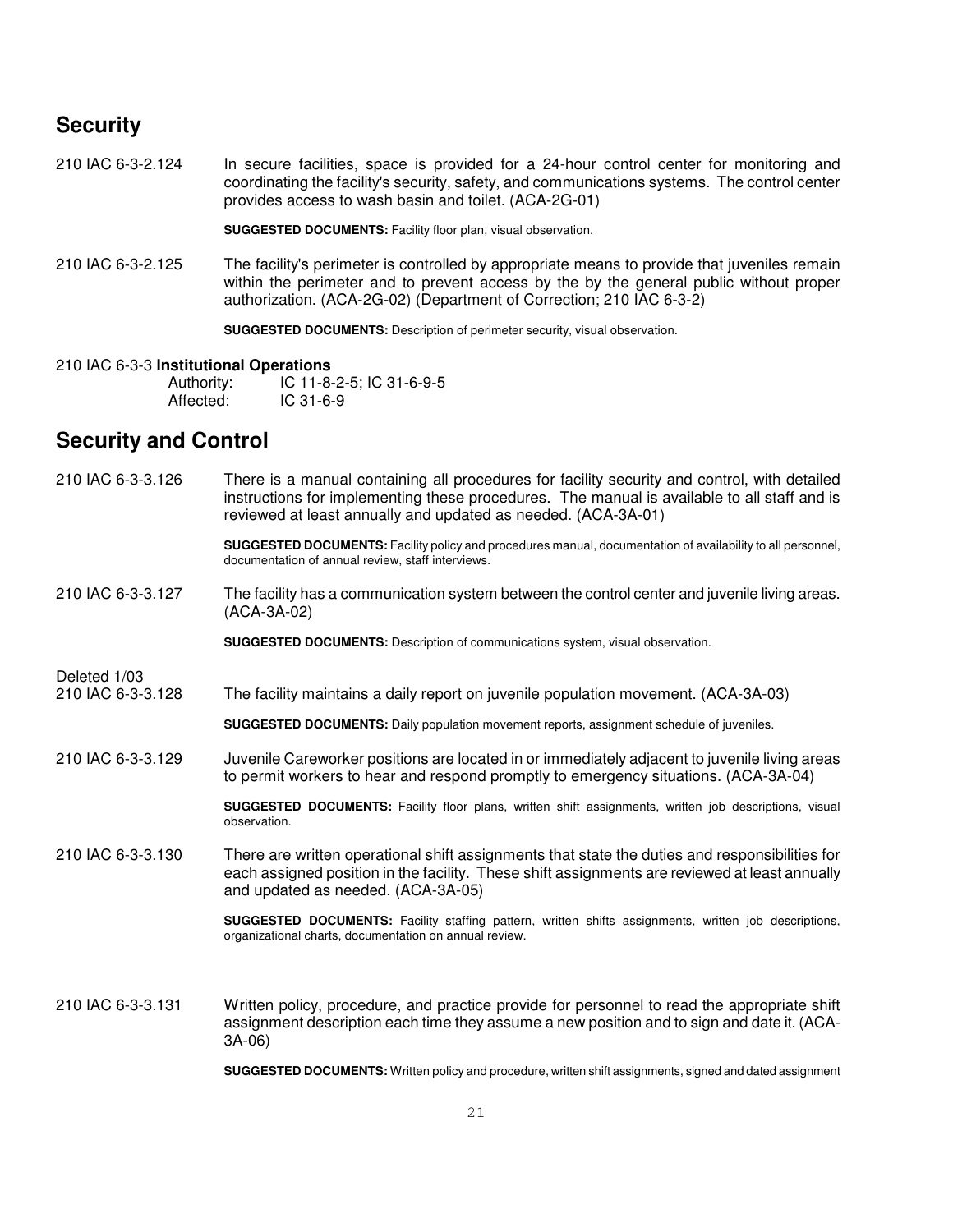forms. 210 IAC 6-3-3.132 Written policy, procedure, and practice require that when both males and females are housed in the facility, at least one male and one female staff member are on duty at all times. (ACA-3A-07) **SUGGESTED DOCUMENTS:** Staffing schedule and work assignments, daily schedule of activities, written policy, daily population reports, visual observation. 210 IAC 6-3-3.133 Written policy, procedure, and practice provide that no juvenile or group of juveniles is given control or authority over other juveniles. (ACA-3A-08) **SUGGESTED DOCUMENTS:** Written policy and procedure, staff and juvenile interviews. 210 IAC 6-3-3.134 Written policy, procedure, and practice require that correctional staff maintain a permanent log and prepare shift reports that record routine information, emergency situations, and unusual incidents. (ACA-3A-09) **SUGGESTED DOCUMENTS:** Written policy and procedure, written log and shift reports, incident reports, staff interviews. 210 IAC 6-3-3.135 Written policy, procedure, and practice provide that supervisory staff conduct a daily inspection, including holidays and weekends, of all areas occupied by juveniles and submit a daily written report to their supervisor. Unoccupied areas are to be inspected weekly. (ACA-3A-10) **SUGGESTED DOCUMENTS:** Written policy and procedure, documentation of daily inspections, written reports. Updated 1/03<br>210 IAC 6-3-3.136 The facility has a system for physically counting juveniles and maintains a daily report on juvenile population movement. The system includes strict accountability for juveniles assigned to work and educational release, furloughs, and other approved temporary absences. (ACA-3A-13) **SUGGESTED DOCUMENTS:** Written policy, count procedures, population reports. 210 IAC 6-3-3.137 Written policy, procedure, and practice provide that staff regulate juvenile movement. (ACA-3A-14) **SUGGESTED DOCUMENTS:** Written policy and procedure, visual observation, daily activity schedules. 210 IAC 6-3-3.138 Written policy, procedure, and practice govern the transportation of juveniles outside the facility and from one jurisdiction to another. (ACA-3A-15) **SUGGESTED DOCUMENTS:** Written policy and procedure, vehicle log books. 210 IAC 6-3-3.139 Written policy, procedure, and practice provide that instruments of restraint, such as handcuffs, leg irons, and straight jackets, are never applied as punishment and are applied only with the approval of the facility administrator or designee. (ACA-3A-16) **SUGGESTED DOCUMENTS:** Written policy and procedure, incident reports, documentation of approval of facility administrator or designee. 210 IAC 6-3-3.140 All special incidents, including but not limited to the taking of hostages and use of restraint equipment or physical force, are reported in writing, dated and signed by the staff person reporting the incident. The report is placed in the juvenile's case record and reviewed by the facility administrator and/or the parent agency. (ACA-3A-18)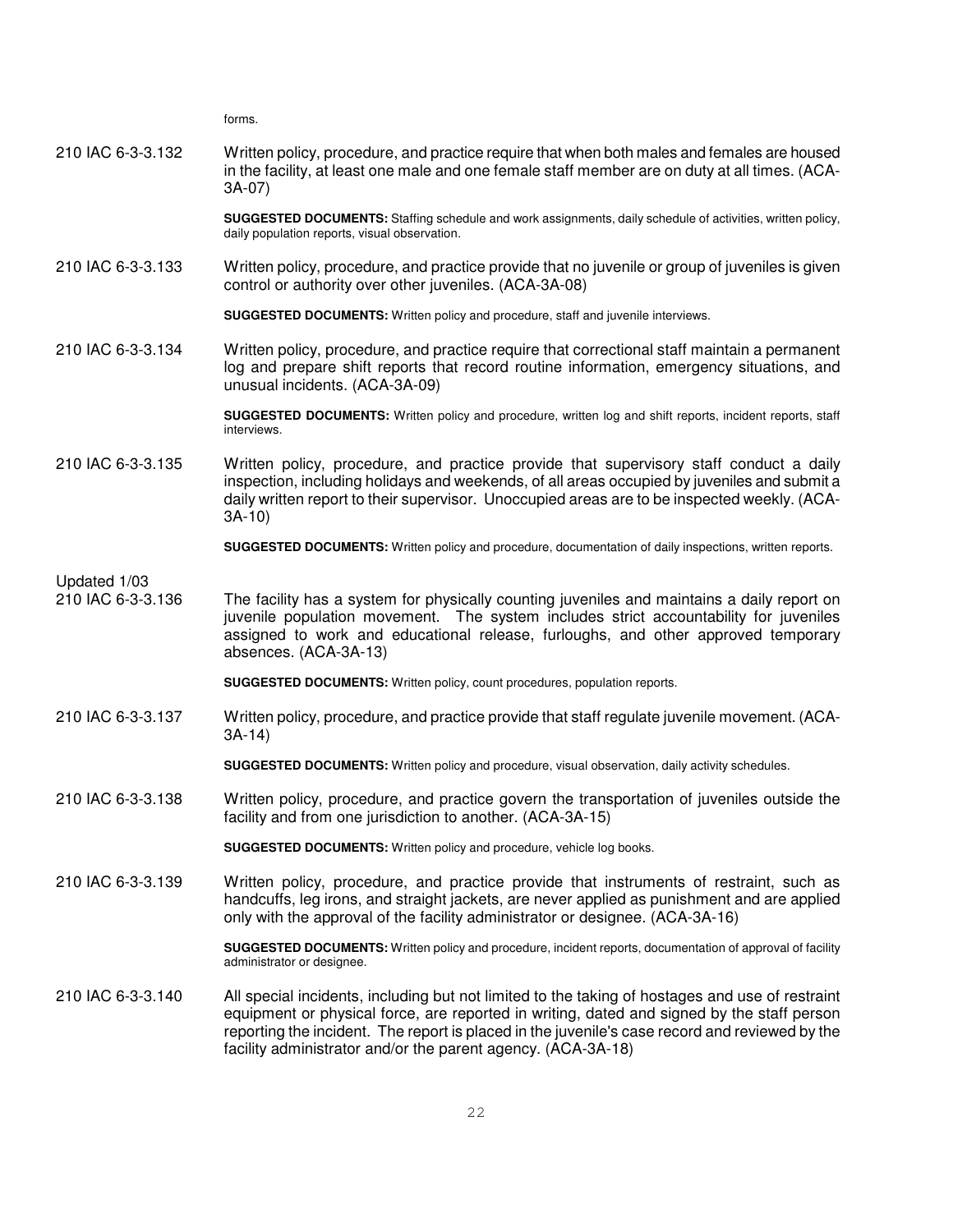**SUGGESTED DOCUMENTS:** Written policy, special incident reports, juvenile case records, documentation of review by facility administrator or parent agency.

210 IAC 6-3-3.141 Written policy, procedure, and practice provide for searches of facilities and juveniles to control contraband and provide for its disposition. These policies and procedures are made available to staff and juveniles and are reviewed at least annually and updated if necessary. (ACA-3A-19)

> **SUGGESTED DOCUMENTS:** Written policy and procedure, documentation of availability to staff and juveniles, employee handbook, juvenile handbook, documentation of annual review, staff and juvenile interviews.

210 IAC 6-3-3.142 Written policy, procedure and practice provide that manual or instrument inspection of body cavities is conducted only when there is reason to do so. Except in the case of emergency inspection is conducted only when authorized by the facility administrator or designee. The inspection is conducted in private by health care personnel only. (ACA-3A-20)

**SUGGESTED DOCUMENTS:** Written policy and procedure, juvenile case records, juvenile and staff interviews.

210 IAC 6-3-3.143 Written policy, procedure, and practice provide that strip searches and visual inspection of juvenile private body cavities be conducted based on a reasonable belief that the juvenile is carrying contraband or other prohibited material. The inspection is conducted in private by a trained staff member of the same sex as the juvenile. (ACA-3A-21)

> **SUGGESTED DOCUMENTS:** Written policy and procedure, search plan, juvenile case records, incident reports, staff and juvenile interviews, personnel files.

210 IAC 6-3-3.144 Written policy, procedure, and practice govern the control and use of keys. (ACA-3A-22)

**SUGGESTED DOCUMENTS:** Written policy and procedure, staff interviews, key logs.

- 210 IAC 6-3-3.145 Written policy, procedure, and practice govern the control and use of tools and culinary and medical equipment. (ACA-3A-23)
	- **SUGGESTED DOCUMENTS:** Written policy and procedure, requisition orders.
- 210 IAC 6-3-3.146 Written policy, procedure, and practice govern the use and security of facility vehicles. (ACA-3A-24)
	- **SUGGESTED DOCUMENTS:** Written policy and procedure, facility vehicle logs, staff interviews.
- 210 IAC 6-3-3.147 Written policy, procedure, and practice govern the use of personal vehicles for official purposes and include provisions for insurance coverage. (ACA-3A-25)
	- **SUGGESTED DOCUMENTS:** Written policy and procedure, written reports, staff interviews.
- 210 IAC 6-3-3.148 Written policy, procedure, and practice govern the availability, control, and use of chemical agents and related security devices and specify the level of authority required for their access and use. (ACA-3A-26)

**SUGGESTED DOCUMENTS:** Written policy and procedure, written juvenile reports, documentation of review and approval by facility administrator, juvenile case records, staff and juvenile interviews.

210 IAC 6-3-3.149 Written policy, procedure, and practice require that personnel who use force to control juveniles submit written reports to the facility administrator or designee no later than the conclusion of the tour of duty. (ACA-3A-27)

> **SUGGESTED DOCUMENTS:** Written policy and procedure, applicable statutes, written reports, documentation of submission to facility administrator, juvenile case records, juvenile and staff interviews.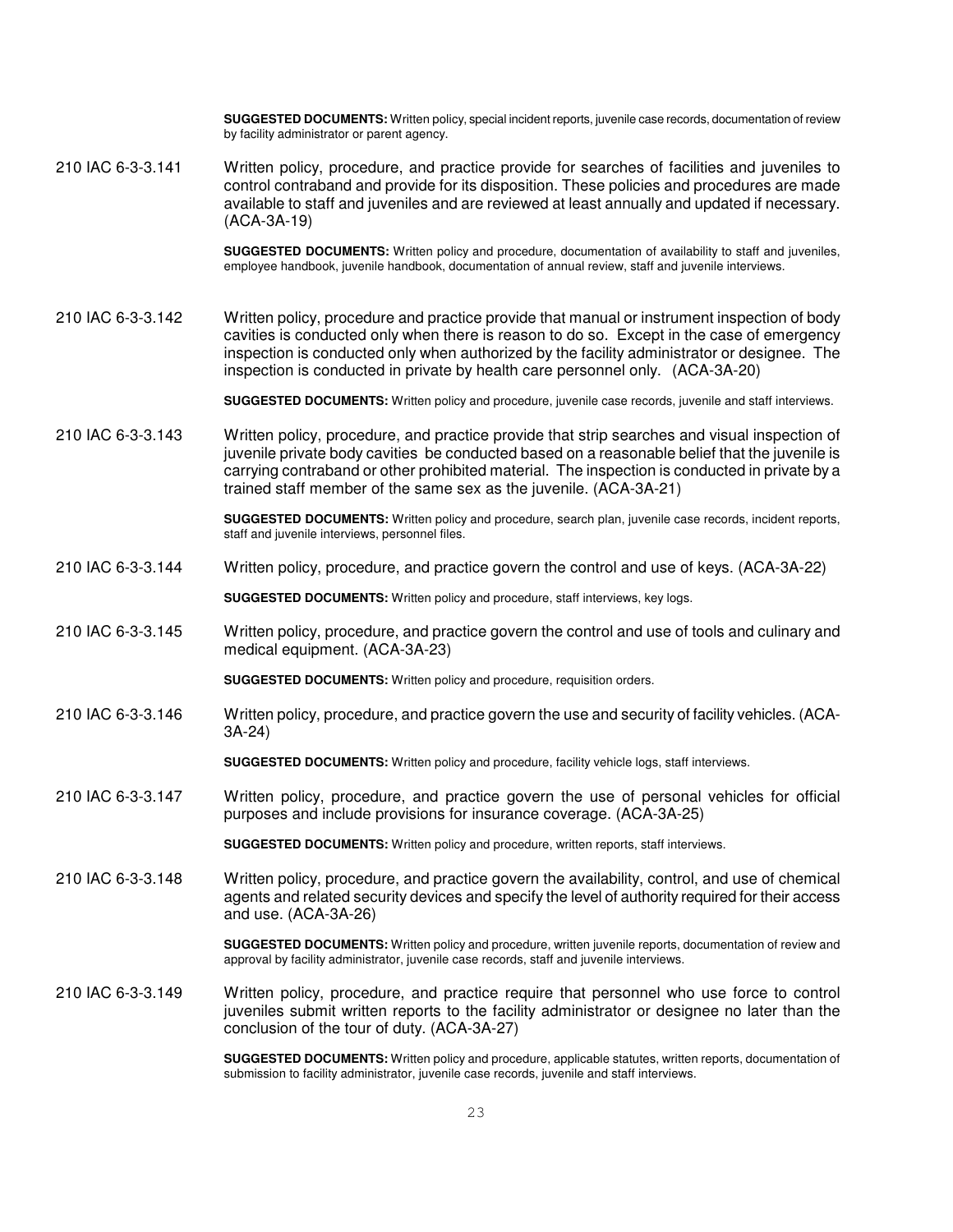210 IAC 6-3-3.150 Written policy, procedure, and practice provide that persons injured in an incident receive immediate medical examination and treatment. (ACA-3A-28)

> **SUGGESTED DOCUMENTS:** Written policy and procedure, incident reports, juvenile case records, staff and juvenile interviews.

210 IAC 6-3-3.151 Firearms are not permitted in the facility except in emergency situations. (ACA-3A-29)

**SUGGESTED DOCUMENTS:** Written policy, visual observation.

210 IAC 6-3-3.152 Written policy, procedure, and practice restrict the use of physical force to instances of justifiable self defense, protection of others, protection of property, and prevention of escapes, and then only as a last resort and in accordance with appropriate statutory authority. In no event is physical force justifiable as punishment. A written report is prepared following all uses of force and is submitted to administrative staff for review. (ACA-3A-30)

> **SUGGESTED DOCUMENTS:** Written policy and procedure, applicable statutes, written reports, documentation of submission to facility administrator, juvenile case records, juvenile and staff interviews.

## **Safety and Emergency Procedures**

| 210 IAC 6-3-3.153<br><b>MANDATORY</b> | Written policy, procedure, and practice specify the facility's fire prevention<br>regulations and practices. These include but are not limited to the following:                                                                                                                                                                                                                                                                                                              |
|---------------------------------------|-------------------------------------------------------------------------------------------------------------------------------------------------------------------------------------------------------------------------------------------------------------------------------------------------------------------------------------------------------------------------------------------------------------------------------------------------------------------------------|
|                                       | provision for an adequate fire protection service<br>a system of fire inspection and testing or equipment at least quarterly or at<br>intervals approved by the authority having jurisdiction, following the<br>procedures stated for variances, exceptions or equivalencies<br>an annual inspection by local or state officials or other qualified person(s)<br>availability of fire protection equipment at appropriate locations throughout<br>facility (ACA-3B-01)<br>the |
|                                       | <b>SUGGESTED DOCUMENTS:</b> Applicable fire safety codes, reports, license or certificate from independent, qualified<br>source, documentation that fire safety deficiencies have been corrected.                                                                                                                                                                                                                                                                             |
| 210 IAC 6-3-3.154<br><b>MANDATORY</b> | Written policy, procedure, and practice provide for a comprehensive and<br>thorough monthly inspection of the facility by a qualified fire and safety officer for<br>compliance with safety and fire prevention standards. There is a weekly fire and<br>safety inspection of the facility by a qualified departmental staff member. This policy<br>and procedure is reviewed annually and updated as needed. (ACA-3B-02)                                                     |
|                                       | SUGGESTED DOCUMENTS: Written policy and procedure, weekly inspection reports, qualifications of fire and<br>safety officer, applicable fire prevention and safety standards, documentation of annual review                                                                                                                                                                                                                                                                   |
| 210 IAC 6-3-3.155<br><b>MANDATORY</b> | Specifications for the selection and purchase of facility furnishings<br>indicate the fire safety performance requirements of the materials selected. (ACA-3B-<br>03)                                                                                                                                                                                                                                                                                                         |
|                                       | <b>SUGGESTED DOCUMENTS:</b> Written policy, bid specifications, purchase orders, staff interviews, visual observation.                                                                                                                                                                                                                                                                                                                                                        |
| 210 IAC 6-3-3.156<br><b>MANDATORY</b> | Facilities are equipped with noncombustible receptacles for smoking materials<br>and separate containers for other combustible refuse at accessible locations<br>throughout living quarters in the facility. Special containers are provided for<br>flammable liquids and for rags used with flammable liquids. All receptacles and                                                                                                                                           |

**containers are emptied and cleaned daily. (ACA-3B-04)**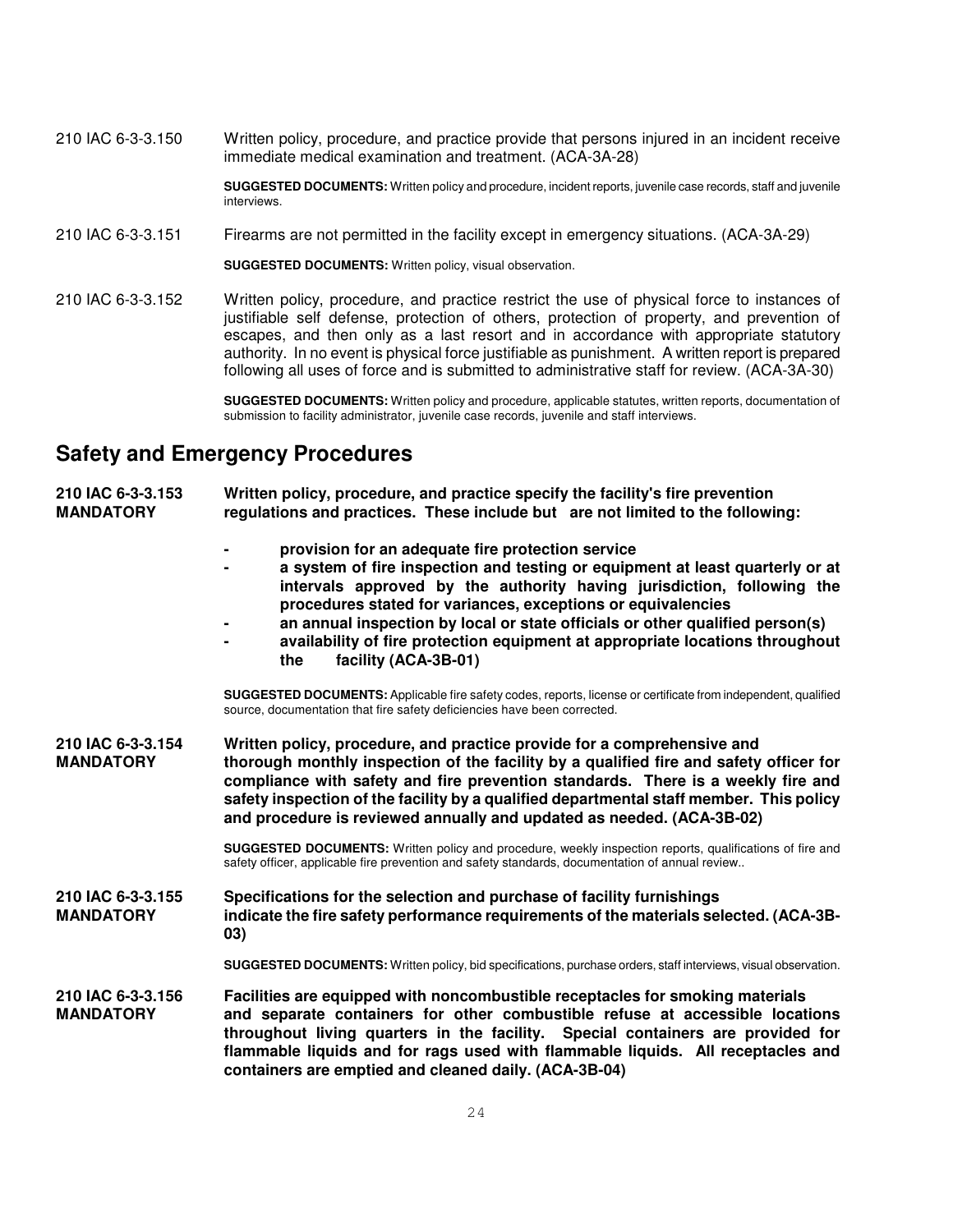|                                                       | SUGGESTED DOCUMENTS: Written policy, bid specifications, visual observation.                                                                                                                                                                                                                                                                                                                                                                                                                                                                                                                                               |  |
|-------------------------------------------------------|----------------------------------------------------------------------------------------------------------------------------------------------------------------------------------------------------------------------------------------------------------------------------------------------------------------------------------------------------------------------------------------------------------------------------------------------------------------------------------------------------------------------------------------------------------------------------------------------------------------------------|--|
| 210 IAC 6-3-3.157<br><b>MANDATORY</b>                 | Written policy, procedure, and practice govern the control and use of all<br>flammable, toxic, and caustic materials. (ACA-3B-05)                                                                                                                                                                                                                                                                                                                                                                                                                                                                                          |  |
|                                                       | SUGGESTED DOCUMENTS: Written policy and procedure, ledger sheets, visual observation, staff interviews.                                                                                                                                                                                                                                                                                                                                                                                                                                                                                                                    |  |
| Updated 1/03<br><b>MANDATORY</b><br>210 IAC 6-3-3.158 | The facility has access to an alternate power source to maintain the following minimum<br>essential services in an emergency. (ACA-3B-06)<br>- lighting<br>- heating and ventilation<br>- water<br>- security systems<br>- communications systems<br><b>SUGGESTED DOCUMENTS:</b> Description of emergency power plant, visual observation.                                                                                                                                                                                                                                                                                 |  |
| 210 IAC 6-3-3.159                                     | Written policy, procedure, and practice provide for a communications systems within the<br>facility and between the facility and community in the event of urgent, special, or unusual<br>incidents or emergency situations. (ACA-3B-07)                                                                                                                                                                                                                                                                                                                                                                                   |  |
|                                                       | SUGGESTED DOCUMENTS: Written policy and procedure, written emergency procedures, staff interviews.                                                                                                                                                                                                                                                                                                                                                                                                                                                                                                                         |  |
| 210 IAC 6-3-3.160<br><b>MANDATORY</b>                 | The facility has a written evacuation plan prepared in the event of fire<br>or major emergency that is certified by an independent, outside inspector trained in<br>the application of appropriate codes. The plan is reviewed annually, updated as<br>needed, and reissued to the local fire jurisdiction.                                                                                                                                                                                                                                                                                                                |  |
|                                                       | The plan includes the following:                                                                                                                                                                                                                                                                                                                                                                                                                                                                                                                                                                                           |  |
|                                                       | location of building/room floor plan<br>use of exit signs and directional arrows for traffic flow<br>location of publicly posted plan<br>monthly drills in all occupied locations of the facility<br>staff drills when evacuation of dangerous juveniles may not be included (ACA-<br>$3B-10$<br>SUGGESTED DOCUMENTS: Written evacuation plan, documentation of approval of outside inspector, qualifications<br>and credentials of outside inspector, documentation of annual review, correspondence with local fire iurisdiction.<br>documentation of monthly drills, visual observation, staff and juvenile interviews. |  |
| 210 IAC 6-3-3.161<br><b>MANDATORY</b>                 | All facility personnel are trained in the implementation of written emergency<br>plans. Work stoppage and riot/disturbance plans are communicated only to the<br>appropriate supervisory or other personnel directly involved in the implementation of t<br>hose plans. (ACA-3B-11)<br><b>SUGGESTED DOCUMENTS:</b> Written policy, written emergency plans, training records, staff interviews.<br>Documentation of availability of plans to applicable personnel, distribution list, documentation of annual review.                                                                                                      |  |
| 210 IAC 6-3-3.162<br><b>MANDATORY</b>                 | Written policy, procedure, and practice specify the means for the immediate<br>release of juveniles from locked areas in case of emergency and provide for a backup<br>system. (ACA-3B-12)                                                                                                                                                                                                                                                                                                                                                                                                                                 |  |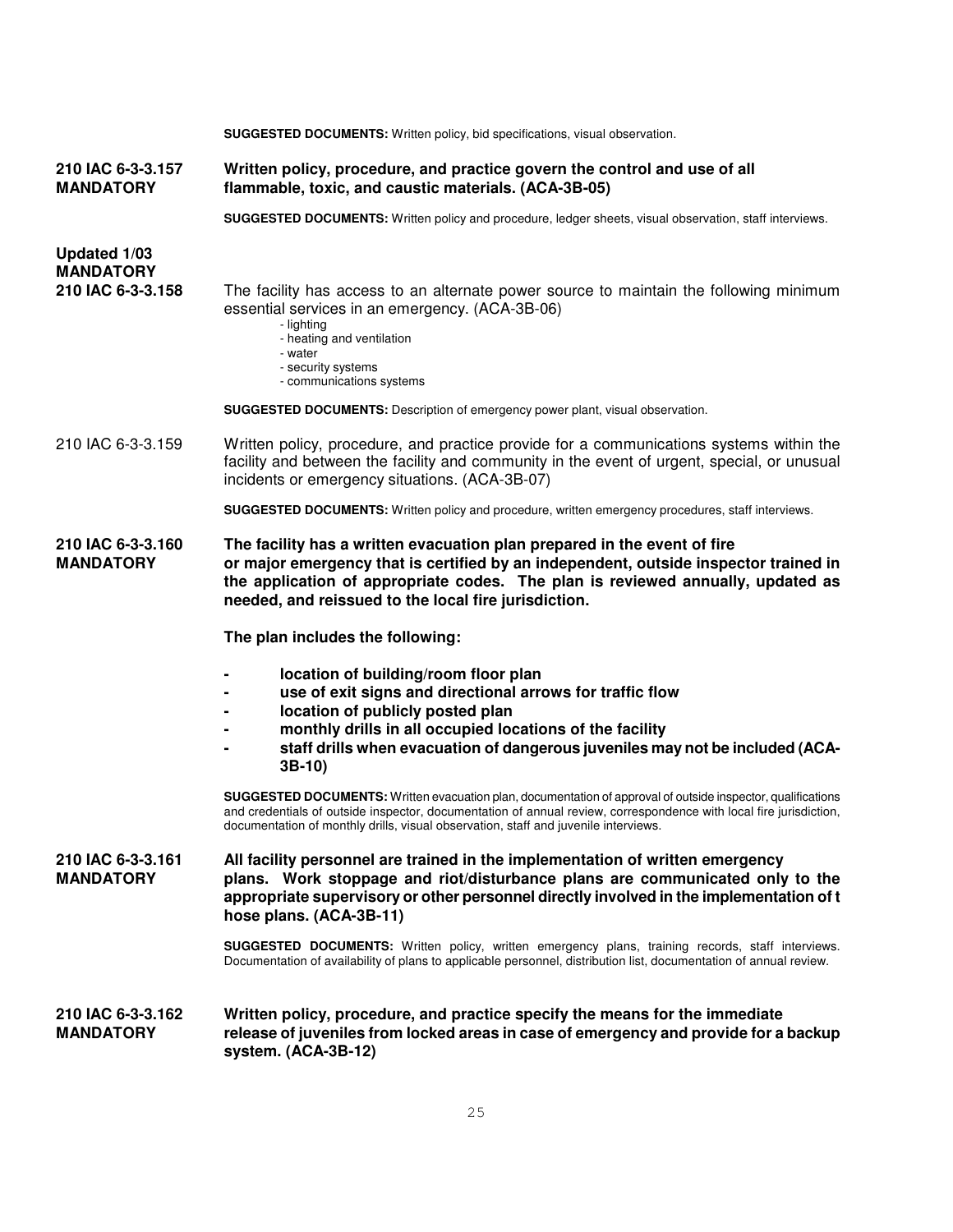**SUGGESTED DOCUMENTS:** Written policy and procedure, written emergency plans, staff and juvenile interviews, visual observation.

210 IAC 6-3-3.163 There are written procedures regarding escapes. These procedures are reviewed at least annually and updated as needed. (ACA-3B-13)

> **SUGGESTED DOCUMENTS:** Written procedures, incident reports, population reports, documentation of annual review.

## **Rules and Discipline**

210 IAC 6-3-3.164 Written policy, procedure, and practice provide for a system of rewarding the positive behavior of individual juveniles. (ACA-3C-01)

**SUGGESTED DOCUMENTS:** Written policy and procedure, description of system/program, juvenile case records.

210 IAC 6-3-3.165 Written rules of juvenile conduct specify acts prohibited within the facility and penalties that can be imposed for various degrees of violation. The written rules are reviewed annually and updated as needed. (ACA-3C-02)

> **SUGGESTED DOCUMENTS:** Written facility rules and regulations, documentation of annual review, disciplinary hearing records, juvenile case records, incident reports, juvenile and staff interviews.

210 IAC 6-3-3.166 A rule book that contains all chargeable offenses, ranges of penalties, and disciplinary procedures is given to each juvenile and staff member and is translated into those languages spoken by significant numbers of juvenile. Signed acknowledgment of receipt of the rule book is maintained in each juvenile's file. When a literacy or language problem translator assists the juvenile in understanding the rules. (ACA-3C-03)

> **SUGGESTED DOCUMENTS:** Written facility rules and regulations, juvenile handbook, visual observation, disciplinary reports, staff and juvenile interviews.

210 IAC 6-3-3.167 All personnel who work with juveniles receive sufficient training so that they are thoroughly familiar with the rules of juvenile conduct, the rationale for the rules, and the sanctions available. (ACA-3C-04)

> **SUGGESTED DOCUMENTS:** Written policy, description of training program, training curriculum, training records, staff interviews.

210 IAC 6-3-3.168 There are written guidelines for informally resolving minor juvenile misbehavior. (ACA-3C-05)

**SUGGESTED DOCUMENTS:** Written guidelines, juvenile case records, juvenile and staff interviews.

210 IAC 6-3-3.169 Written policy, procedure, and practice require that prior to room and/or privilege restriction, the juvenile has the reasons for the restriction explained to him/her and has an opportunity to explain the behavior leading to the restriction. (ACA-3C-06)

> **SUGGESTED DOCUMENTS:** Written policy and procedure, incident reports, juvenile case records, staff and juvenile interviews.

210 IAC 6-3-3.170 During room restriction, staff contact is made with the juvenile at least every 15 minutes, depending on his/her emotional state. The juvenile assists in determining the end of the restriction period. (ACA-3C-07)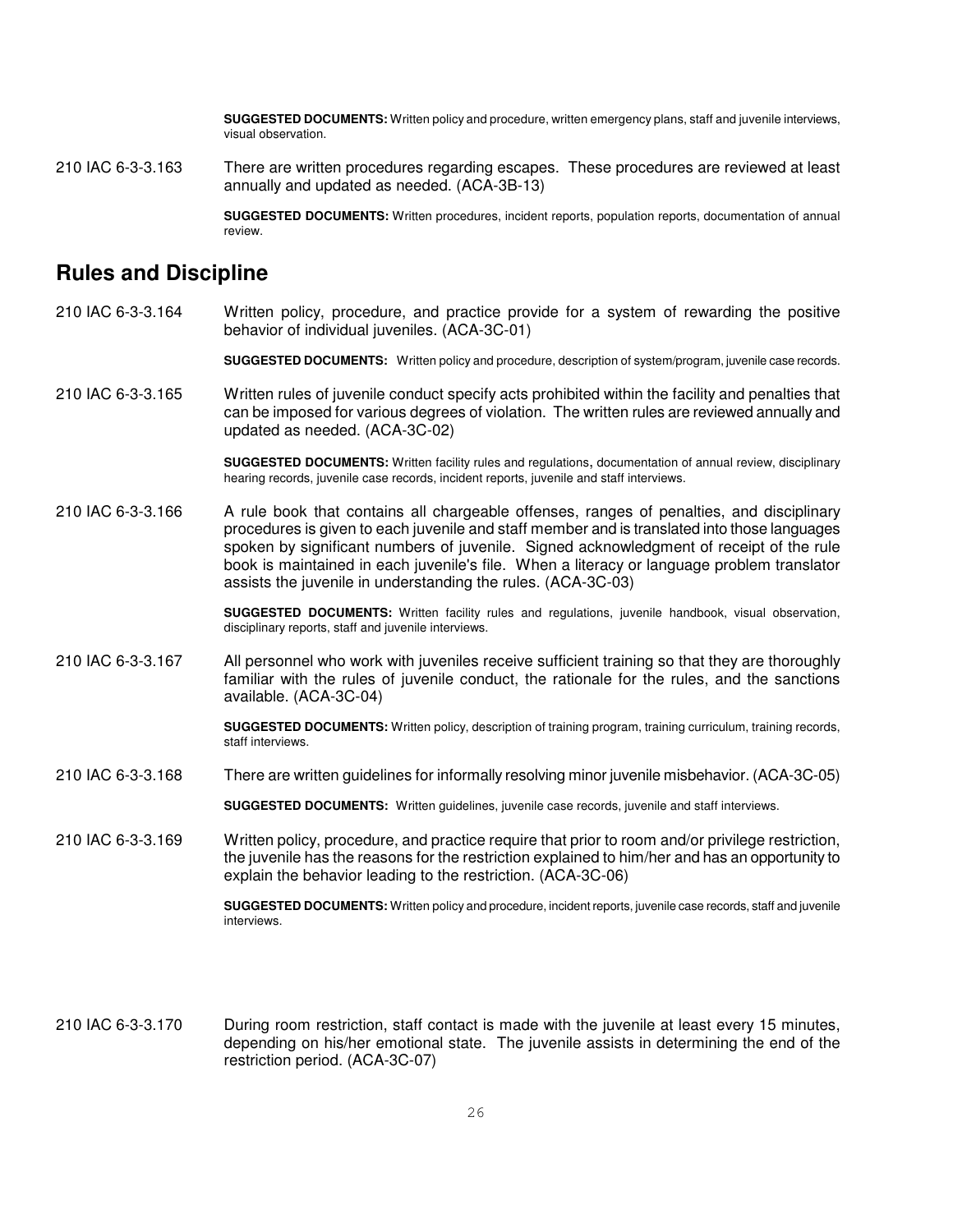**SUGGESTED DOCUMENTS:** Written policy, documentation of 15 minute observation contacts, juvenile case records, juvenile and staff interviews.

210 IAC 6-3-3.171 Written policy, procedure, and practice specify the circumstances which justify room restriction and limit the time period to one (1) hour unless an extension is approved by the facility administrator or designee. Juveniles placed on room restriction are checked visually by staff at least every fifteen (15) minutes. (ACA-3C-08)

> **SUGGESTED DOCUMENTS:** Written policy and procedure, incident reports, juvenile case records, juvenile and staff interviews.

210 IAC 6-3-3.172 Written policy, procedure, and practice provide that, where a juvenile allegedly commits an act covered by criminal law, the case should be referred to appropriate court or law enforcement officials for consideration for prosecution. (ACA-3C-09)

> **SUGGESTED DOCUMENTS:** Written policy and procedure, incident reports, correspondence with law enforcement agencies, juvenile case records.

210 IAC 6-3-3.173 Written policy, procedure, and practice provide that employees prepare a disciplinary report when they have a reasonable belief that a juvenile has committed a major violation of facility rules or reportable minor violations. (ACA-3C-10)

**SUGGESTED DOCUMENTS:** Written policy and procedure, written disciplinary reports, juvenile case records.

210 IAC 6-3-3.174 When a juvenile has been charged with a major rule violation requiring confinement for the safety of the juvenile, other juveniles, or to ensure the security of the facility, the juvenile may be confined for a period of up to 24 hours. Confinement for periods of over 24 hours is reviewed every 24 hours by an administrator or designee who was not involved in the incident. (ACA-3C-11)

> **SUGGESTED DOCUMENTS:** Written policy, disciplinary procedure, facility rules and regulations, documentation of review, juvenile case reports.

#### Updated 1/03

210 IAC 6-3-3.175 Written policy, procedure, and practice require that a juvenile charged with a major violation of facility rules is given a written copy of the alleged rule violation(S) within 24 hours of the infraction(S) or the conclusion of an investigation into an alleged infraction. A hearing may be held within 24 hours with the juvenile's written consent. (ACA-3C-12)

> **SUGGESTED DOCUMENTS:** Written policy and procedure, disciplinary reports, juvenile case records, written consent forms, written notices, juvenile case records.

210 IAC 6-3-3.176 Written policy, procedure, and practice provide that juveniles charged with rule violations are scheduled for a hearing as soon as practicable but no later than seven days, excluding weekends and holidays, after the alleged violation. Juveniles are notified of the time and place of the hearing at least 24 hours in advance. (ACA-3C-13)

> **SUGGESTED DOCUMENTS:** Written policy and procedure, records of disciplinary hearings, incident reports, juvenile case records, written waiver requests.

10 IAC 6-3-3.177 Written policy, procedure, and practice provide that disciplinary hearings on rule violations are conducted by an impartial person or a disciplinary committee appointed by the facility administrator or designee. A record of the proceedings is made and maintained for at least six months. (ACA-3C-14)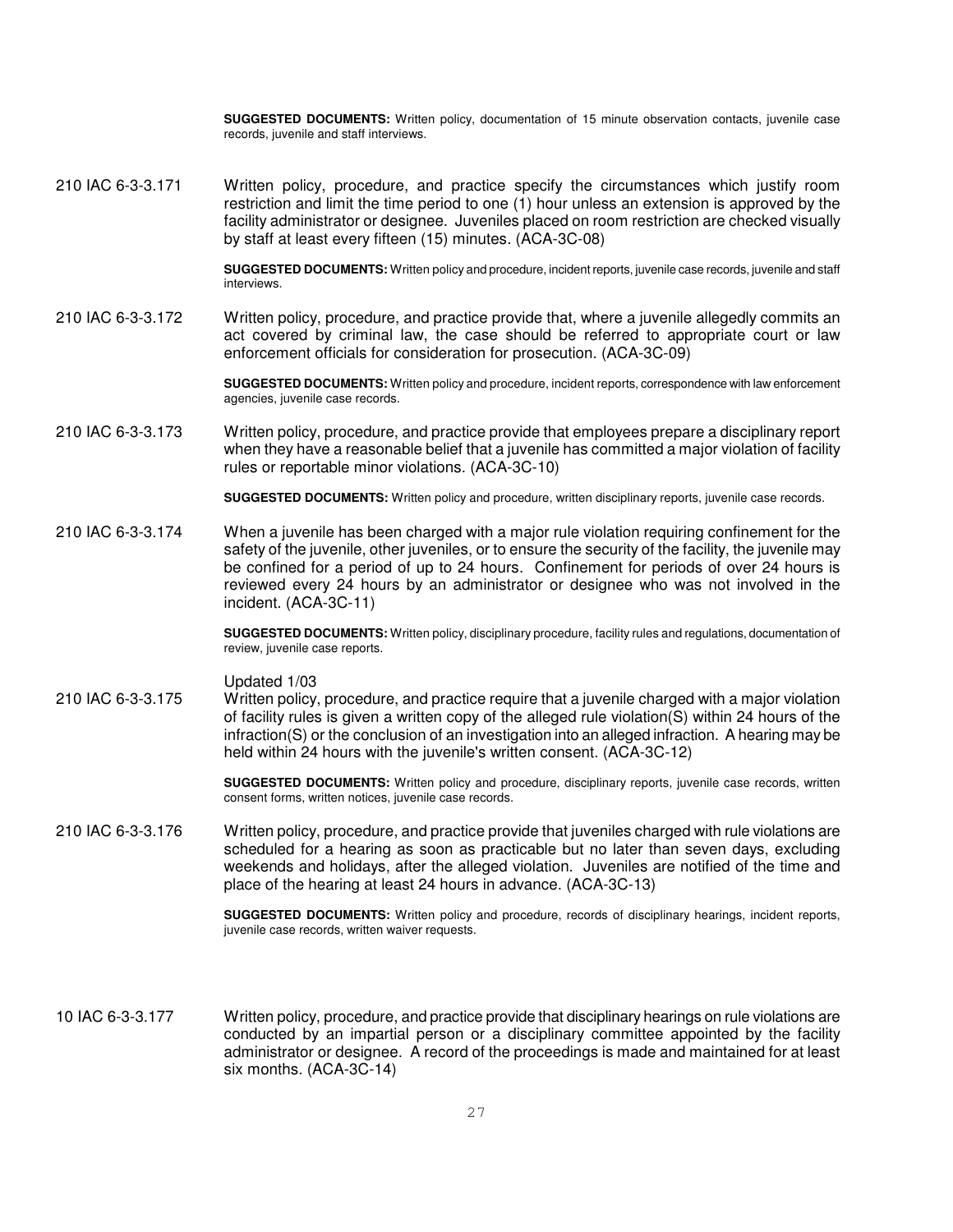**SUGGESTED DOCUMENTS:** Written policy and procedure, records of disciplinary hearings, juvenile case records.

210 IAC 6-3-3.178 Written policy, procedure, and practice provide that juveniles charged with rule violations are present at their hearings unless they waive that right in writing or through their behavior. Juveniles may be excluded during the testimony of any juvenile whose testimony must be given in confidence. The reasons for the juvenile's absence or exclusion are documented. (ACA-3C-15)

> **SUGGESTED DOCUMENTS:** Written policy and procedure, records of disciplinary hearings, waiver requests from juveniles, juvenile case records.

210 IAC 6-3-3.179 Written policy, procedure, and practice provide that juveniles have an opportunity to make a statement and present documentary evidence at the hearings and can request witnesses on their behalf. The reasons for denying such requests are stated in writing. (ACA-3C-16)

**SUGGESTED DOCUMENTS:** Written policy and procedure, records of disciplinary hearings, juvenile case records.

210 IAC 6-3-3.180 Written policy and procedure allow juveniles to request the services of any staff member to represent them at disciplinary hearings and to question relevant witnesses. Staff representatives are appointed when it is apparent that juveniles are not capable of effectively collecting and presenting evidence on their own. (ACA-3C-17)

> **SUGGESTED DOCUMENTS:** Written policy and procedure, records of disciplinary hearings, documentation of availability to juveniles, juvenile case records.

210 IAC 6-3-3.181 Written policy, procedure, and practice provide that a written record is made of the decision and the supporting reasons and is given to the juvenile. The hearing record and the supporting documents are kept in the juvenile's file and in the disciplinary committee's records. (ACA-3C-18)

> **SUGGESTED DOCUMENTS:** Written policy and procedure, records of disciplinary hearings, documentation of availability to juveniles, juvenile case records.

210 IAC 6-3-3.182 Written policy, procedure, and practice provide that if a juvenile is found not guilty of an alleged rule violation, the disciplinary report is removed from all of the juvenile's files. (ACA-3C-19)

**SUGGESTED DOCUMENTS:** Written policy and procedure, records of disciplinary hearings, juvenile case records.

210 IAC 6-3-3.183 Written policy, procedure, and practice provide for review of all disciplinary hearings and dispositions by the facility administrator or designee to assure conformity with policy and regulations. (ACA-3C-20)

> **SUGGESTED DOCUMENTS:** Written policy and procedure, disciplinary reports, juvenile case records, documentation of review by facility administrator.

210 IAC 6-3-3.184 Written policy, procedure, and practice grant juveniles the right to appeal decisions of the disciplinary committee to the facility administrator or designee. Juveniles have up to 15 days after receipt of the decision to submit an appeal. The appeal is decided within 30 days of its receipt, and the juvenile is promptly notified in writing of the results. The appeal process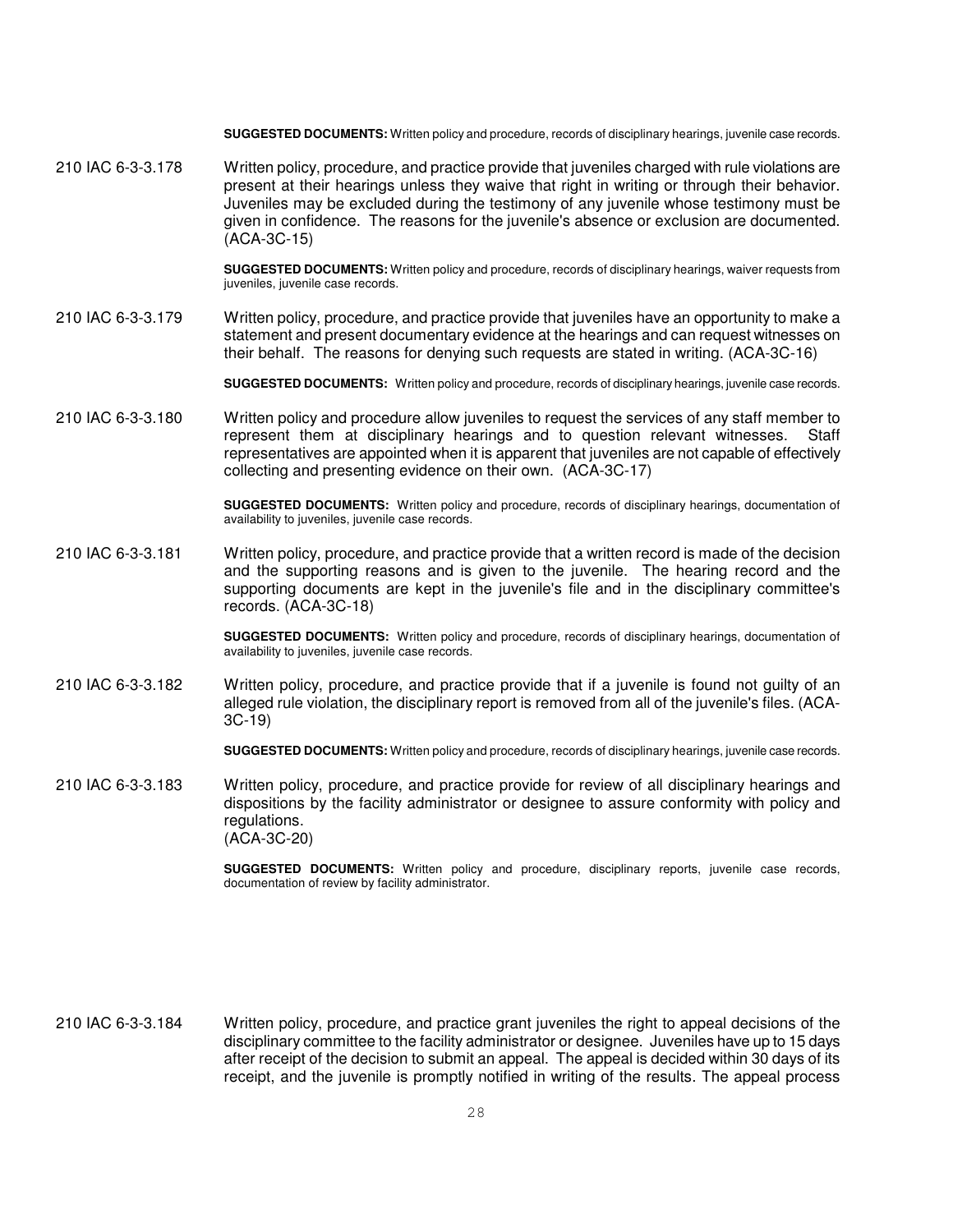should consider three factors: Whether there was a substantial compliance with facility standards and procedures in handling juveniles discipline; whether the disciplinary committee's decision was based on substantial evidence; and whether, under the circumstances, the sanction imposed was proportionate to the rule violation. (ACA-3C-21)

**SUGGESTED DOCUMENTS:** Written policy and procedure, records of disciplinary hearings, records of appeals, juvenile case records.

## **Juvenile Rights**

210 IAC 6-3-3.185 Written policy, procedure, and practice ensure the right of juveniles to have access to courts. (ACA-3D-01)

> **SUGGESTED DOCUMENTS:** Written policy and procedure, correspondence with courts, juvenile case records, juvenile interviews.

210 IAC 6-3-3.186 Written policy, procedure, and practice ensure and facilitate juvenile access to counsel and assist juveniles in making confidential contact with attorneys and their authorized representatives. Such contact includes but is not limited to telephone communications, uncensored correspondence, and visits. (ACA-3D-02)

> **SUGGESTED DOCUMENTS:** Written policy and procedure, telephone logs, juvenile handbook, visitation logs, juvenile case records, juvenile interviews.

210 IAC 6-3-3.187 Written policy, procedure, and practice provide that juveniles are not subjected to discrimination based on race, religion, national origin, sex, or physical handicap. (ACA-3D-03)

> **SUGGESTED DOCUMENTS:** Written policy and procedure, daily activity schedules, juvenile case records, visual observation, juvenile interviews.

210 IAC 6-3-3.188 There is equal access to programs and services for male and female juveniles in cocorrectional facilities. (ACA-3D-04)

> **SUGGESTED DOCUMENTS:** Written policy and procedure, list of programs assignments, daily activity schedules, juvenile case records, visual observation.

210 IAC 6-3-3.189 Written policy, procedure, and practice provide juveniles reasonable access to the general public through the communications media, subject only to the limitations necessary to maintain facility order and security and protect the juveniles' rights. Media requests for interviews and juvenile parental/guardian consents are in writing. (ACA-3D-05)

> **SUGGESTED DOCUMENTS:** Written policy and procedure, correspondence with media representatives, staff interviews.

210 IAC 6-3-3.190 Written policy, procedure, and practice protect juveniles from personal abuse, corporal punishment, personal injury, disease, property damage, and harassment. (ACA-3D-06)

**SUGGESTED DOCUMENTS:** Written policy and procedure, staff and juvenile interviews.

210 IAC 6-3-3.191 Written policy, procedure, and practice allow freedom in personal grooming and dress unless a safety, security, or hygiene concern justifies otherwise. (ACA-3D-07)

**SUGGESTED DOCUMENTS:** Written policy and procedure, facility rules and regulations, visual observation, juvenile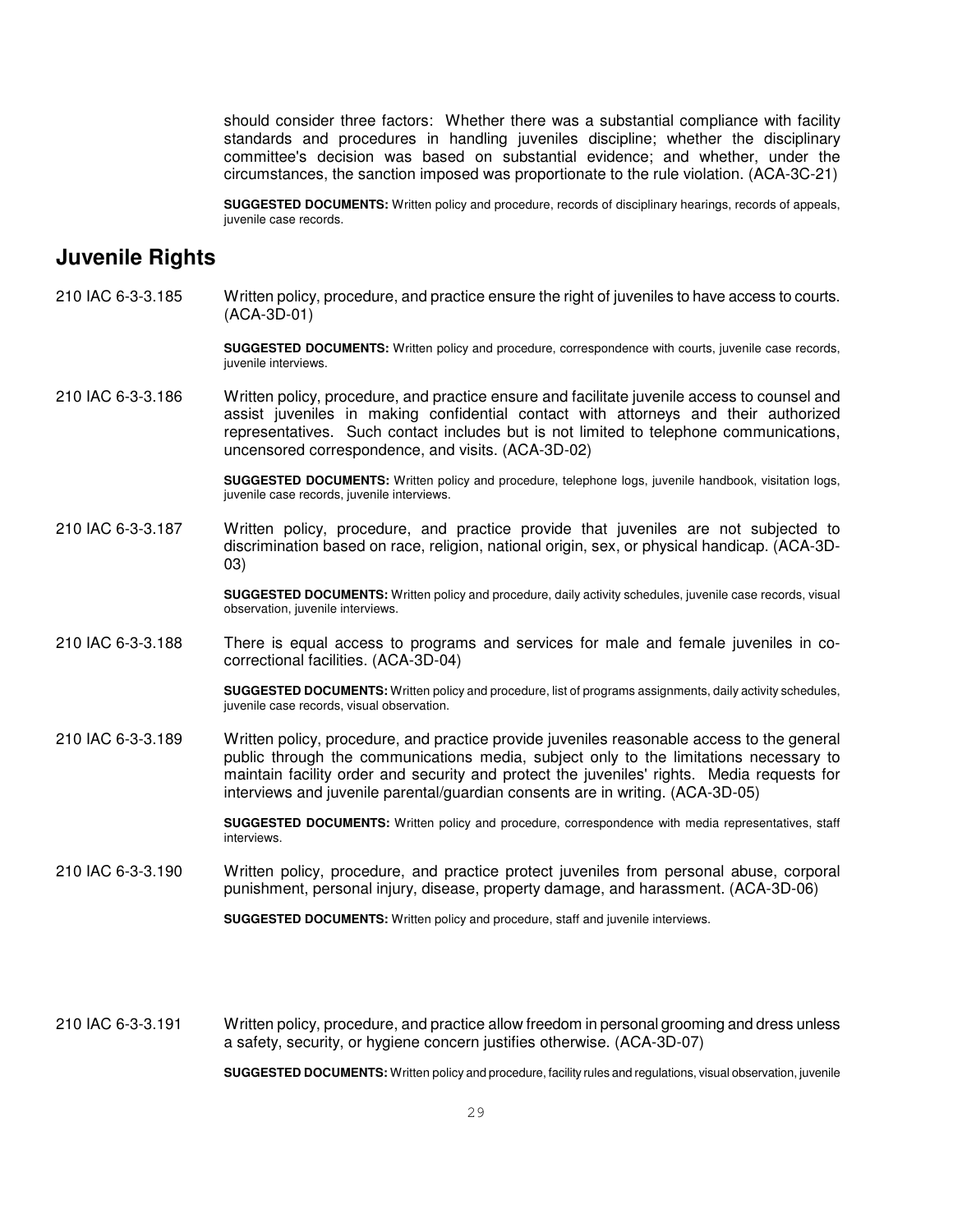handbook.

210 IAC 6-3-3.192 There is a written juvenile grievance procedure that is made available to all juveniles and that includes at least one level of appeal. (ACA-3D-08)

> **SUGGESTED DOCUMENTS:** Written grievance procedure, juvenile handbook, documentation of availability to juveniles, juvenile interviews.

#### 210 IACC 6-3-4 **Facility Services**

Authority: IC 11-8-2-5; IC 31-6-9-5 Affected: IC 31-6-9

## **Food Service**

210 IAC 6-3-4.193 A staff member, experienced in food service management, supervises food service operations. (ACA-4A-01)

> **SUGGESTED DOCUMENTS:** Organizational chart, written job description, personnel record of food service supervisor, staff interviews.

210 IAC 6-3-4.194 Written policy, procedure, and practice require that accurate records are maintained of all meals served. (ACA-4A-02)

**SUGGESTED DOCUMENTS:** Written policy and procedure, meal records.

**210 IAC 6-3-4.195 There is documentation that the facility's system of dietary allowance MANDATORY is reviewed at least annually by a dietician or state authorized agency to ensure compliance with nationally recommended food allowances. (ACA-4A-03)** 

> **SUGGESTED DOCUMENTS:** Food service plan, agency menus, documentation of annual review by dietician or physician.

210 IAC 6-3-4.196 Written policy, procedure, and practice require that food service staff develop advanced, planned menus and substantially follow the schedule; and that in the planning and preparation of all meals, food flavor, texture, temperature, appearance, and palatability are taken into consideration. (ACA-4A-04)

**SUGGESTED DOCUMENTS:** Written policy and procedure, agency menus, visual observation, staff interviews.

Updated 1/03<br>210 IAC 6-3-4.197 The food service plan provides for a single menu so that all juveniles and staff, except those on a special diet, each the same meals. (ACA-4A-05)

**SUGGESTED DOCUMENTS:** Food service plan, written policy, agency menus, visual observation, staff interviews.

**210 IAC 6-3-4.198 Written policy, procedure, and practice provide for special diets MANDATORY as prescribed by appropriate medical or dental personnel. (ACA-4A-06)** 

> **SUGGESTED DOCUMENTS:** Written policy and procedure, facility menus, juvenile case records, staff and juvenile interviews.

210 IAC 6-3-4.199 Written policy precludes the use of food as a disciplinary measure. (ACA-4A-07)

**SUGGESTED DOCUMENTS:** Written policy, staff and juvenile interviews, visual observation.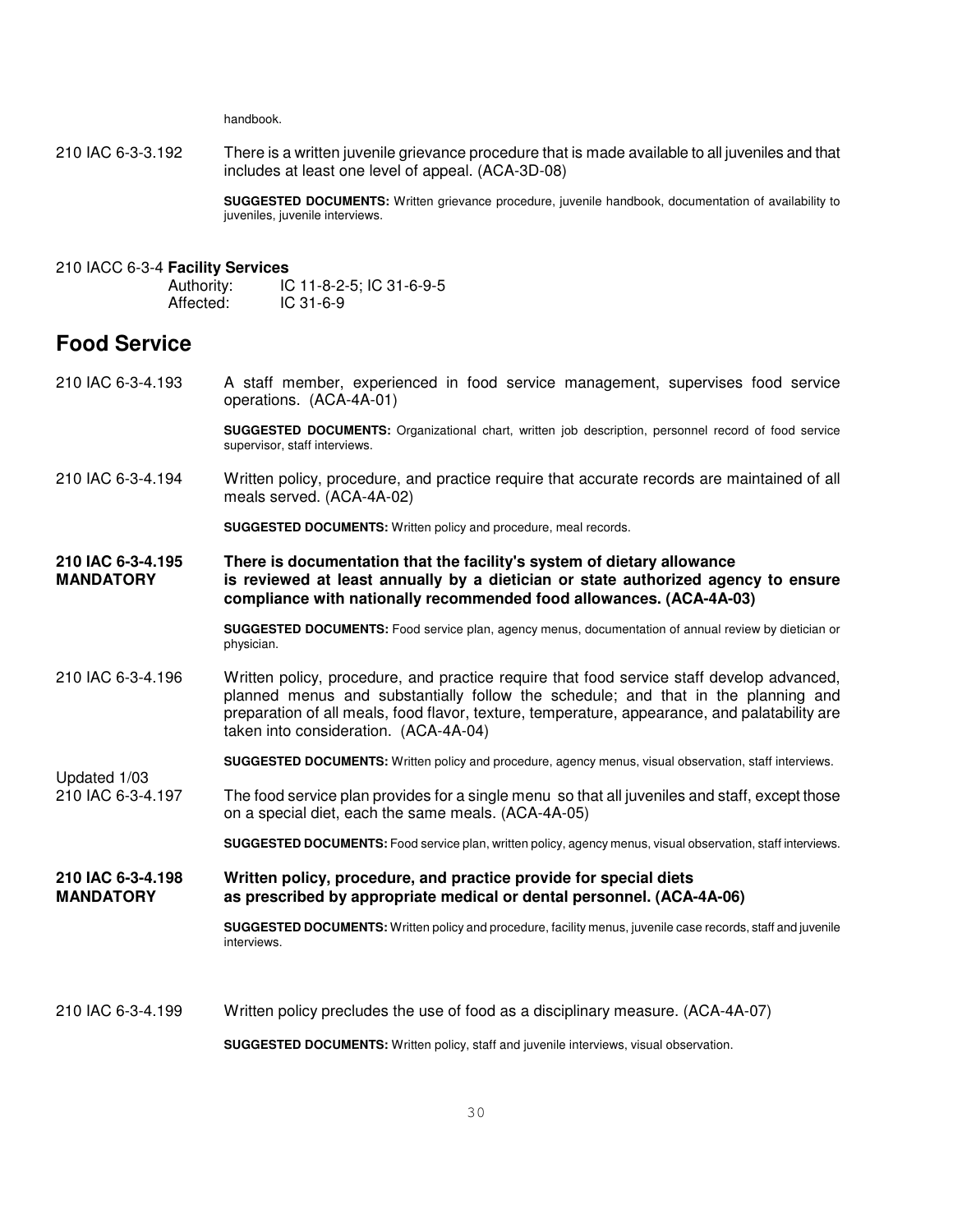210 IAC 6-3-4.200 Written policy, procedure, and practice provide for special diets for juveniles whose religious beliefs require the adherence to religious dietary laws. (ACA-4A-08) **SUGGESTED DOCUMENTS:** Written policy and procedure, facility menus, juvenile case records, staff and juvenile interviews, documentation of approval by religious authority. **210 IAC 6-3-4.201 Written policy, procedure, and practice specify that the food services**  comply with the applicable sanitation and health codes as promulgated by Federal, **State, and local authorities. (ACA-4A-09) SUGGESTED DOCUMENTS:** Written policy and procedure, applicable sanitation and health codes, sanitation and health reports, license or certificate from sanitation and health authority. 210 IAC 6-3-4.202 Written policy, procedure, and practice provide for weekly inspection of all food service areas, including dining and food preparation areas and equipment; sanitary, temperature-controlled storage facilities for all goods; and daily checks of refrigerator and water temperatures by administrative, medical, or dietary personnel. (ACA-4A-10) **SUGGESTED DOCUMENTS:** Written policy and procedure, weekly inspection reports, daily inspection reports, visual observation. 210 IAC 6-3-4.203 Shelf goods, refrigerated foods, and frozen foods shall be maintained at temperatures established under the Indiana state department of health standards. (ACA-4A-11) **SUGGESTED DOCUMENTS:** Inspection reports, documentation of checks of refrigerator and freezer temperatures, visual observation. 210 IAC 6-3-4.204 Written policy, procedure, and practice provide that staff members supervise juveniles during meals. (ACA-4A-12) **SUGGESTED DOCUMENTS:** Written policy and procedure, facility staffing assignments and work schedules, visual observation. 210 IAC 6-3-4.205 Written policy, procedure, and practice require that at least three meals, of which two are hot meals, are provided at regular meal times during each 24 hour period, with no more than 14 hours between the evening meal and breakfast. Provided basic nutritional goals are met, variations may be allowed based on weekend and holiday food service demands. Snacks and food will be available for special occasions such as late night admissions. (ACA-4A-13) **SUGGESTED DOCUMENTS:** Written policy, facility meal schedules, facility menus, daily activity schedules.

**210 IAC 6-3-4.206 Written policy, procedure, and practice provide for adequate health MANDATORY protection for all juveniles and staff in the facility and juveniles and other persons working in food service, including the following:**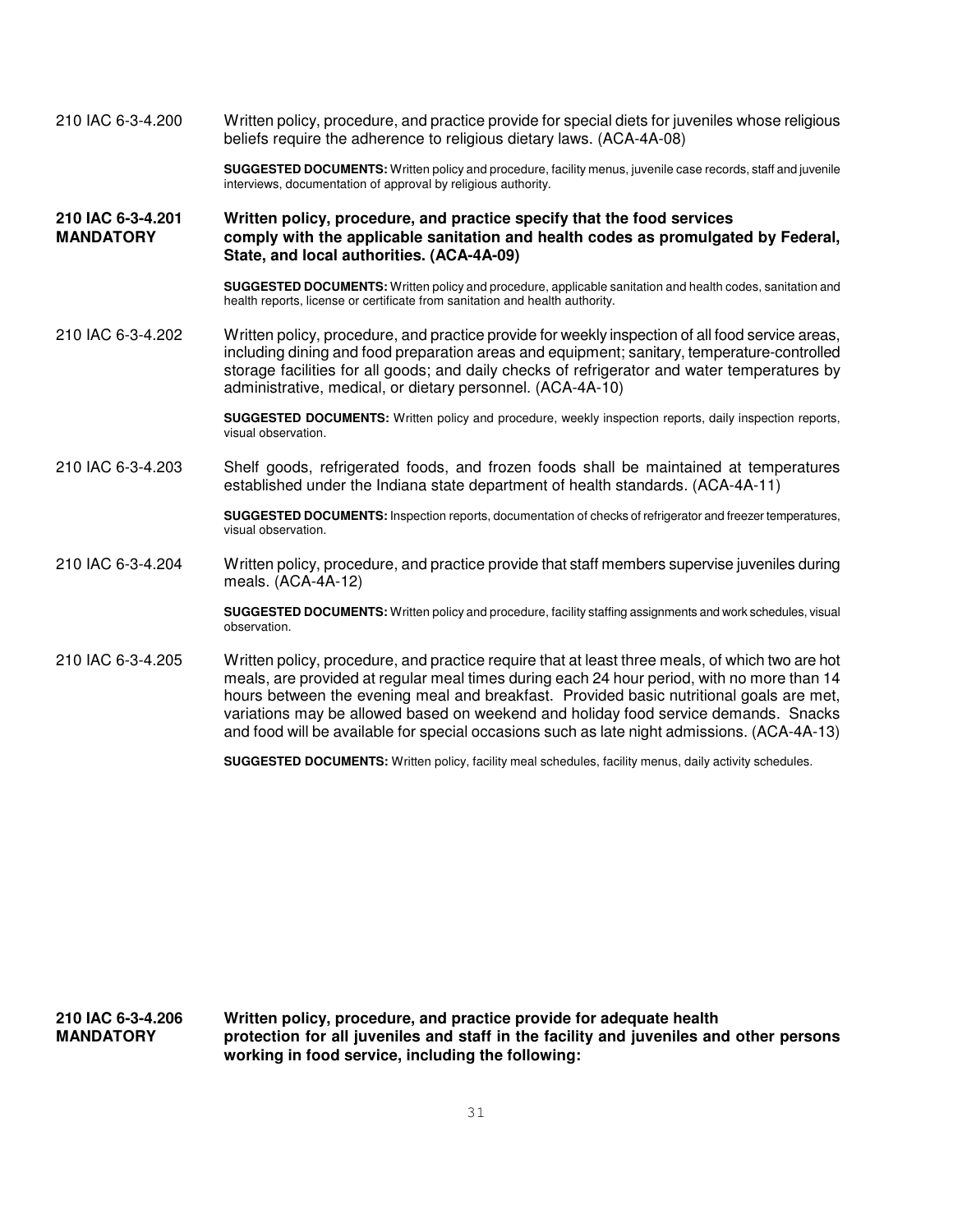- **1. Where required by the laws and/or regulations applicable to food service employees in the community where the facility is located, all personnel involved in the preparation of food receive a preassignment medical examination and periodic re-examinations to ensure freedom from diarrhea, skin infections, and other illness transmissible by food or utensils. All examinations are conducted in accordance with local requirements.**
- **2. When the facility's food services are provided by an outside agency or individual, the facility has written verification that the outside provider complies with the State and local regulations regarding food service.**
- **3. All food handlers are instructed to wash their hands upon reporting to duty and after using toilet facilities.**
- **4. Juveniles and other persons working in food service are monitored each day for health and cleanliness by the Director of Food Services or designee. (ACA-4A-14)**

**SUGGESTED DOCUMENTS:** Written policy and procedure, applicable laws and regulations, documentation of compliance with applicable sanitation and health codes, staff personnel files, documentation of medical examinations, written verification of compliance with applicable state and local regulations by outside food service providers, staff and juvenile interviews, juvenile records.

## **Sanitation and Hygiene**

210 IAC 6-3-4.207 Written policy, procedure, and practice require weekly sanitation inspections of all facility areas. (ACA-4B-01) **SUGGESTED DOCUMENTS:** Written policy and procedure, weekly inspection reports, visual observation. **210 IAC 6-3-4.208 The facility administration complies with applicable Federal, state, and Iocal sanitation and health codes. (ACA-4B-02) SUGGESTED DOCUMENTS:** Applicable sanitation, safety and health codes, reports, license, or certificate from appropriate sanitation, health, and safety authority, documentation that deficiencies have been corrected. **210 IAC 6-3-4.209 The institution's potable water source and supply, whether owned MANDATORY and operated by the public water department or the institution, is approved by an independent, outside source to be in compliance with jurisdictional laws and regulations. (ACA-4B-03) SUGGESTED DOCUMENTS:** Inspection reports, license, or certificate from independent, outside source, applicable jurisdiction laws and regulations. **210 IAC 6-3-4.210 The institution provides for a waste disposal system in accordance with MANDATORY an approved plan by the appropriate regulatory agency. (ACA-4B-04) SUGGESTED DOCUMENTS:** Written policy and procedure, visual observation. **210 IAC 6-3-4.211 Written policy, procedure, and practice provide for the control of vermin and pests. (ACA-4B-05) SUGGESTED DOCUMENTS:** Written policy and procedure, contracts with appropriate agencies, visual observation. 210 IAC 6-3-4.212 There is a written housekeeping plan for the facility's physical plant. (ACA-4B-06) **SUGGESTED DOCUMENTS:** Written housekeeping plan, visual observation. 210 IAC 6-3-4.213 The stored supply of clothing, linens, and bedding exceeds that required for the facility's maximum juvenile population. (ACA-4B-07)

**SUGGESTED DOCUMENTS:** Visual observation, inventory of clothing, linens and bedding, population statistics.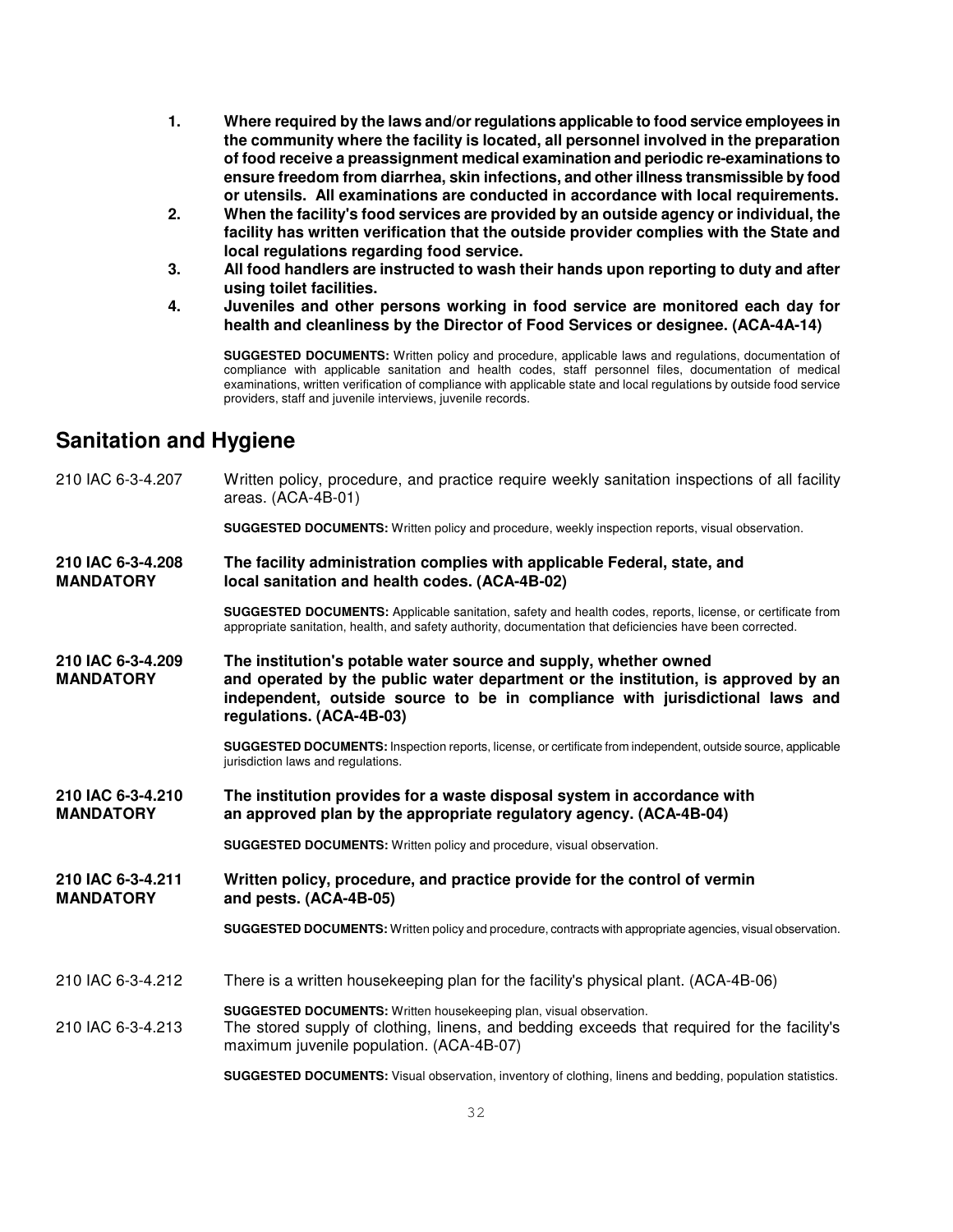210 IAC 6-3-4.214 Written policy specifies accountability for clothing and bedding issued to juveniles. (ACA-4B-08)

**SUGGESTED DOCUMENTS:** Written policy, records of clothing and bedding exchange and allowances.

210 IAC 6-3-4.215 Juveniles are provided the opportunity to have three complete sets of clean clothing per week. The facility may provide this clean clothing in several ways, including access to selfserve washer facilities, central clothing, or a combination of the two. (ACA-4B-10)

**SUGGESTED DOCUMENTS:** Written policy, visual observation, records of clothing allowances.

210 IAC 6-3-4.216 Written policy, procedure, and practice require that the facility provides for the thorough cleaning and, when necessary, disinfecting of juvenile personal clothing before storage or before allowing the juvenile to keep and wear personal clothing. (ACA-4B-11)

**SUGGESTED DOCUMENTS:** Written policy, visual observation.

210 IAC 6-3-4.217 Written policy, procedure, and practice provide for the issue of suitable clean bedding and linen, including two sheets, pillow and pillowcase, one mattress, and sufficient blankets to provide comfort under existing temperature controls. There is provision for linen exchange at least weekly. Policy and procedure will address the special linen needs of the juveniles. (ACA-4B-12)

> **SUGGESTED DOCUMENTS:** Written policy and procedure, visual observation, documentation of weekly linen exchange.

- 210 IAC 6-3-4.218 Written policy, procedure, and practice provide an approved shower schedule which allows daily showers and showers after strenuous exercise. (ACA-4B-13)
	- **SUGGESTED DOCUMENTS:** Written policy and procedure, daily activity schedules, juvenile interviews.
- 210 IAC 6-3-4.219 Written policy, procedure, and practice require that articles necessary for maintaining proper personal hygiene are provided to all juveniles. (ACA-4B-14)

**SUGGESTED DOCUMENTS:** Written policy and procedure, list of articles, visual observation, juvenile interviews.

210 IAC 6-3-4.220 There are hair care services available to juveniles. (ACA-4B-15)

**SUGGESTED DOCUMENTS:** Visual observation, juvenile handbook, juvenile interviews.

## **Health Care**

**210 IAC 6-3-4.221 Written policy, procedure, and practice provide that the facility has MANDATORY a designated health authority with responsibility for health care pursuant to a written agreement, contract, or job description. The health authority may be a physician, health administrator, or health agency. When the authority is other than a physician, final medical judgments rest with a single designated physician. The health authority shall meet at least quarterly with the facility administrator. (ACA- 4C-01)**

> **SUGGESTED DOCUMENTS:** Written policy and procedure, description of health care program, organizational chart, verification of physician license, staff interviews.

210 IAC 6-3-4.222 Written policy, procedure and practice govern the relationship and the activities of private physicians working with juveniles in the facility. (ACA-4C-02)

**SUGGESTED DOCUMENTS:** Written policy and procedure, correspondence between responsible physician and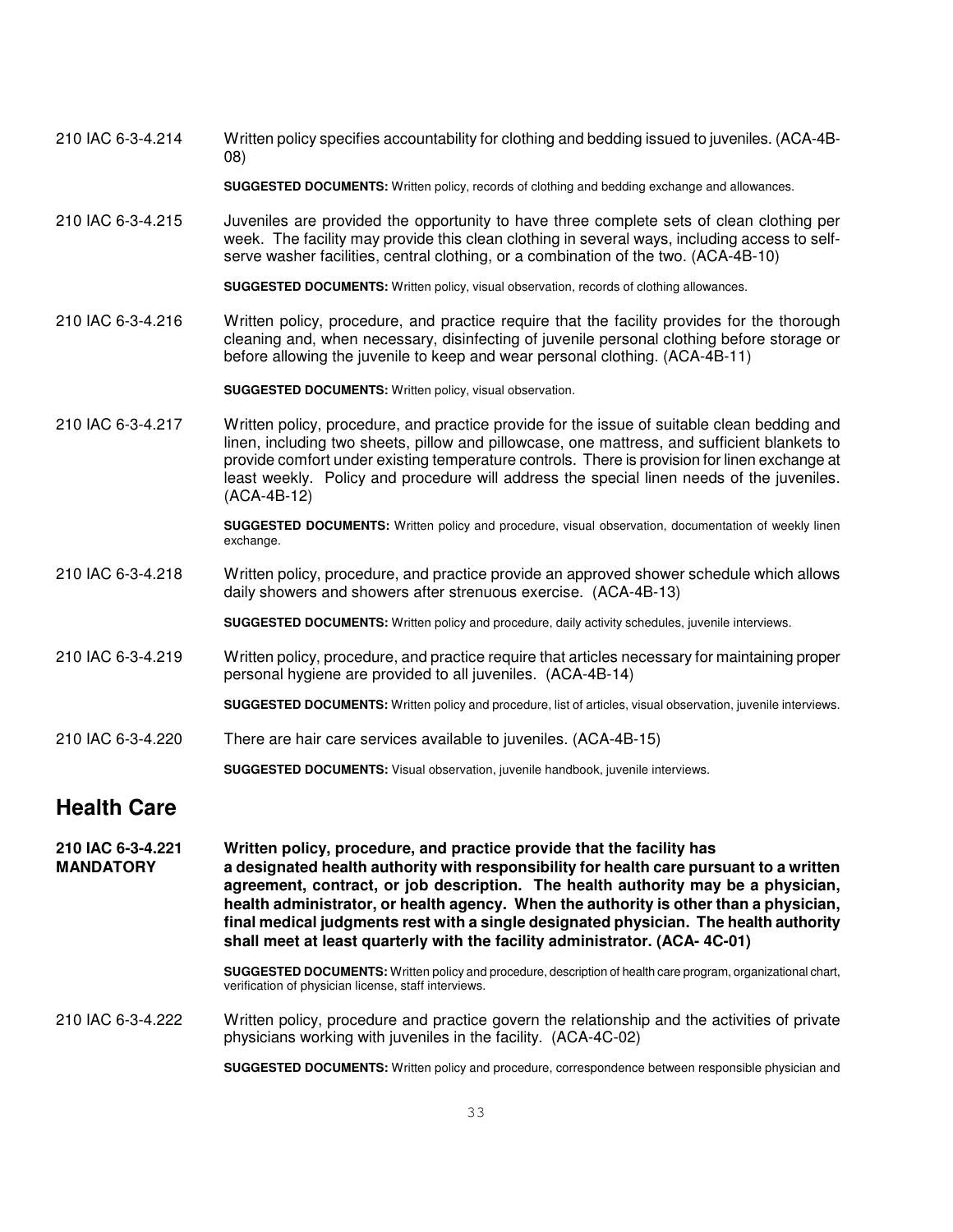other physicians, written standing orders from responsible physician. 210 IAC 6-3-4.223 Written policy, procedure, and practice provide that when a juvenile is in need of hospitalization, he/she is accompanied by a staff member who stays with the juvenile at least during admission. (ACA-4C-04) **SUGGESTED DOCUMENTS:** Written policy and procedure, juvenile case records, juvenile reports, facility vehicle logs. 210 IAC 6-3-4.224 If medical services are delivered in the facility or through contract services, adequate space, equipment, supplies, and materials as determined by the responsible physician are provided for the performance of primary health care delivery. (ACA-4C-06) **SUGGESTED DOCUMENTS:** Facility floor plan, documentation of physician approval of medical inventory, visual observation. 210 IAC 6-3-4.225 Written policy, procedure, and practice provide for unimpeded access to health care and for a system for processing complaints regarding health care. These policies are communicated orally and in writing to juvenile upon arrival at the facility and are put in a language clearly understood by each juvenile. (ACA-4C-07) **SUGGESTED DOCUMENTS:** Written policy and procedure, description of medical services, juvenile handbook, admission procedures, juvenile and staff interviews. 210 IAC 6-3-4.226 When sick call is not conducted by a physician, a physician is available once each week to respond to juveniles' complaints regarding service they did or did not receive from other health care personnel. (ACA-4C-08) **SUGGESTED DOCUMENTS:** Written policy , letter of agreement or contract with physician, medical referral forms, juvenile case records. 210 IAC 6-3-4.227 Juveniles' medical complaints are monitored and responded to daily by medically trained personnel. (ACA-4C-09) **SUGGESTED DOCUMENTS:** Written policy, schedule of sick calls, medical referral forms, juvenile case records. 210 IAC 6-3-4.228 Appropriate State and Federal licensure, certification, or registration requirements and restrictions apply to personnel who provide health care services to juveniles. The duties and responsibilities of such personnel are governed by written job descriptions approved by the health authority. Verification of current credentials and job descriptions are on file in the facility. (ACA-4C-10) **SUGGESTED DOCUMENTS:** Written policy, personnel rules and regulations, written job descriptions, credentials of health care personnel, documentation of approval by health authority, visual observation. **210 IAC 6-3-4.229 Written policy, procedure, and practice provide that treatment by health care MANDATORY personnel other than a physician, dentist, psychologist, optometrist, podiatrist, or other independent providers is performed pursuant to written standing or direct orders by personnel authorized by law to give such orders. Nurse practitioners and physician's assistants may practice within the limits of applicable laws and regulations. (ACA-4C-11) SUGGESTED DOCUMENTS:** Written policy, written physician standing orders, facility health care plan, applicable laws and regulations, juvenile case records, staff interviews. 210 IAC 6-3-4.230 The specific duties of qualified medical personnel are governed by written job descriptions approved by the responsible physician and the facility administrator. (ACA-4C-12)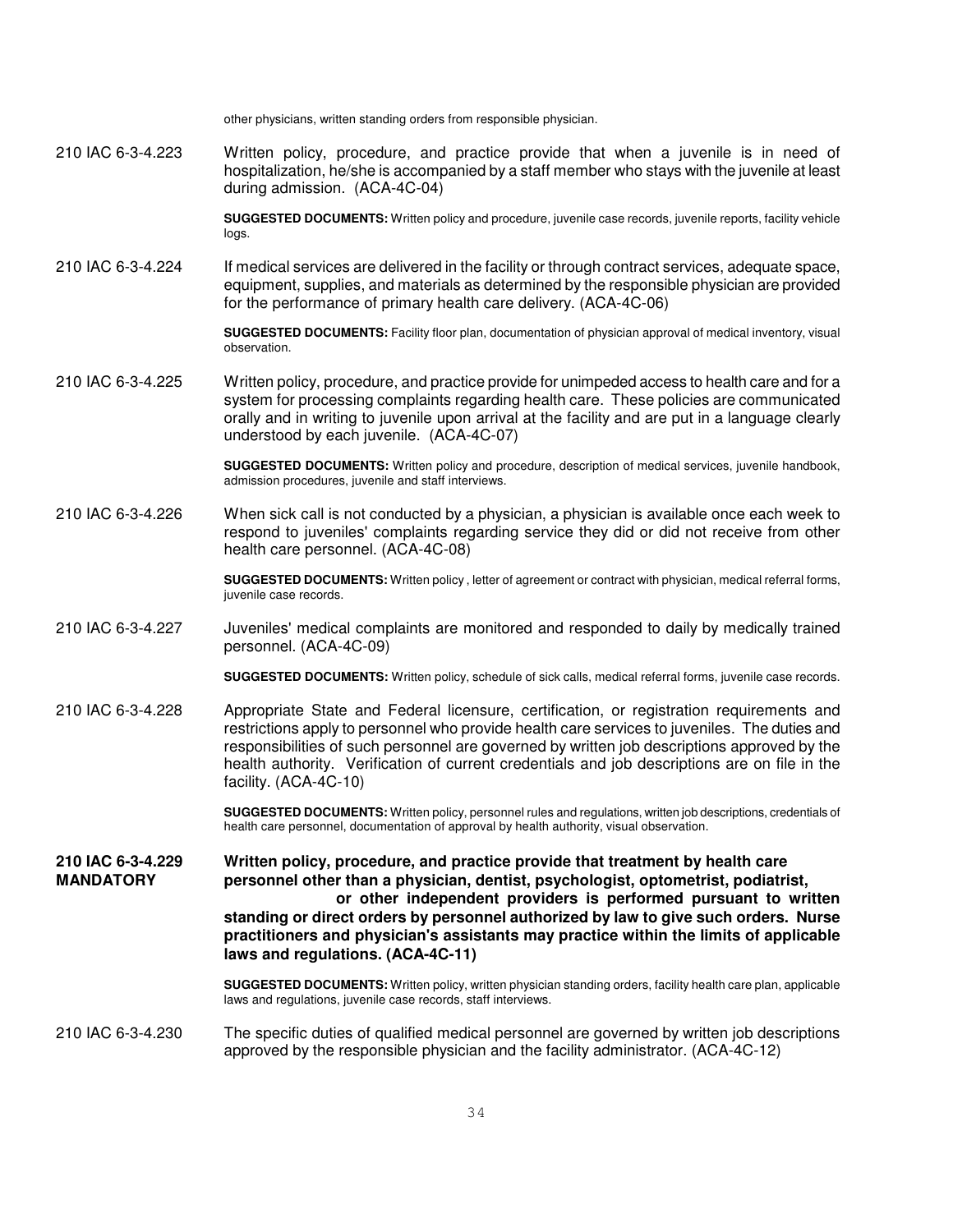**SUGGESTED DOCUMENTS:** Written job descriptions, personnel rules and regulations, organizational charts, documentation of approval by physician and facility administrator.

210 IAC 6-3-4.231 The history of each juvenile's immunizations is obtained when the health appraisal data are collected. Immunizations are updated, as required, within legal constraints. (ACA-4C-13)

**SUGGESTED DOCUMENTS:** Written policy, admission procedures, health appraisal forms, immunization records.

210 IAC 6-3-4.232 In facilities housing females, obstetrical, gynecological, family planning, and health education services are provided as needed. (ACA-4C-14)

> **SUGGESTED DOCUMENTS:** Description of medical services provided at the facility, letters of referral, juvenile case records.

210 IAC 6-3-4.233 Arrangements are made with health care specialists in advance of need. (ACA-4C-15)

**SUGGESTED DOCUMENTS:** Letters of agreement or contracts with health care specialists, letters of referral to health care specialists, juvenile case records.

210 IAC 6-3-4.234 Written policy, procedure, and practice specify the provision of mental health services for juveniles and assure juvenile detention facilities are not intended to be mental health treatment facilities. (ACA-4C-16)

> **SUGGESTED DOCUMENTS:** Written policy and procedure, description of mental health services, credentials of mental health professionals rendering services.

210 IAC 6-3-4.235 When facilities do not have full-time, qualified, health-trained personnel, a health-trained staff member coordinates the health delivery services in the facility under the joint supervision of the responsible health authority and facility administrator. (ACA-4C-17)

**SUGGESTED DOCUMENTS:** Written job description, personnel records, staff interviews.

- **210 IAC 6-3-4.236 Written policy, procedure, and practice provide for the proper management**  of pharmaceutical and address the following subjects:
	- **A formulary specifically developed for the facility prescription practices that requires (1) prescription practices, including requirements that psychotropic medications are prescribed only when clinically indicated as one facet or a program of therapy (2) "stop order" time periods are required for all medications, and (3) the prescribing provider reevaluates a prescription prior to its renewal;**
	- **procedures for medication receipt, storage, dispensing, and administration or distribution;**
	- **maximum security storage and periodic inventory of all controlled substances, syringes, and needles;**
	- **dispensing of medicine in conformance with appropriate Federal and State laws;**
	- **administration of medication by persons properly trained and under the supervision of the health authority and facility administrator or designee**
	- **accountability for administering or distributing medications in a timely manner and according to physician's orders (ACA-4C-18)**

**SUGGESTED DOCUMENTS:** Written policy and procedure, applicable federal and state laws, visual observation, description of formulary.

Updated 1/03

210 IAC 6-3-4.237 The person administering medications has training approved by the responsible physician and the official responsible for the facility, is accountable for administering medications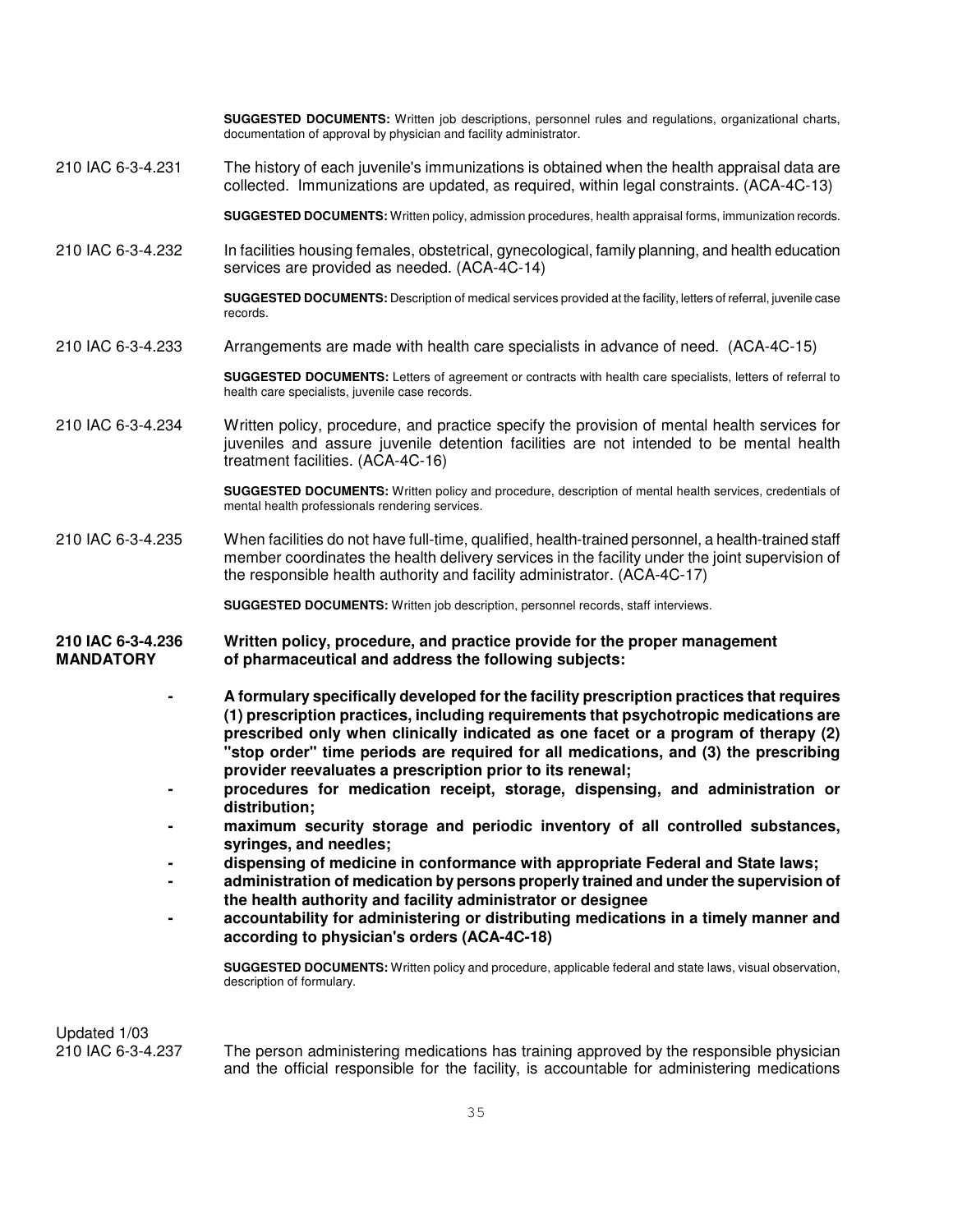according to others, and records the administration of medications in a manner and on a form approved by the responsible physician. (ACA-4C-20)

**SUGGESTED DOCUMENTS:** Credentials of persons administering medications, training records, medical records, written physician standing orders, medical forms, documentation of physician approval.

**210 IAC 6-3-4.238 Written policy, procedure and practice require medical, dental, and mental MANDATORY health screening to be performed by health-trained or qualified health care personnel on all juveniles, excluding intra system transfers, on arrival at the facility. All finds are recorded on a form approved by the health authority. The screening form includes at least the following:** 

**Inquiry into:** 

- **current illness and health problems, including venereal diseases and other infectious diseases**
- **dental problems**
- **mental health problems**
- **hearing problems**
- **eye problems**
- **use of alcohol and other drugs, which includes types of drugs used, mode of use, amounts used, frequency of use, date or time of last use, and a history of problems that may have occurred after ceasing use (e.g., convulsions)**
- **past and present treatment or hospitalization for mental disturbance or suicide attempts**
- **other health problems designated by the responsible physician**

**Observation of:** 

- **behavior, which includes state of consciousness, mental status, appearance, conduct, tremor, and sweating**
- **body deformities, ease of movement, etc.**
- **condition of skin, including trauma markings, bruises, lesions, jaundice, rashes and infestations, and needle marks or other indications of drug abuse**

**Medical disposition of juvenile:** 

- **general population OR**
- **general population with appropriate referral to health care service OR**
- **referral to appropriate health care service for emergency treatment (ACA-4C-21)**

**SUGGESTED DOCUMENTS:** Written policy and procedure, documentation of physical examination, juvenile case records, health appraisal forms.

210 IAC 6-3-4.239 At the time of admission, program staff are informed of juveniles' special medical problems or of any physical problems that might require medical attention. (ACA-4C-22)

**SUGGESTED DOCUMENTS:** Written policy, internal memoranda, juvenile case records, staff interviews.

210 IAC 6-3-4.240 Written policy, procedure and practice provide for the collection and recording of health appraisal data and require the following: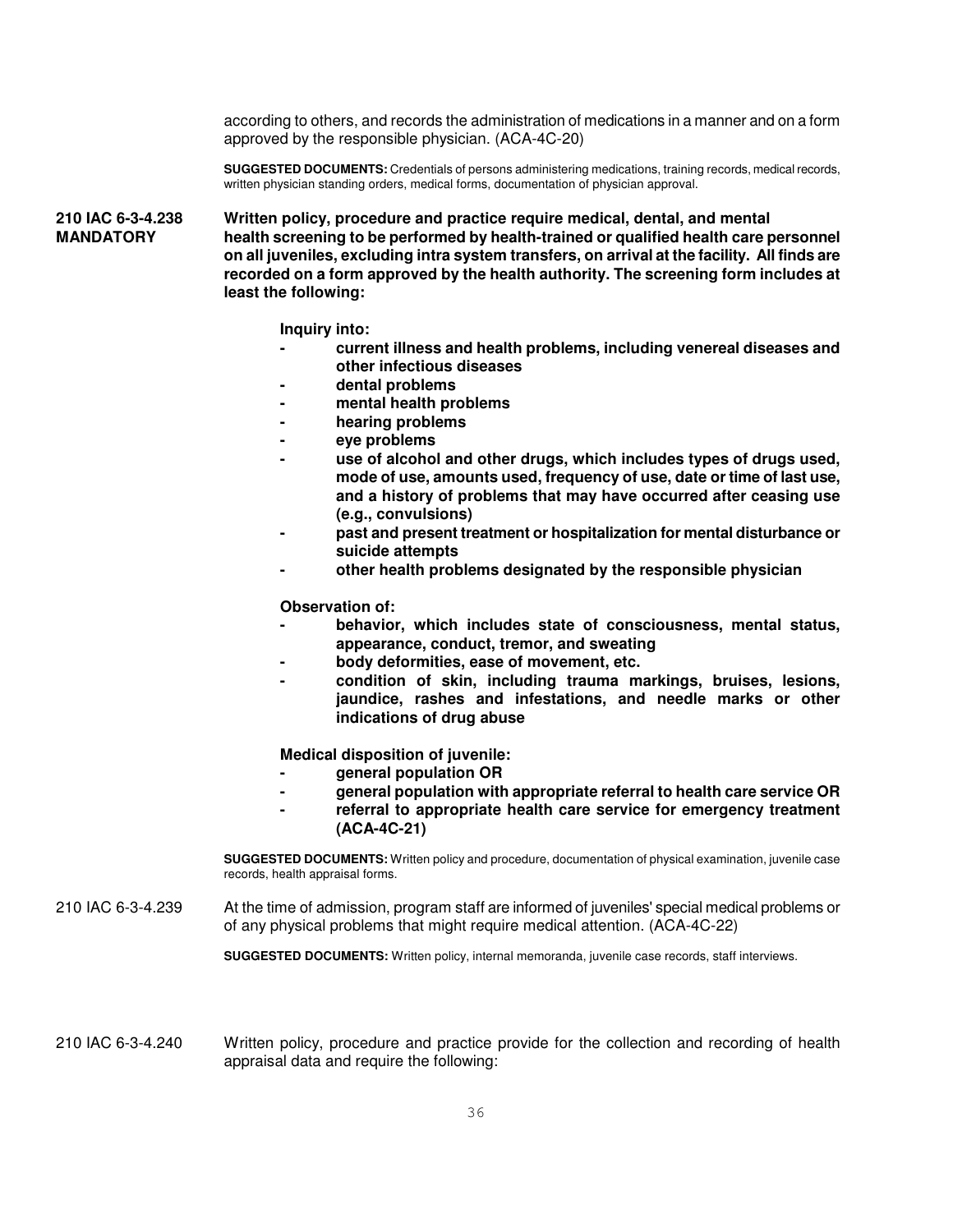- 1. The process is completed in a uniform manner as determined by the health authority.
- 2. Health history and vital signs are collected by health-trained or qualified health personnel.
- 3. Review of the results of the medical examination, tests, and identification of problems is performed by a physician.
- 4. Collection of all other health appraisal data is performed only by qualified health personnel. (ACA-4C-24)

**SUGGESTED DOCUMENTS:** Written policy and procedure, health appraisal forms, juvenile case records. 210 IAC 6-3-4.241 Dental care is provided to each juvenile under the direction and supervision of a dentist licensed in the state. This care includes the following: (ACA-4C-25)

- dental screening upon admission
- dental treatment, not limited to extractions, when the health of the Juvenile would otherwise by adversely affected.

**SUGGESTED DOCUMENTS:** Written policy and procedure, organizational chart, personnel record of dentist, written job description, referral sheets, juvenile case records.

**210 IAC 6-3-4.242 Written policy, procedure, and practice provide for 24 hour emergency medical, MANDATORY dental, and mental health care availability as outlined in a written plan that includes arrangements for the following:** 

- **on-site emergency first aid and crisis intervention**
- **emergency evacuation of the juvenile from the facility**
- **use of an emergency medical vehicle**
- **use of one or more designated hospital emergency rooms or other appropriate health facilities**
- **emergency on call physician, dentist, and mental health professional services when the emergency health facility is not located in a nearby community**
- **security procedures providing for the immediate transfer of juveniles when appropriate (ACA-4C-26)**

**SUGGESTED DOCUMENTS:** Written plan, letter of agreement or contracts for the provision of medical and dental services, juvenile case records.

# Updated 1/03<br>**210 IAC 6-3-4.243**

**210 IAC 6-3-4.243 Written policy, procedure, and practice provide that juvenile caseworker** 

**MANDATORY staff and other personnel are trained to respond to health related situations within a four minute response time. A training program is established by the responsible health authority in cooperation with the facility administrator that includes the following:** 

- **Recognition of signs and symptoms and knowledge of action required in potential emergency situations**
- **Administration of first aid and cardiopulmonary resuscitation (CPR)**
- **Methods of obtaining assistance**
- **Signs and symptoms of mental illness, retardation, and chemical dependency**
- **Procedures for patient transfers to appropriate medical facilities or health care providers. (ACA-4C-27)**

**SUGGESTED DOCUMENTS:** Written policy and procedure, description of training records, certificates of first aid and CPR training completion, juvenile case records, staff interviews.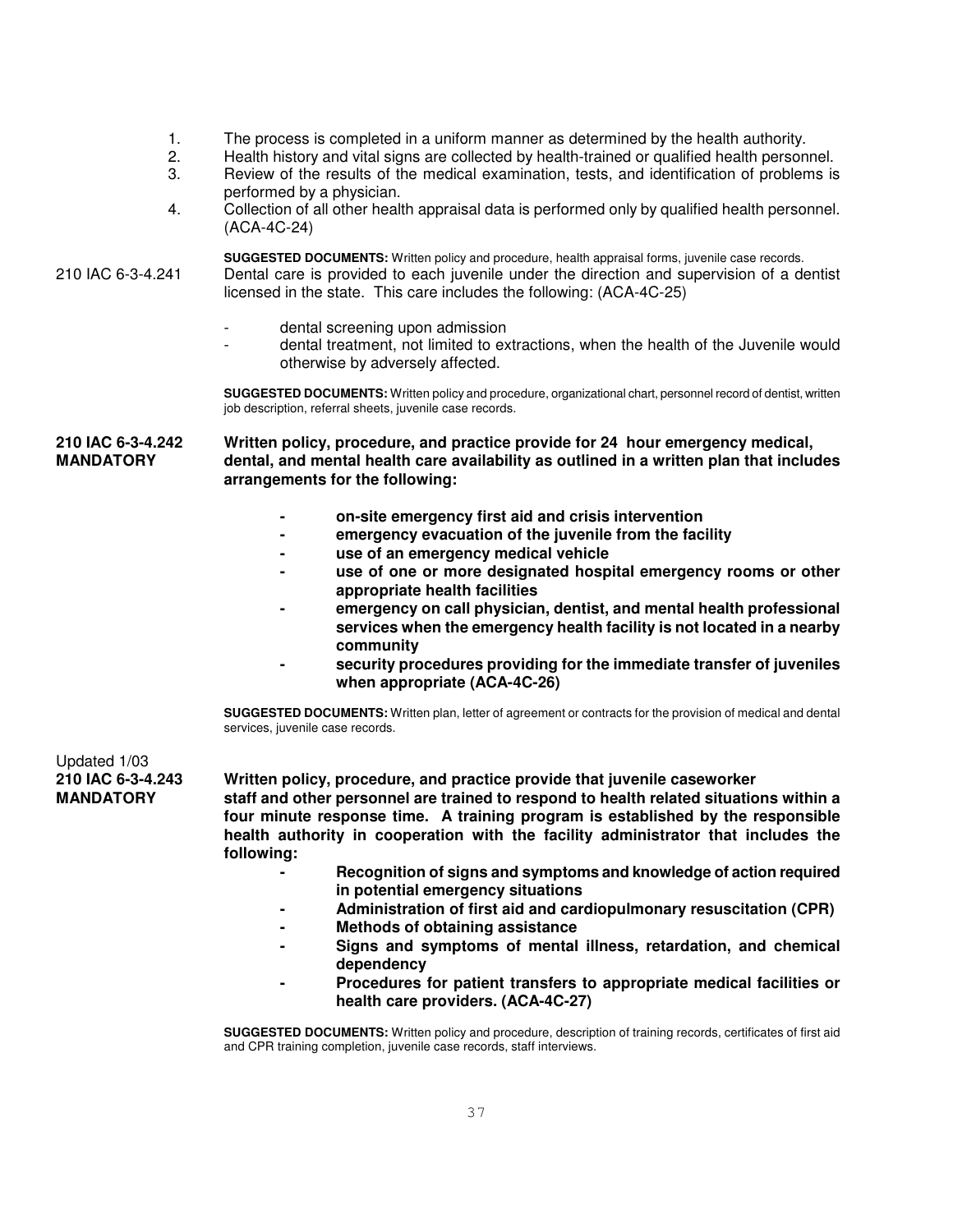210 IAC 6-3-4.244 Written policy, procedure, and practice require that first aid kit(s) are available. The responsible physician approves the contents, number, location, and procedure for periodic inspection of the kit(s). (ACA-4C-28)

**SUGGESTED DOCUMENTS:** Written policy and procedure, documentation of physical approval, visual observation.

210 IAC 6-3-4.245 Sick call for nonemergency medical service, conducted by a physician and/or other qualified medical personnel, is available to each juvenile at least three times a week. For facilities that operate with no more than twenty (20) juveniles, sick calls must be available at a minimum of once per week. (ACA-4C-29)

> **SUGGESTED DOCUMENTS:** Written policy, schedule of sick calls, juvenile case records, staff and juvenile interviews.

210 IAC 6-3-4.246 A written agreement exists between the facility and a nearby hospital for all medical services that cannot be provided at the facility. (ACA-4C-33)

> **SUGGESTED DOCUMENTS:** Written agreement or contract, letters of referral top hospital, brochure from medical provider, juvenile case records.

210 IAC 6-3-4.247 Programs and training are provided for the development of sound habits and practices regarding personal hygiene. (ACA-4C-34)

> **SUGGESTED DOCUMENTS:** Description of personal hygiene programs, documentation of training provided juveniles, juvenile handbook, juvenile interviews.

210 IAC 6-3-4.248 There is a written suicide prevention and intervention program that is reviewed and approved by a qualified medical or mental health professional. All staff with responsibility for juvenile supervision are trained in the implementation of the program, which includes specific procedures for intake screening, identification, and supervision of suicide prone juveniles. (ACA-4C-35)

> **SUGGESTED DOCUMENTS:** Written description of program, approval from appropriate medical/dental health professional, documentation of availability to staff, written procedures, special incident reports, juvenile case records, staff interviews.

- 210 IAC 6-3-4.249 Written policy, procedure, and practice specify approved actions to be taken by employees concerning juveniles who have been diagnosed HIV positive or who have Hepatitis B. This policy shall include at a minimum the following:
	- When and where juveniles are to be tested
	- appropriate safeguards for staff and juveniles
	- when and under what conditions juveniles are to be separated from the general population
	- staff and juvenile training procedures
		- issues of confidentiality (ACA-4C-36)

**SUGGESTED DOCUMENTS:** Written policy and procedure for each item in standard, training records, training curriculum, documentation of availability to staff and juveniles, juvenile case records, staff and juvenile interviews.

210 IAC 6-3-4.250 Written policy, procedure, and practice address the management of serious and infectious diseases. These policies and procedures are updated as new information becomes available. Agencies should work with the responsible health authority in establishing policy and procedure that include the following: An ongoing education program for staff and residents; control, treatment, and prevention strategies that may include screening and testing, special supervision, and/or special housing arrangements, as appropriate; protection of individual confidentiality; and media relations. (ACA-4C-37)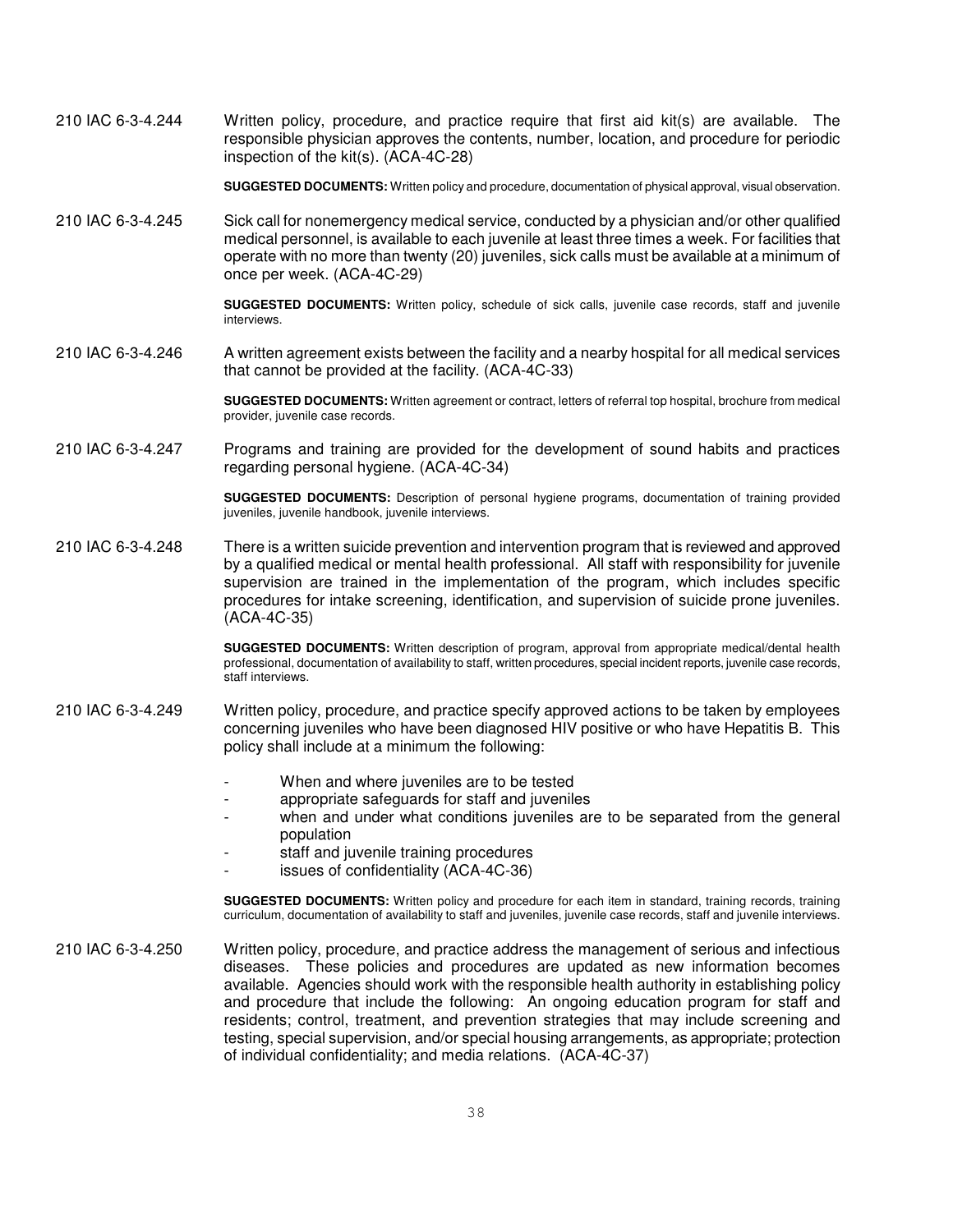**SUGGESTED DOCUMENTS:** Written policy and procedure, description of training program, documentation of availability to staff and juveniles, juvenile case records, correspondence with health authorities, staff and juvenile interviews.

210 IAC 6-3-4.251 Written policy, procedure, and practice provide for medical examination of any employee or juvenile suspected of a communicable disease. (ACA-4C-38)

**SUGGESTED DOCUMENTS:** Written policy and procedure, employee or juvenile medical records.

210 IAC 6-3-4.252 Written policy, procedure, and practice provide for screening, care, or referral for care for mentally ill or retarded juveniles. The responsible physician shall designate, in advance, specific referral sources. Policy and procedure shall provide for emergency transfers to mental health facilities. The emergency transfers shall be reported to the court the next working day. (ACA-4C-39)

> **SUGGESTED DOCUMENTS:** Written policy and procedure, letters of agreement or contracts with provider agencies, correspondence with mental health and retardation program providers, juvenile case records.

210 IAC 6-3-4.253 Written policy, procedure, and practice provide for detoxification from alcohol, opiates, barbiturates, and similar drugs. Detoxification is performed under medical supervision. (ACA-4C-40)

> **SUGGESTED DOCUMENTS:** Written policy and procedure, juvenile case records, written physician standing orders.

#### 210 IAC 6-3-4.254 Written policy, procedure, and practice provide for the clinical management of chemically dependent juveniles. (ACA-4C-41)

**SUGGESTED DOCUMENTS:** Written policy and procedure on each item in standard, juvenile case records, description of community resource programs, staff and juvenile interviews, list of referral sources.

210 IAC 6-3-4.255 Written policy, procedure, and practice provide that all informed consent standards in the jurisdiction are observed and documented for medical care. This informed consent of parent, guardian, or legal custodian applies when required by law. When health care is rendered against the patient's will, it is in accord with State and Federal laws and regulations. (ACA-4C-42)

> **SUGGESTED DOCUMENTS:** Written policy and procedure, applicable state and federal laws, informed consent forms, applicable state and federal laws and regulations, signed consent forms, juvenile case records.

**210 IAC 6-3-4.256 Written policy prohibits the use of juveniles for medical, pharmaceutical, MANDATORY or cosmetic experiments. This policy does not preclude individual treatment of a juvenile based on his or her need for a specific medical procedure that is not generally available. (ACA-4C-43)** 

**SUGGESTED DOCUMENTS:** Written policy, juvenile case records.

210 IAC 6-3-4.257 Under no circumstances is a stimulant, tranquilizer, or psychotropic drug to be administered for purposes of program management and control or for purpose of experimentation and research. (ACA-4C-44)

**SUGGESTED DOCUMENTS:** Written policy, juvenile case records.

210 IAC 6-3-4.258 Written policy, procedure, and practice provide for the prompt notification of juveniles' parents/guardians and the responsible agency in case of serious illness, surgery, injury, or death. (ACA-4C-45)

> **SUGGESTED DOCUMENTS:** Written policy and procedure, correspondence with parents/guardians, juvenile case records.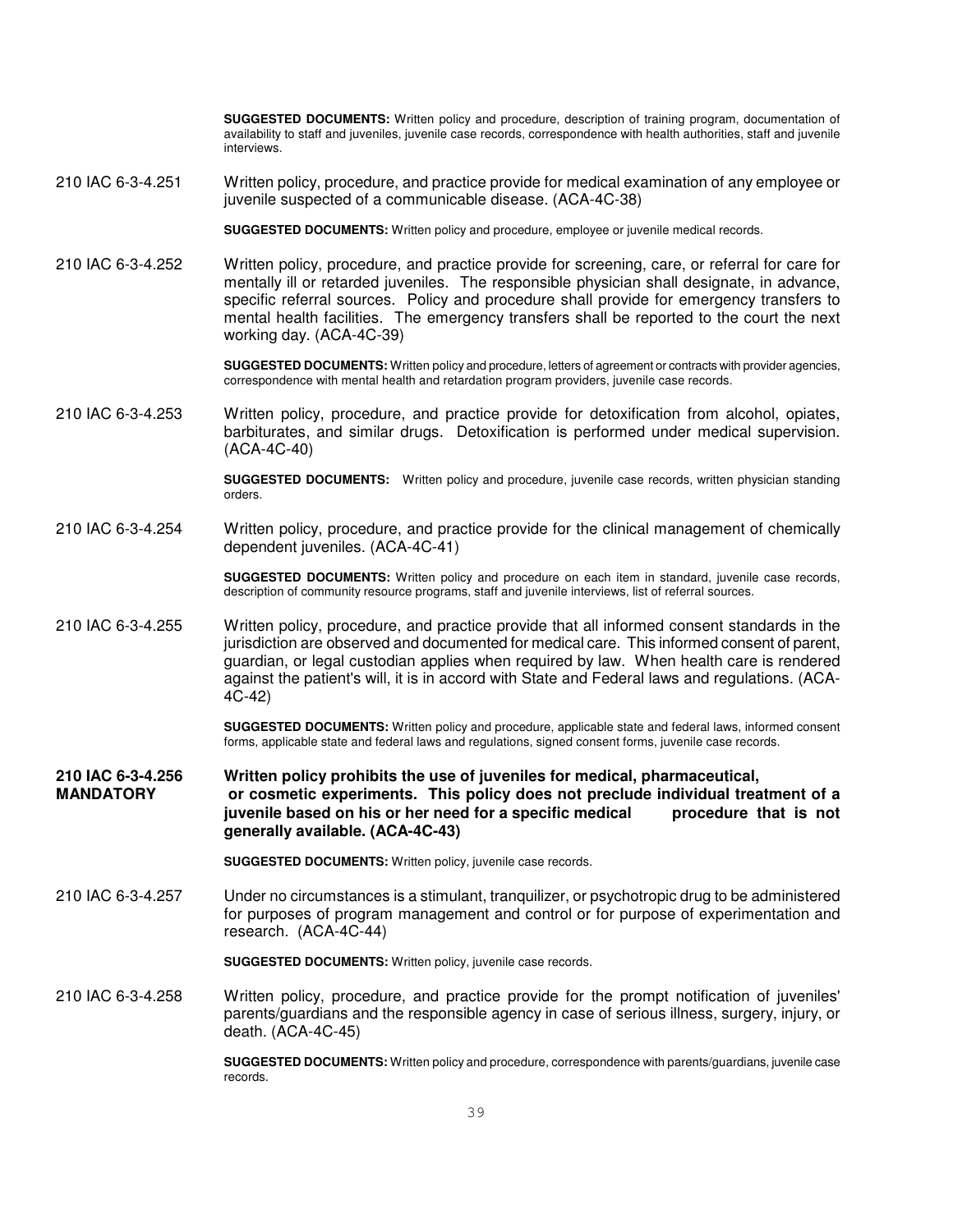210 IAC 6-3-4.259 The health record file contains the following:

- The completed receiving screening form
- Health appraisal data forms
- All findings, diagnoses, treatments, and dispositions
- Prescribed medications and their administration
- Laboratory, x-ray, and diagnostic studies
- Signature and title of documenter
- Consent and Refusal Forms
- Release of Information Forms
- Place, date, and time of health encounters
- Health service reports e.g., dental, mental health, and consultations)
- Treatment plan, including nursing care plan
- Progress reports
- Discharge summary of hospitalization and other termination summaries

The method of recording entries in the records, the form and format of the records, and the procedures for their maintenance and safekeeping are approved by the health authority. (ACA-4C-46)

**SUGGESTED DOCUMENTS:** Written policy, juvenile health records, documentation of approval by health authority, visual observation.

#### 210 IAC 6-3-4.260 Written policy, procedure, and practice uphold the principle of confidentiality of the health record and support the following requirements:

- 1. The active health record is maintained separately from the confinement record.
- 2. Physical access to the health record is controlled by the health authority.
- The health authority shares with the facility administrator information regarding a juvenile's medical management, security, and ability to participate in programs. (ACA-4C-47)

**SUGGESTED DOCUMENTS:** Written policy and procedure, visual observation.

210 IAC 6-3-4.261 For juveniles being transferred to other facilities, summaries or copies of the medical history record are forwarded to the receiving facility prior to or at arrival. (ACA-4C-48) (Department of Correction; 210 IAC 6-3-48)

> **SUGGESTED DOCUMENTS:** Written policy, transfer summaries, juvenile case records, correspondence with receiving facility.

#### 210 IAC 6-3-5 **Juvenile Services**

Authority: IC 11-8-2-5; IC 31-6-9-5<br>Affected: IC 31-6-9 IC 31-6-9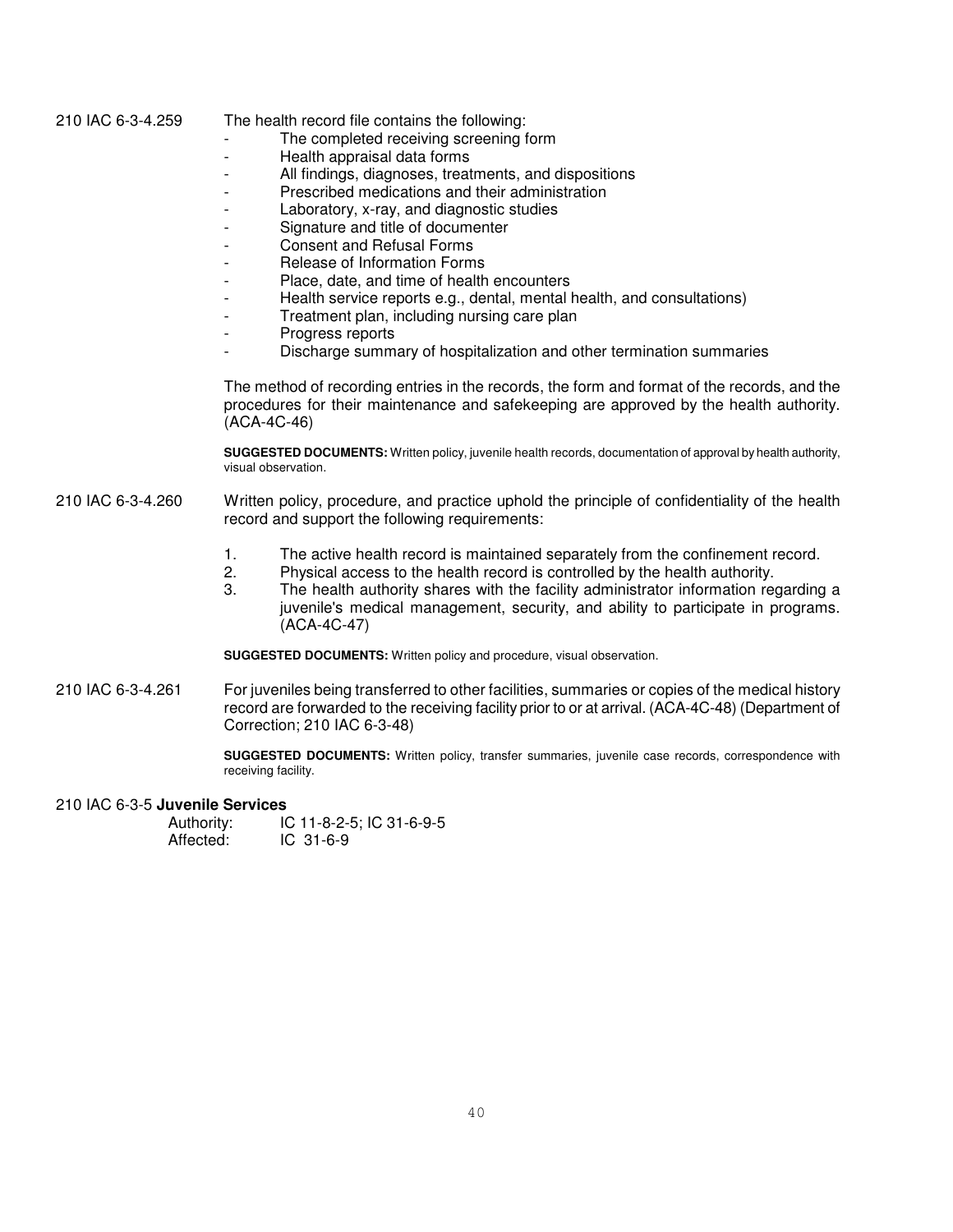## **Intake and Admission**

210 IAC 6-3-5.262 Written procedures for admission of juveniles to the system include but are not limited to the following:

- Determination that the juvenile is legally committed to the facility
- Complete search of the juvenile and possessions
- Disposition of personal property
- Shower and hair care, if necessary
- Issue of clean, laundered clothing, as needed
- Issue of personal hygiene articles
- Medical, dental, and mental health screening
- Assignment to a housing unit
- Recording of basic personal data and information to be used for mail and visiting lists
	- Assistance to juveniles in notifying their families of their admission and procedures for mail and visiting
- Assignment of a registered number to the juvenile.
- Provision of written orientation materials to the juveniles (ACA-5A-02)

**SUGGESTED DOCUMENTS:** Written policy and procedure, description of reception and orientation program, visual observation, staff and juvenile interviews, juvenile handbook.

210 IAC 6-3-5.263 Written policy, procedure, and practice ensure that any juvenile placed in detention or shelter care shall be brought before the juvenile court consistent with state law. (ACA-5A-06)

> **SUGGESTED DOCUMENTS:** Written policy and procedure, detention admission forms, records of court hearings, juvenile case records.

Updated 1/03

201 IAC 6-3-5.264 Written policy, procedure, and practice grant all juveniles the right to complete at least one local or collect long distance telephone calls to family members, attorneys, or other approved individuals during the admissions process. (ACA-5A-11)

> **SUGGESTED DOCUMENTS:** Written policy, juvenile case records, counselor assignment records, intake program description.

210 IAC 6-3-5.265 Written policy, procedure, and practice provide programs for juveniles during the reception period. (ACA-5A-14)

> **SUGGESTED DOCUMENTS:** Description of facility services and programs, written policy, daily activity schedules, records of programs assignments, juvenile case records, visual observation.

210 IAC 6-3-5.266 Written policy, procedure, and practice provide that new juveniles receive written orientation materials and/or translations in their own language if they do not understand English. When a literacy problem exists, a staff member assists the juvenile in understanding the material. Completion of orientation is documented by a statement signed and dated by the juvenile. (ACA-5A-15)

> **SUGGESTED DOCUMENTS:** Written policy and procedure, description of orientation program, juvenile handbook, signed statements of orientation completion, juvenile case records, juvenile interviews.

210 IAC 6-3-5.267 Written policy, procedure, and practice govern the control and safeguarding of juvenile personal property. Personal property retained at the facility is itemized in a written list that is kept in the permanent case file; the juvenile receives a current copy of this list. (ACA-5A-16)

> **SUGGESTED DOCUMENTS:** Written policy and procedure, personal property lists, documentation of availability to juveniles.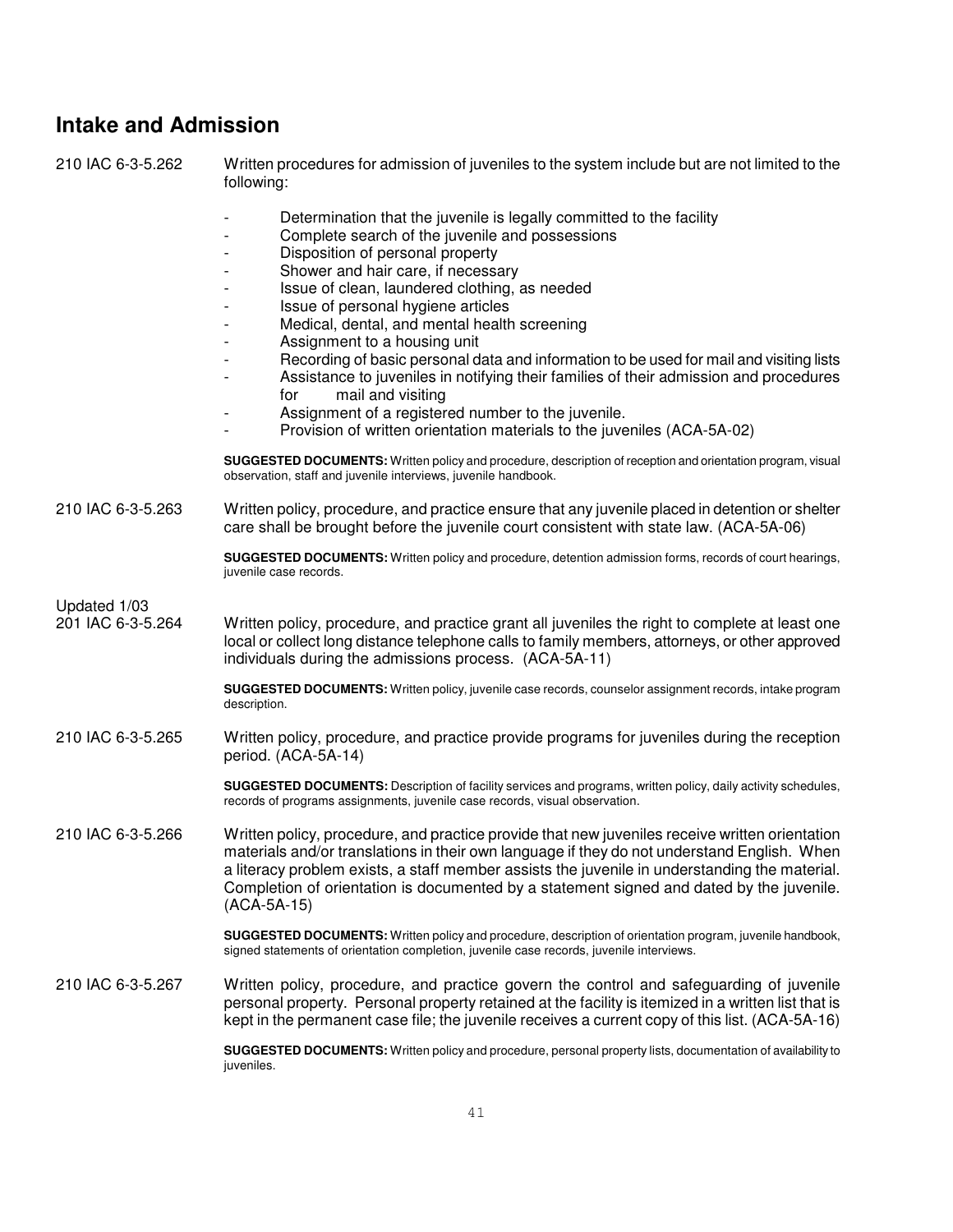## **Social Service**

210 IAC 6-3-5.268 Written policy, procedure, and practice provide for a social services program that makes available a range of resources appropriate to the needs of juveniles, including individual, group, and family counseling; drug and alcohol treatment and special offender services. (ACA-5B-01)

> **SUGGESTED DOCUMENTS:** Description of social services program, organizational chart, operating budget, juvenile case records, letters of referral to community services

210 IAC 6-3-5.269 Written policy, procedure, and practice provide that staff members are available to counsel juveniles at their request; provision is made for counseling juveniles on an emergency basis. (ACA-5B-04)

**SUGGESTED DOCUMENTS:** Written policy and procedure, juvenile case records, staff and juvenile interviews.

210 IAC 6-3-5.270 Written policy, procedure, and practice provide for juvenile access to mental health counseling and crisis intervention services in accordance with their needs. (ACA-5B-05)

> **SUGGESTED DOCUMENTS:** Written policy and procedure, description of services, juvenile case records, staff and juvenile interviews.

210 IAC 6-3-5.271 Social services personnel share relevant information and coordinate their efforts with appropriate facility juvenile careworkers. (ACA-5B-06)

> **SUGGESTED DOCUMENTS:** Description of counseling programs, list of referrals, juvenile case records, documentation of availability, staff and juvenile interviews.

210 IAC 6-3-5.272 Written policy, procedure, and practice require that comprehensive counseling and assistance are provided to pregnant juveniles in keeping with their expressed desires in planning for their unborn children. (ACA-5B-07)

> **SUGGESTED DOCUMENTS:** Written policy and procedure, descriptions of counseling programs, juvenile case records, staff and juvenile interviews.

## **Academic, Vocational, and Work**

210 IAC 6-3-5.273 There is a comprehensive education program for juveniles. (ACA-5C-01) **SUGGESTED DOCUMENTS:** Description of education program, organizational chart, facility operating budget, daily activity schedule. 210 IAC 6-3-5.274 Education staff should determine the need for and provide remedial education services. (ACA-5C-02) **SUGGESTED DOCUMENTS:** Description of education program, juvenile case records. 210 IAC 6-3-5.275 The educational program is supported by specialized equipment that meets minimum state education standards. (ACA-5C-03) **SUGGESTED DOCUMENTS:** Visual observation, equipment inventory limits, applicable education standards, facility operating budget. 210 IAC 6-3-5.276 There is an annual evaluation to measure the effectiveness of the education program against stated objectives. (ACA-5C-04) **SUGGESTED DOCUMENTS:** Written policy, written annual performance evaluation, education and vocational performance objectives, budget requests.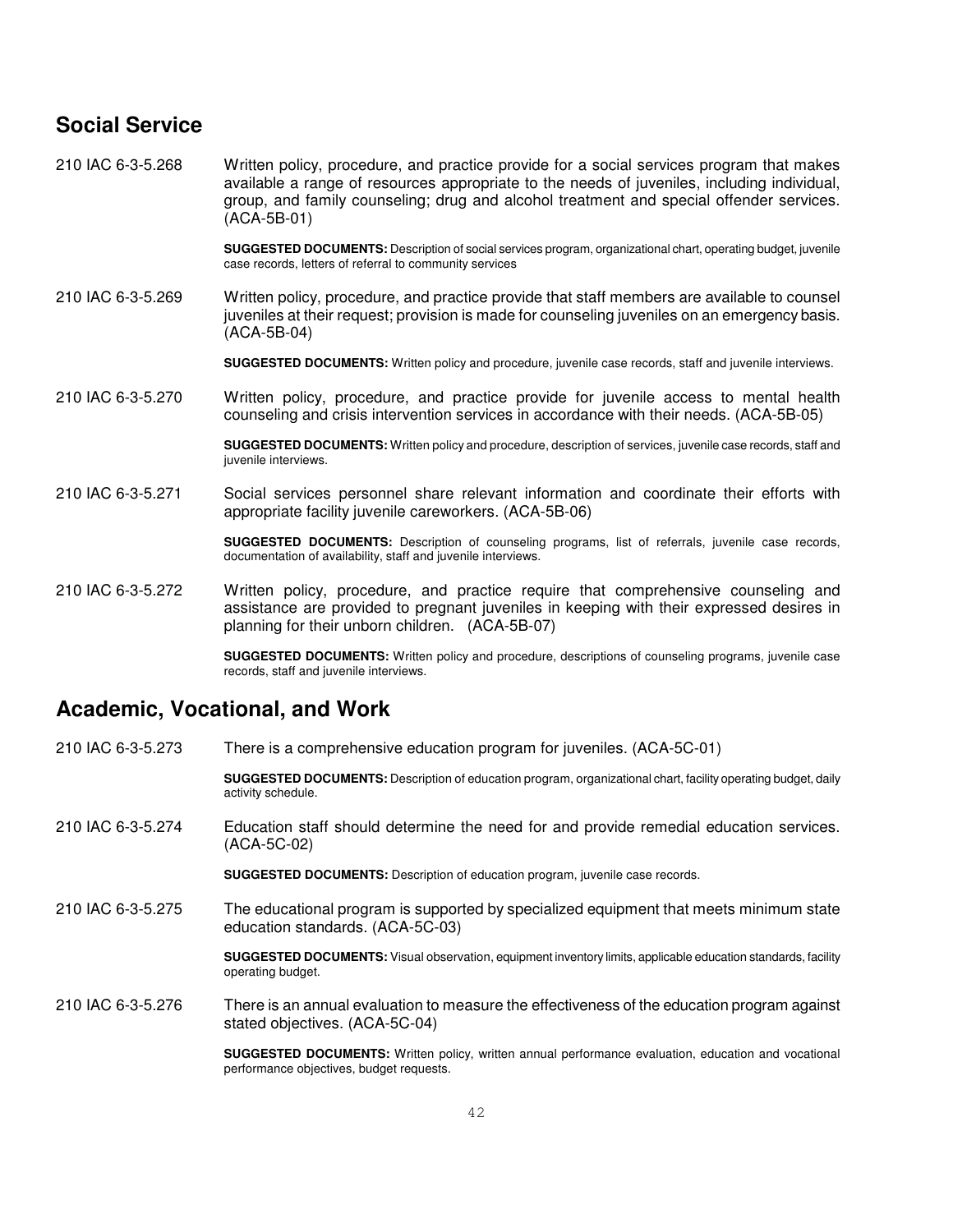| 210 IAC 6-3-5.277 | Juveniles are not required to participate in uncompensated work assignments unless the     |
|-------------------|--------------------------------------------------------------------------------------------|
|                   | work is related to housekeeping, maintenance of the facility or grounds, personal hygienic |
|                   | needs, or part of an approved training or community service program. (ACA-5C-05)           |

**SUGGESTED DOCUMENTS:** Written policy, daily activity schedulers, description of vocational and training programs, visual observations.

210 IAC 6-3-5.278 Juveniles are not permitted to perform any work prohibited by state and federal regulations and statutes pertaining to child labor. (ACA-5C-06)

> **SUGGESTED DOCUMENTS:** Written policy, applicable state and federal regulations, applicable statutes, facility rules and regulations, description of juvenile work assignments, visual observation.

## **Library**

210 IAC 6-3-5.279 The facility administrator has available a qualified person to coordinate and supervise library services. (ACA-5D-01)

> **SUGGESTED DOCUMENTS:** Organizational chart, written job description, personnel record of librarian, operating budget.

210 IAC 6-3-5.280 Library services are provided and available to all juveniles. (ACA-5D-03)

**SUGGESTED DOCUMENTS:** Description of library services, documentation of availability to all juveniles, daily activity schedules, staff and juvenile interviews.

## **Recreation and Activities**

210 IAC 6-3-5.281 The facility has a qualified staff member who shall direct and supervise all recreation programs. (ACA-5E-01)

**SUGGESTED DOCUMENTS:** Organizational chart, written job description, personnel record of recreation supervisor.

210 IAC 6-3-5.282 Written policy, procedure, and practice grant juveniles access to recreational opportunities and equipment, including outdoor exercise when the climate permits. (ACA-5E-02)

> **SUGGESTED DOCUMENTS:** Written policy and procedure, description of recreation program, daily activity schedules, visual observation.

210 IAC 6-3-5.283 A variety of fixed and movable equipment is provided for indoor and outdoor recreation. (ACA-5E-03)

**SUGGESTED DOCUMENTS:** Equipment inventory lists, visual observation, facility operating budget.

210 IAC 6-3-5.284 Written policy, procedure, and practice provide a recreation and leisure time plan that includes at a minimum at least one hour per day of large muscle activity and one hour of structured leisure time activities. (ACA-5E-04)

> **SUGGESTED DOCUMENTS:** Written policy and procedure, descriptions of recreation and leisure time activities, daily activity schedules, visual observation.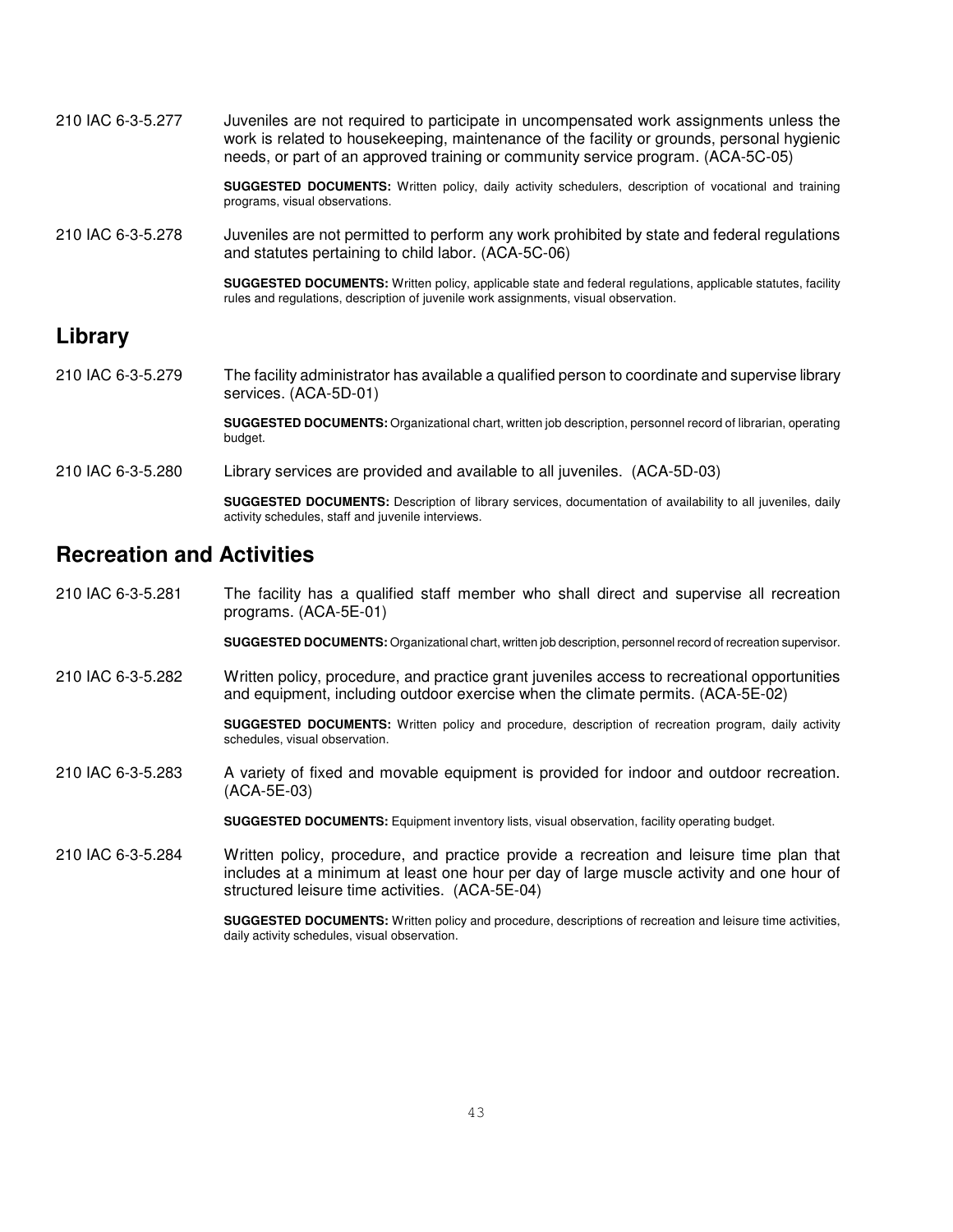## **Religious Programs**

210 IAC 6-3-5.285 The facility has a qualified staff person who coordinates the facility's religious programs. (ACA-5F-01)

> **SUGGESTED DOCUMENTS:** Organizational chart, written job description, personnel record of coordinator of religious programs, description of religious programs.

210 IAC 6-3-5.286 Written policy, procedure, and practice provide that space is available for religious services. (ACA-5F-02)

**SUGGESTED DOCUMENTS:** Facility floor plans, schedule of religious services, visual observation.

210 IAC 6-3-5.287 Written policy, procedure, and practice provide that juveniles have the opportunity to participate in practices of their religious faith which are deemed essential by the faith's judicatory, limited only by documentation showing threat to the safety of persons involved in such activity, or that the activity itself disrupts order in the facility. (ACA-5F-03)

> **SUGGESTED DOCUMENTS:** Written policy and procedure, description of religious programs, activity schedules, staff and juvenile interviews.

## **Mail, Telephone, Visiting**

210 IAC 6-3-5.288 Written policy and procedure governing correspondence to juveniles are made available to all staff and juveniles and are reviewed annually and updated as needed. (ACA-5G-01)

> **SUGGESTED DOCUMENTS:** Written policy and procedure, juvenile handbook, documentation of availability, documentation of annual review, staff and juvenile interviews.

210 IAC 6-3-5.289 When the juvenile bears the mailing costs, there is no limit on the volume of letters he/she can send or receive. (ACA-5G-02)

**SUGGESTED DOCUMENTS:** Written policy and procedure, written justification of exceptions, visual observation.

210 IAC 6-3-5.290 Written policy, procedure, and practice provide that indigent juveniles, as defined in policy receive a specified postage allowance to maintain community ties. (ACA-5G-03)

**SUGGESTED DOCUMENTS:** Written policy and procedure, postage records, juvenile and staff interviews.

210 IAC 6-3-5.291 Written policy, procedure, and practice specify that juveniles are permitted to send sealed letters to a specified class of persons and organizations including but not limited to courts, counsel, officials of the confining authority, administrators of grievance systems, and members of the releasing authority. (ACA-5G-04)

**SUGGESTED DOCUMENTS:** Written policy and procedure, list of persons and organizations, juvenile interviews.

210 IAC 6-3-5.292 Written policy, procedure, and practice grant juveniles the right to communicate or correspond with persons or organizations subject only to the limitations necessary to maintain facility order and security. (ACA-5G-05)

> **SUGGESTED DOCUMENTS:** Written policy and procedure, juvenile handbook, juvenile case records, juvenile interviews.

210 IAC 6-3-5.293 Written policy, procedure, and practice govern juvenile access to publications. (ACA-5G-06)

**SUGGESTED DOCUMENTS:** Written policy and procedure, reading lists, juvenile handbook, juvenile interviews.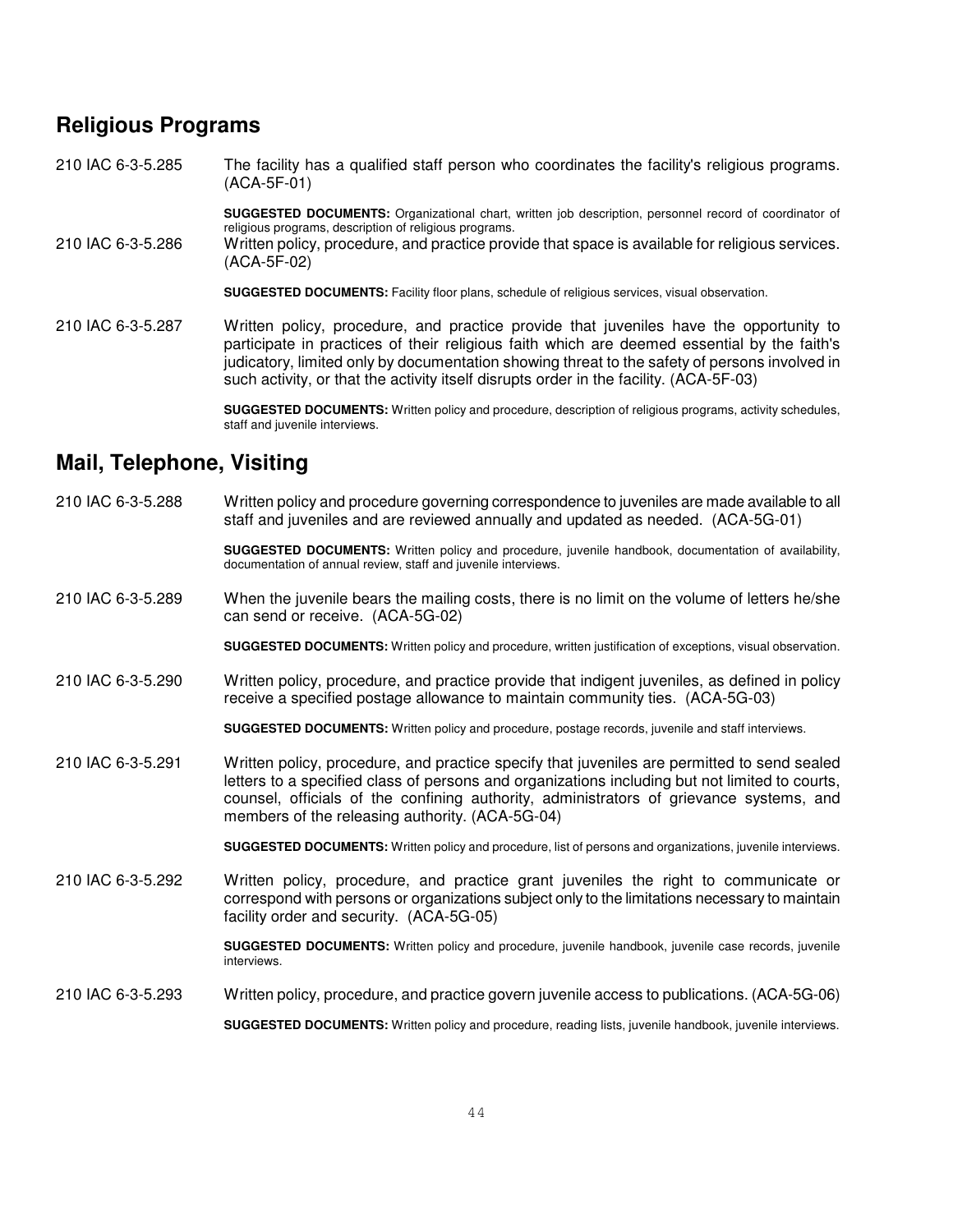| 210 IAC 6-3-5.294 | Written policy, procedure, and practice provide that juveniles' mail, both incoming and<br>outgoing, may be opened and inspected for contraband. Mail is read, censored, or rejected<br>when based on legitimate facility interest of order and security. The juvenile is notified when<br>incoming or outgoing letters are withheld in part or in full. (ACA-5G-07) |
|-------------------|----------------------------------------------------------------------------------------------------------------------------------------------------------------------------------------------------------------------------------------------------------------------------------------------------------------------------------------------------------------------|
|                   | SUGGESTED DOCUMENTS: Written policy and procedure, written justification of exceptions, staff and juvenile<br>interviews.                                                                                                                                                                                                                                            |
| 210 IAC 6-3-5.295 | Written policy, procedure, and practice require that all cash received through the mail is held<br>for the juvenile in accordance with the procedures approved by the parent agency. (ACA-5G-<br>(08)                                                                                                                                                                |
|                   | SUGGESTED DOCUMENTS: Written policy and procedure, documentation of approval by parent agency, facility<br>fiscal record.                                                                                                                                                                                                                                            |
| 210 IAC 6-3-5.296 | Written policy, procedure, and practice require that incoming and outgoing letters are held for<br>no more than 24 hours, and packages for no more than 48 hours, excluding weekends and<br>holidays. (ACA-5G-09)                                                                                                                                                    |
|                   | SUGGESTED DOCUMENTS: Written policy and procedure, visual observation, staff and juvenile interviews.                                                                                                                                                                                                                                                                |
| 210 IAC 6-3-5.297 | Written policy, procedure, and practice provide for the forwarding of first class letters and<br>packages after transfer or release. (ACA-5G-10)                                                                                                                                                                                                                     |
|                   | SUGGESTED DOCUMENTS: Written policy and procedure, mail logs.                                                                                                                                                                                                                                                                                                        |
| 210 IAC 6-3-5.298 | Written policy, procedure, and practice provide for juvenile access to the telephone to make<br>and receive personal calls. (ACA-5G-11)                                                                                                                                                                                                                              |
|                   | SUGGESTED DOCUMENTS: Written policy and procedure, telephone logs, visual observation, juvenile interviews.                                                                                                                                                                                                                                                          |
| 210 IAC 6-3-5.299 | Written policy, procedure, and practice grant juveniles the right to receive visits, subject only<br>to the limitations necessary to maintain facility order and security. (ACA-5G-12)                                                                                                                                                                               |
|                   | SUGGESTED DOCUMENTS: Written policy and procedure, visitation logs, juvenile case records.                                                                                                                                                                                                                                                                           |
| 210 IAC 6-3-5.300 | Written policy, procedure, and practice provide that juvenile visiting facilities permit informal<br>communication, including opportunity for physical contact. (ACA-5G-13)                                                                                                                                                                                          |
|                   | SUGGESTED DOCUMENTS: Written policy and procedure, facility floor plans, visual observation.                                                                                                                                                                                                                                                                         |
| 210 IAC 6-3-5.301 | Written policy, procedure, and practice govern special visits. (ACA-5G-14)                                                                                                                                                                                                                                                                                           |
|                   | SUGGESTED DOCUMENTS: Written policy and procedure, juvenile case records, visitation logs.                                                                                                                                                                                                                                                                           |
| 210 IAC 6-3-5.302 | Written policy, procedure, and practice specify (1) that visitors register on entry into the facility<br>and (2) the circumstances under which visitors are searched and supervised during the visit.<br>(ACA-5G-15)                                                                                                                                                 |
|                   | SUGGESTED DOCUMENTS: Written policy and procedure, facility visitation register, visitation logs, facility search                                                                                                                                                                                                                                                    |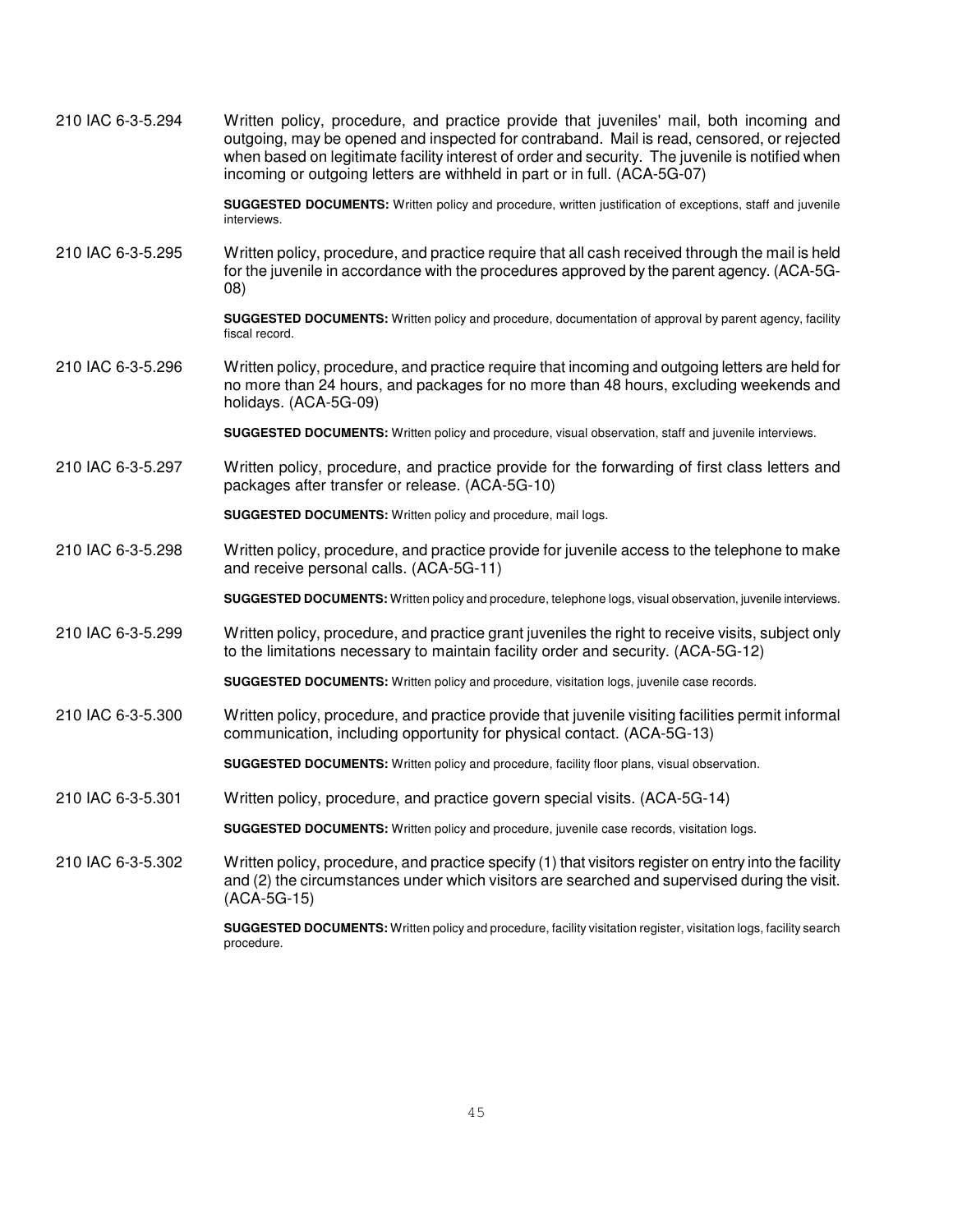## **Release**

201 IAC 6-3-5.303 Written procedure for releasing juveniles include but are not limited to the following:

- Verification of identity
- Verification of release papers
- Completion of release arrangements, including the person or agency to whom the juvenile is to be released
- Return of personal effects
- Completion of any pending action, such as grievances or claims for damaged or lost possessions
- Medical screening and arrangements for community follow-up when needed
- Transportation arrangements
- Instructions on forwarding of mail (ACA-5H-02)

**SUGGESTED DOCUMENTS:** Written policy and procedure, juvenile case records, staff interviews.

Updated 1/03

201 IAC 6-3-5.304 Juvenile offenders shall be provided a copy of all specific release information received in writing at the facility, and the decision is recorded in the case record. (ACA-5H-03)

> **SUGGESTED DOCUMENTS:** Written policy, written reports, juvenile case records, documentation of availability to juveniles, juvenile interviews.

201 IAC 6-3-5.305 Materials in the case files are clearly identified as to source, verification, and confidentiality. (ACA-5H-04)

**SUGGESTED DOCUMENTS:** Written policy, juvenile case records, visual observation.

201 IAC 6-3-5.306 Written policy, procedure, and practice provide for and govern leaves into the community. (ACA-5H-07) (Department of Correction; 210 IAC 6-3-5)

> **SUGGESTED DOCUMENTS:** Written policy, documentation of availability to juveniles, records of release decisions and hearings.

#### 210 IAC 6-3-6 **References to ACA standards**

| Authority: | $IC$ 11-8-2-5 |
|------------|---------------|
| Affected:  | $IC$ 11-8-2   |

Sec. 6. (a) When reference is made to any of the following within the ACA standards publication, such reference is for information purposes only:

(1) A "Principle" stated at the beginning of a section.

(2) The "Comment" listed following each standard except as provided in section 3(c)(6) of this rule.

(3) Appendices "A" and "B".

(4) Glossary.

(b) Subsection (a) is:

(1) not adopted as part of this article; and

(2) not enforceable as part of this article.

(Department of Correction: 210 IAC 6-3-6; filed Jan 31, 1996, 4:00 p.m.: 19 IR 13`5; readopted filed Oct 22, 2002, 1:53 p.m. :26 IR 882)

#### 210 IAC 6-3-7 **Dispositional programs**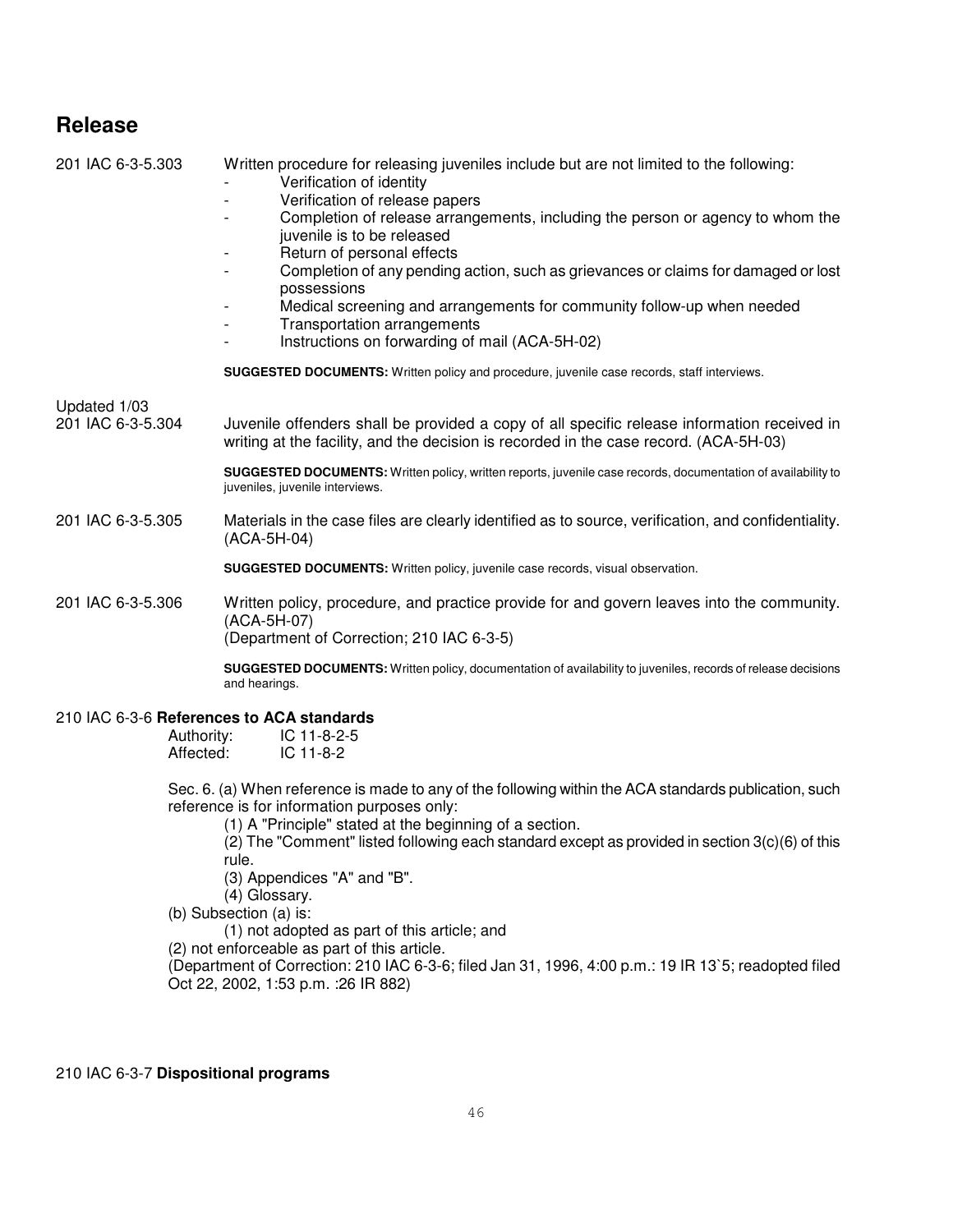Authority: IC 11-8-2-5 Affected: IC 11-8-2

Sec. 7. Juvenile detention facilities operating dispositional programs shall comply with guidelines established by the Indiana judicial conference on January 15, 1994. (Department of Correction; 210 IAC 6-3-7)

#### 210 IAC 6-3-**8 Inspection of juvenile detention facilities**

| Authority: | $IC$ 11-8-2-5 |
|------------|---------------|
| Affected:  | $IC$ 11-8-2   |

Sec. 8. The department shall inspect each juvenile detention facility at least annually to determine whether it is in compliance with this article. (Department of Correction: 210 IAC 6-3-8)

#### Updated 1/03

#### 210 IAC 6-3-9 **Construction of juvenile detention facilities**

| Authority: | IC 11-8-2-5; IC 31-31-8-2 |
|------------|---------------------------|
| Affected:  | IC 11-8-2; IC 31-31-8     |

Sec. 9. Prior to the construction or expansion of a juvenile detention facility, plans and specifications shall be submitted to the department for review and comment. Plans and specifications shall satisfy all physical plant standards contained in section 2 of this rule. The department's written review shall be provided too fire and building services for plan release within ten (10) working days from the date of receipt. (Department of Correction; 210 IAC 6-3-9; filed Jan 31, 1996, 4:00p.m.: 19 IR 1316, filed Nov 25, 2002, 9:30 a.m.: 26 IR 1068)

#### Updated 1/03

**210 IAC 6-3-10 Compliance** with mandatory standards and physical plant standards

Authority: IC 11-8-2-5; IC 31-31-8-2<br>Affected: IC 11-8-8-2: IC 31-31-8 Affected: IC 11-8-8-2: IC 31-31-8

Sec. 10. A new juvenile detention facility shall not begin operation unitl the department has determined through inspection that the facility is in compliance with all mandatory and physical plant standards. (Department of Correction: 210 IAC 6-3-10; filed Jan 31, 1996; 4:00 p.m.; 19 IR 1316; filed Nov 25, 2002, 9:30 a.m.: 26 IR 1068)

Updated 1/03